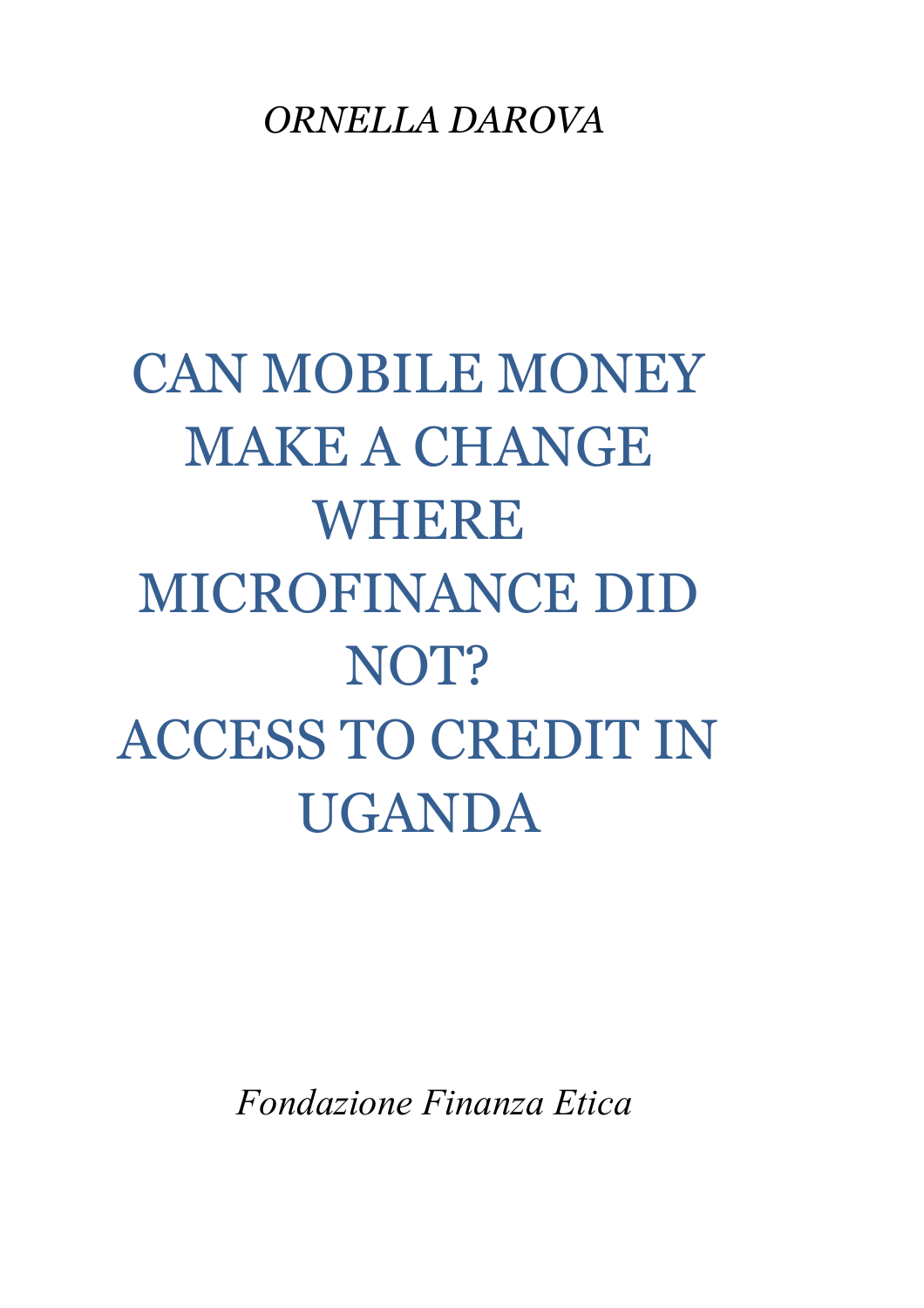#### LA COLLANA "ANTONIO GENOVESI"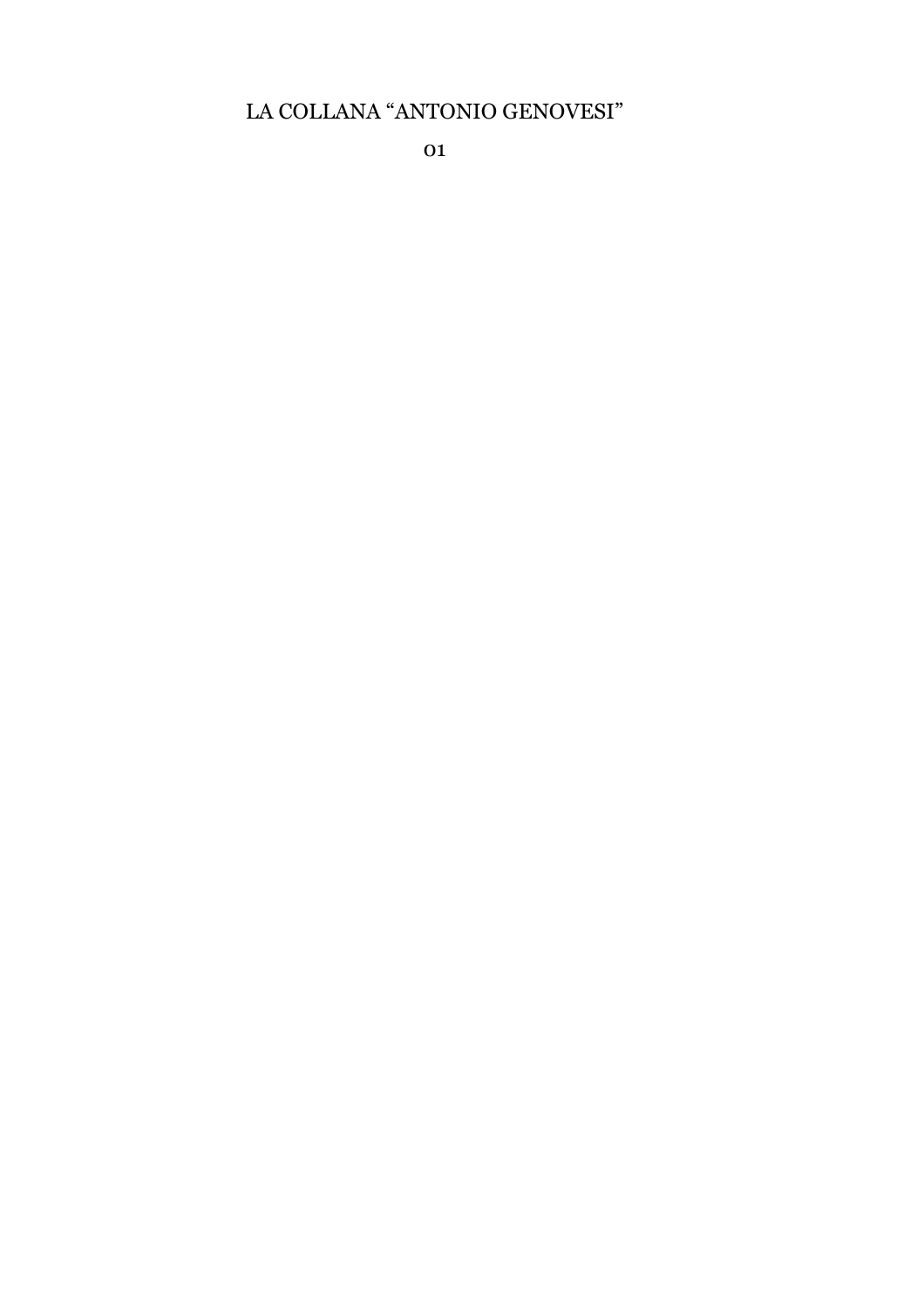*Ornella Darova*

## MAKE A CHANGE WHERE MICROFINANCE DID NOT? ACCESS TO CREDIT IN UGANDA.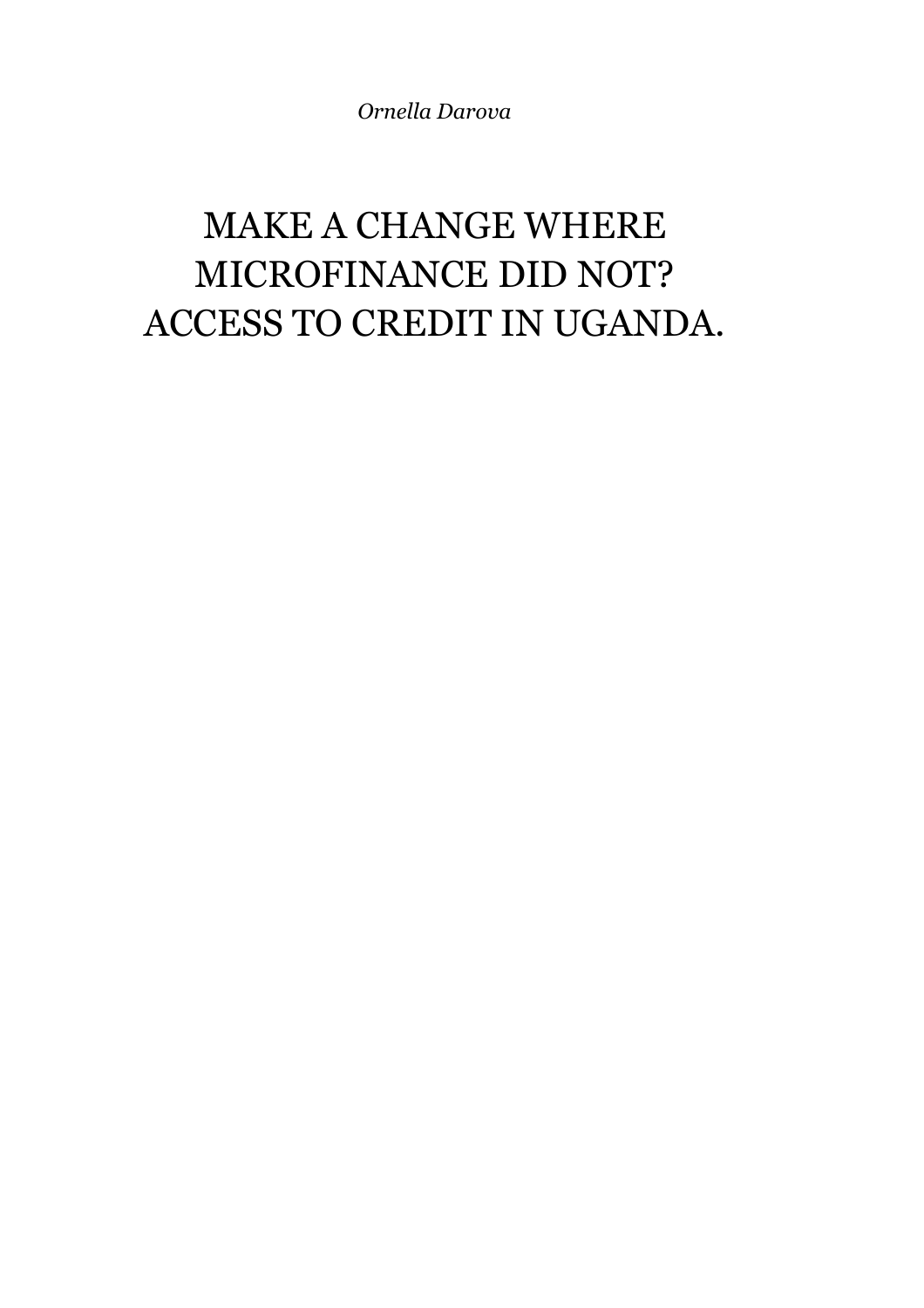Tesi di laurea in SCIENZE DELL'ECONOMIA

Università Commerciale "L. Bocconi", Milano Corso di Discipline economiche e sociali Relatore: Prof.ssa Eliana La Ferrara

Menzione speciale Premio tesi di Laurea "Luisa Genovesi" 2018

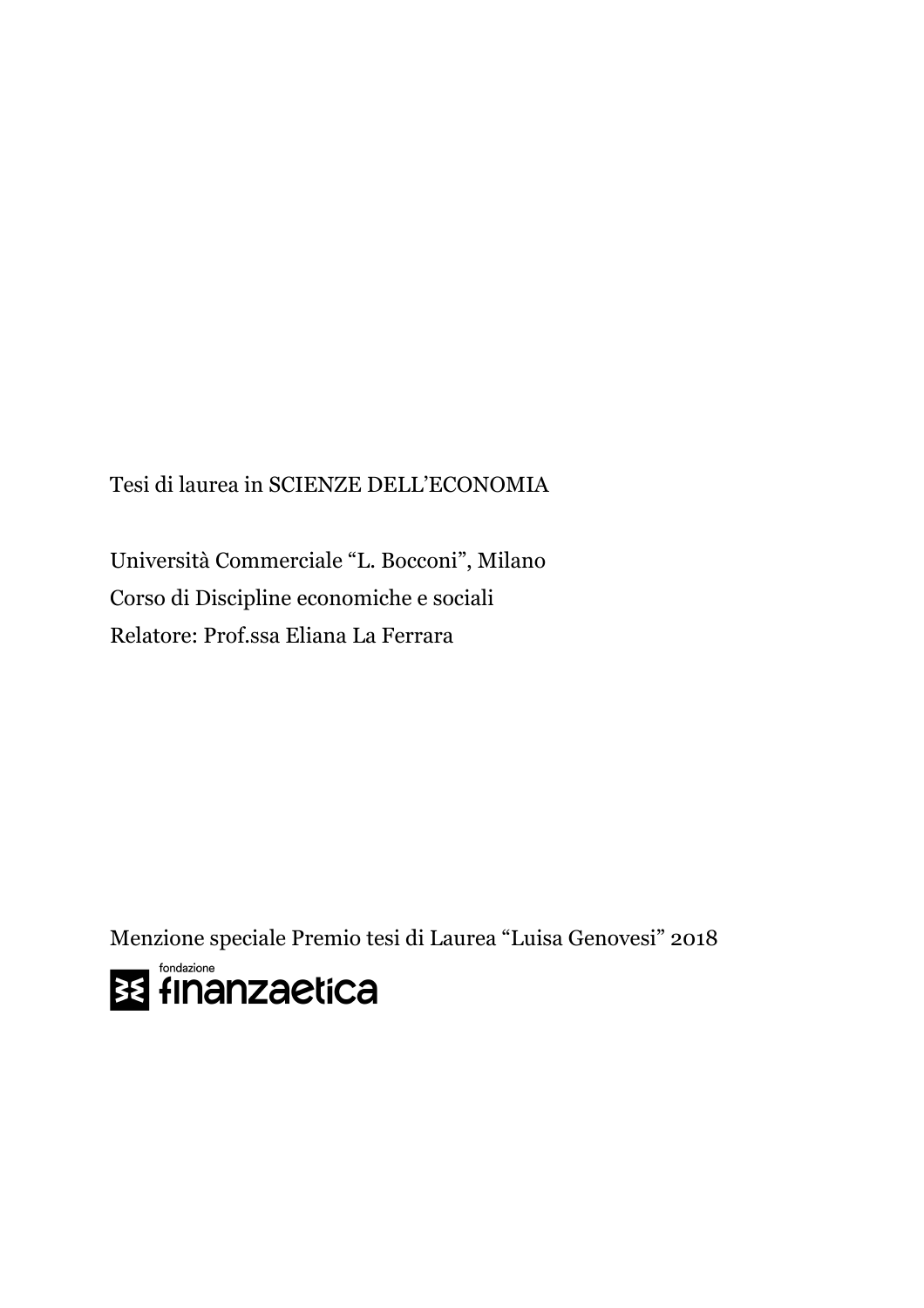*To resilient outliers*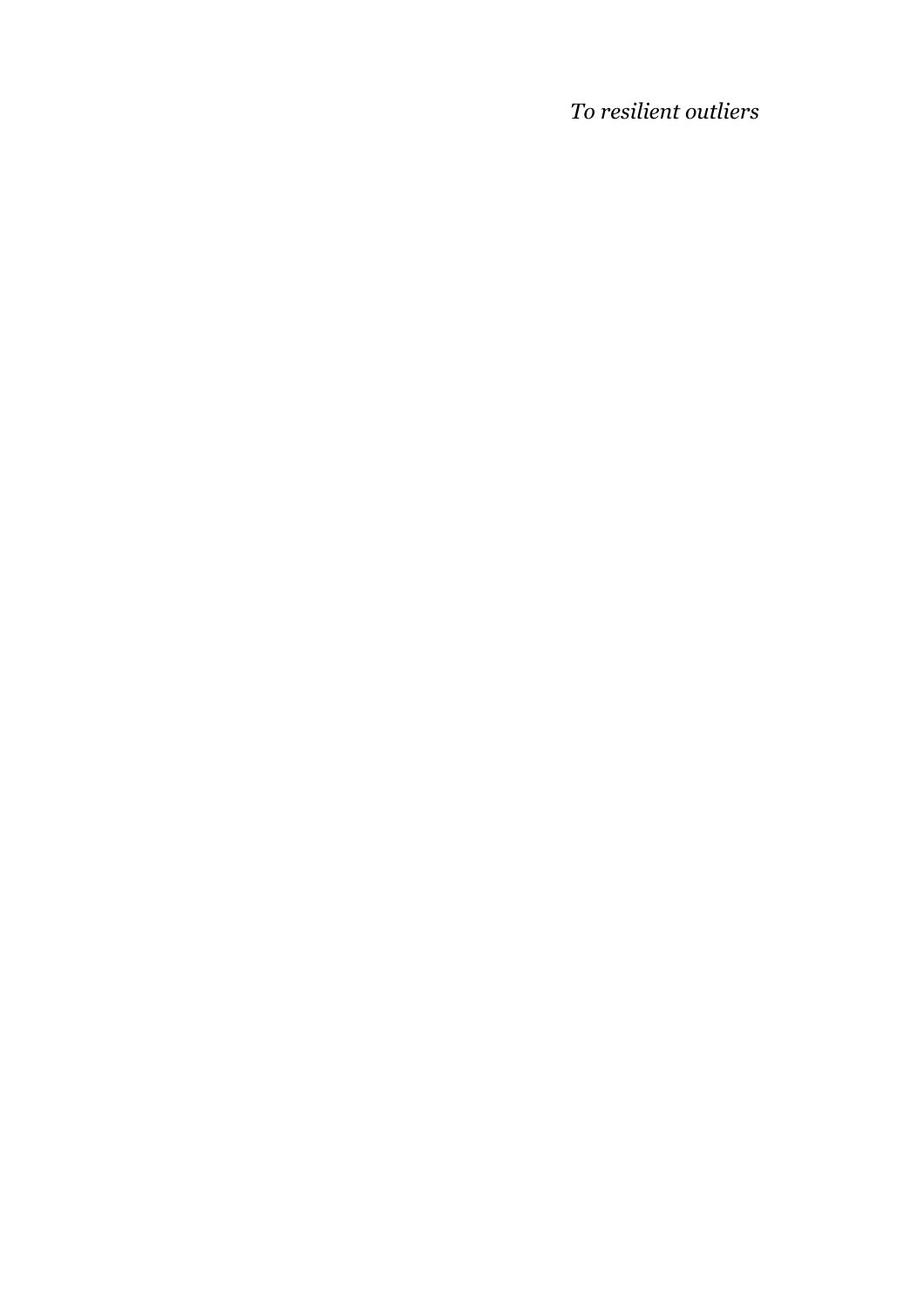### INDEX

| 1. Introduction                                           | 8  |
|-----------------------------------------------------------|----|
| 2. The mobile money revolution                            | 10 |
| 2.1 Access to finance                                     | 10 |
| 2.2 Mobile money                                          | 11 |
| 2.3 Advantages to customers                               | 11 |
| 2.4 Disadvantages                                         | 13 |
| 3. Literature Review                                      | 15 |
| 3.1 Impact of mobile money on consumption and investments | 15 |
| 3.2 Impact of mobile money on the credit market           | 16 |
| 3.3 Impact of mobile money on firms                       | 18 |
| 3.4 Impact of mobile money on macroeconomic dimensions    | 19 |
| 3.5 This thesis contribution to the existing literature   | 19 |
| 4. Mobile money technology and credit services in the     |    |
| Ugandan context                                           | 21 |
| 4.1 Ugandan banking and financial industry                | 21 |
| 4.2 Ugandan mobile money industry                         | 21 |
| 4.3 Mobile money credit services in Uganda                | 22 |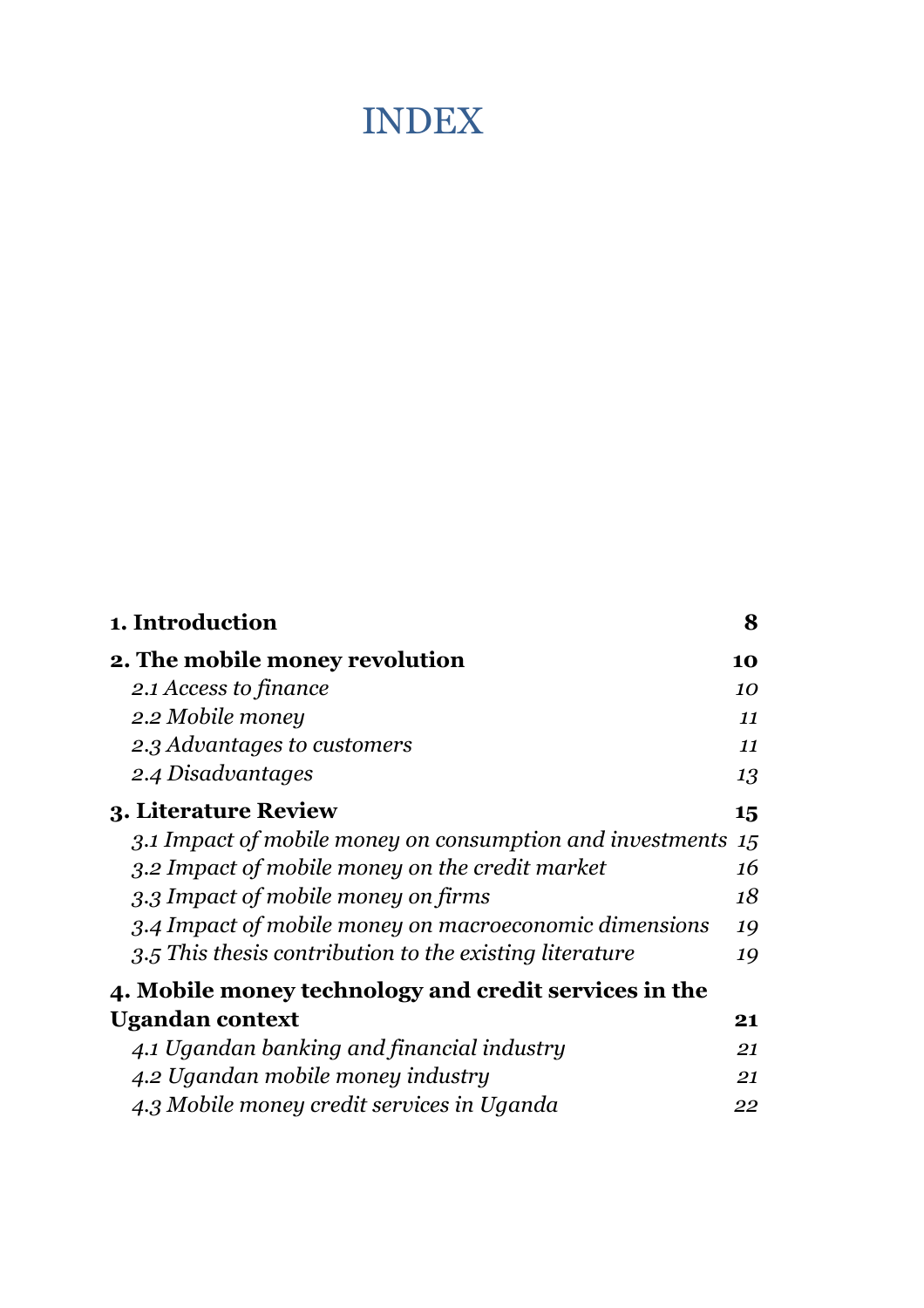| 5. Data                                         | 24 |
|-------------------------------------------------|----|
| 5.1 Survey Data                                 | 24 |
| 5.2 Network coverage: the instrumental variable | 26 |
| <b>6. Results</b>                               | 28 |
| 6.1 Difference-in-difference strategy           | 29 |
| 6.2 Threats to validity                         | 33 |
| 6.3 Instrumental variable strategy              | 34 |
| 7. Robustness Checks                            | 39 |
| 7.1 Social Networks                             | 39 |
| 7.2 Revenues                                    | 45 |
| 7.2 Investments                                 | 48 |
| 8. Conclusions and policy implications          | 51 |
| <b>References</b>                               | 55 |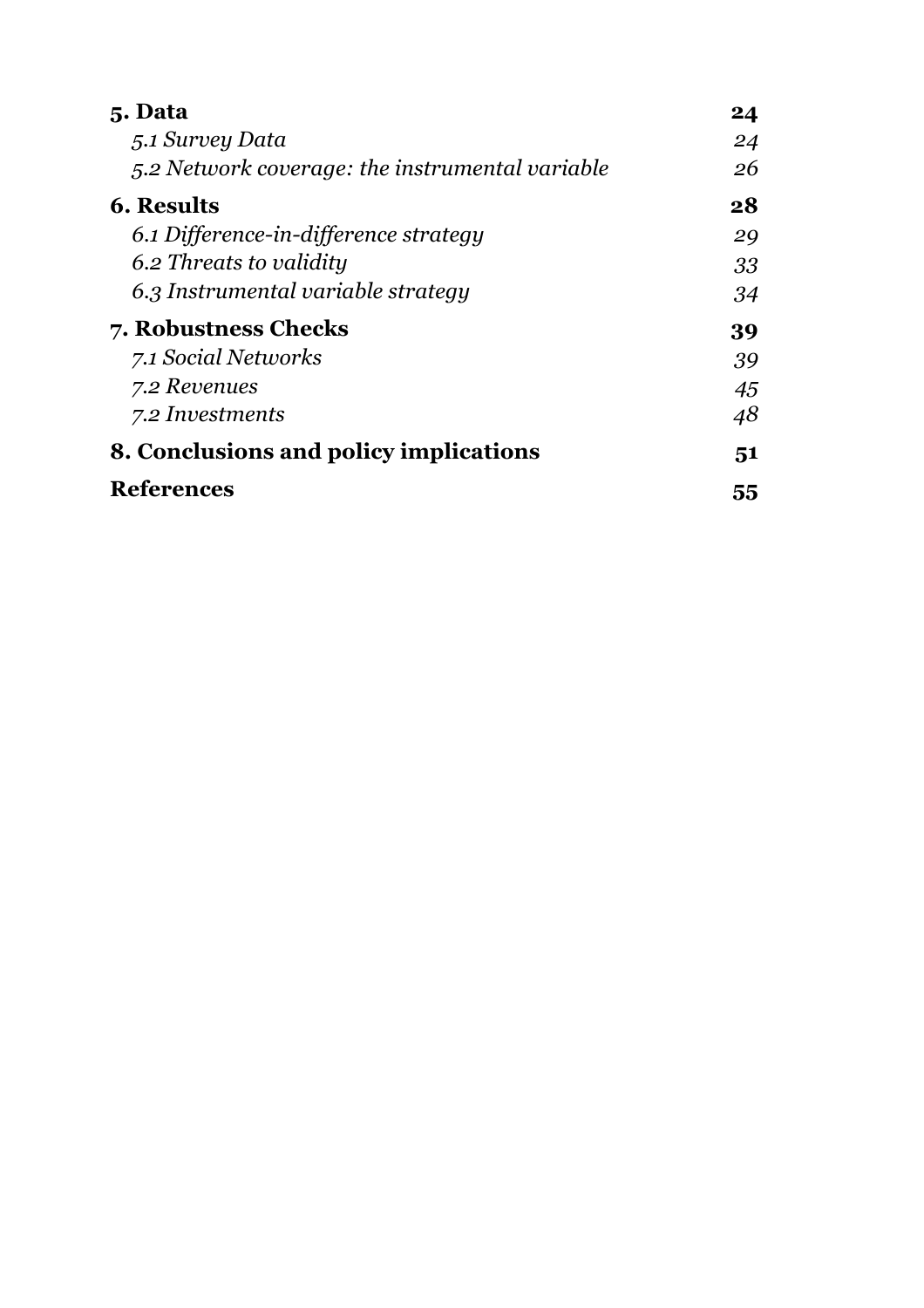## 1. Introduction

In recent years, many developing countries saw the diffusion of an innovative technology called mobile money. Mobile money allows users to store digital value on an account linked to a SIM card, send this value to other mobile money users (in some cases even unregistered users) and to exchange it for cash by simply visiting a retail agent that needs only to verify the user's identity.

Retail agents only need a mobile phone and a liquidity disposal to provide their service, thus not requiring complex infrastructures and technologies such as ATMs or bank branches. They are therefore much more extensive and widespread. Registered agents in East Africa, for example, are now 1 million and have been increasing exponentially in the last years (GSMA, 2017a).

The so-called mobile money revolution now counts 690 million registered mobile money accounts worldwide: a fast growing market, considering that in 2017 there was an increase of 25% with respect to 2016. These accounts process an average of 1 billion dollars per day through 276 mobile money deployments in 90 countries, of which over 20 percent in 2017 were offering savings, pensions or investment products, with another 37% intending to do so during 2018 (GSMA, 2017a). One of the areas where these technologies have succeeded the most is East Africa: 66 percent of the combined adult population of Kenya, Rwanda, Tanzania and Uganda actively use mobile money; Eastern Africa now counts almost 200 million registered accounts with a total transactions value of 13.2 billion USD in 2017 (ibidem).

Mobile money platforms are offering more and more complex financial services that go beyond the simple peer-to-peer transfers. Whether this innovation can broaden access to credit to a larger share of the population, especially among the most disadvantaged, remains an open question that has not been addressed yet. This thesis tries to provide empirical evidence to give an answer. I exploit a difference-in-difference strategy to estimate the causal impact of the use of mobile money on access to credit among commercial farmers in Eastern Uganda. The results are positive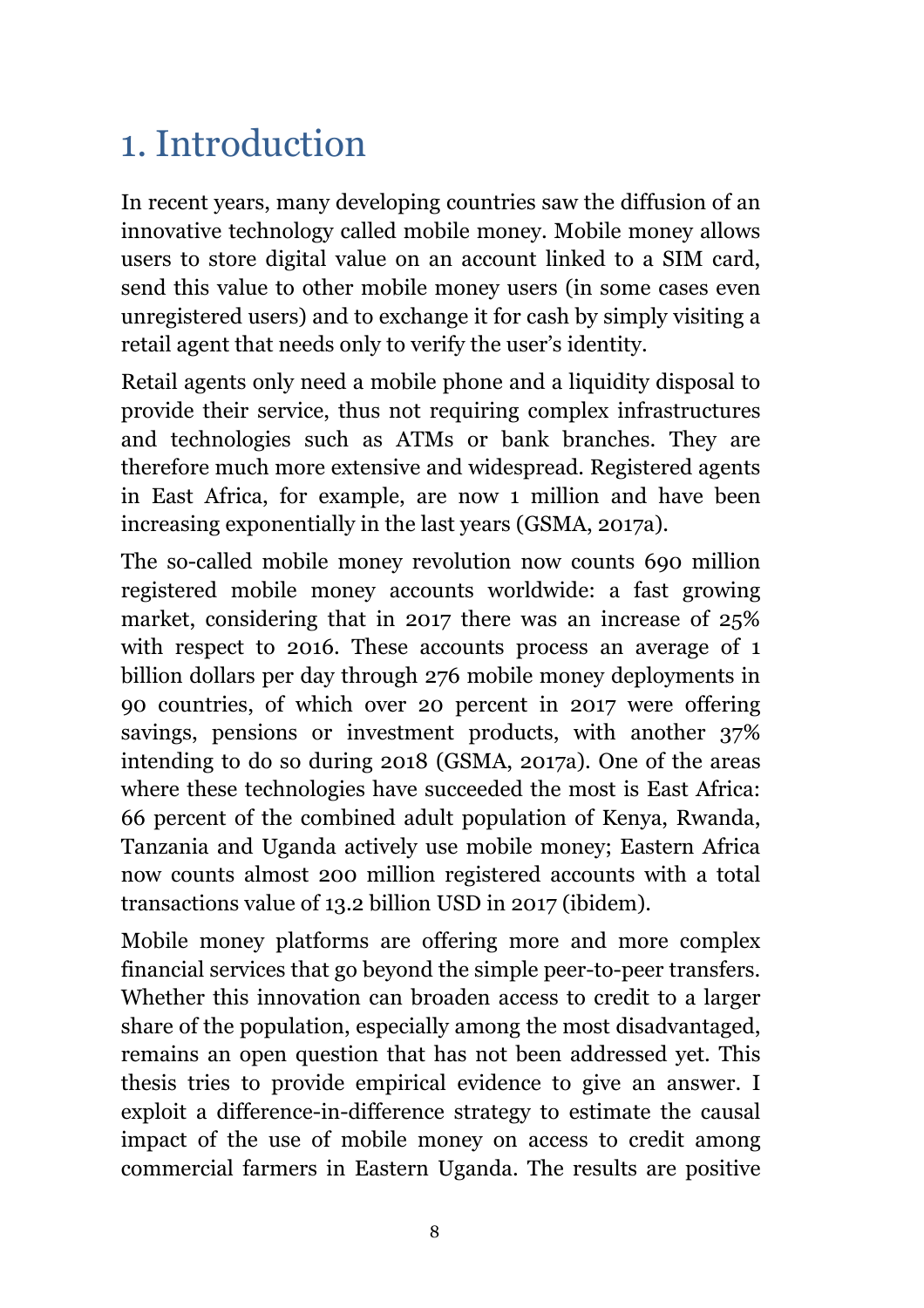and statistically significant: owning a mobile money account increases the probability of having an easy access to credit by 4.02 percentage points, which corresponds approximately to a 9 percent increase with respect to the reference (the average of easiness of access to credit for those who did not have a mobile money account when credit services via mobile money were not available). To account for the potential endogeneity of access to mobile money with respect to access to credit, I employ an instrumental variable strategy. The instrument I use is the 3G network coverage: the exogenous variation is correlated to the use of mobile money. The results of the instrumental variable regression confirm the statistically significant positive impact. The coefficient is slightly higher, corresponding to 4.51 percentage points.

Section 2 provides a general background on mobile money use in developing countries and more specifically on the reasons why it should be considered as an important innovation in the credit market. Section 3 is a literature review of the studies that addressed the impact of mobile money on several dimensions. Section 4 illustrates the mobile money financial services offered in Uganda, describing their characteristics in detail. Section 5 shows the data I am going to employ to assess the impact of mobile money use on access to credit. I afterwards show in Section 6 the results I find by exploiting two different empirical strategies: a difference-in-difference and an instrumental variable approach. I finally provide in Section 7 robustness checks and conclude with several policy implications in Section 8.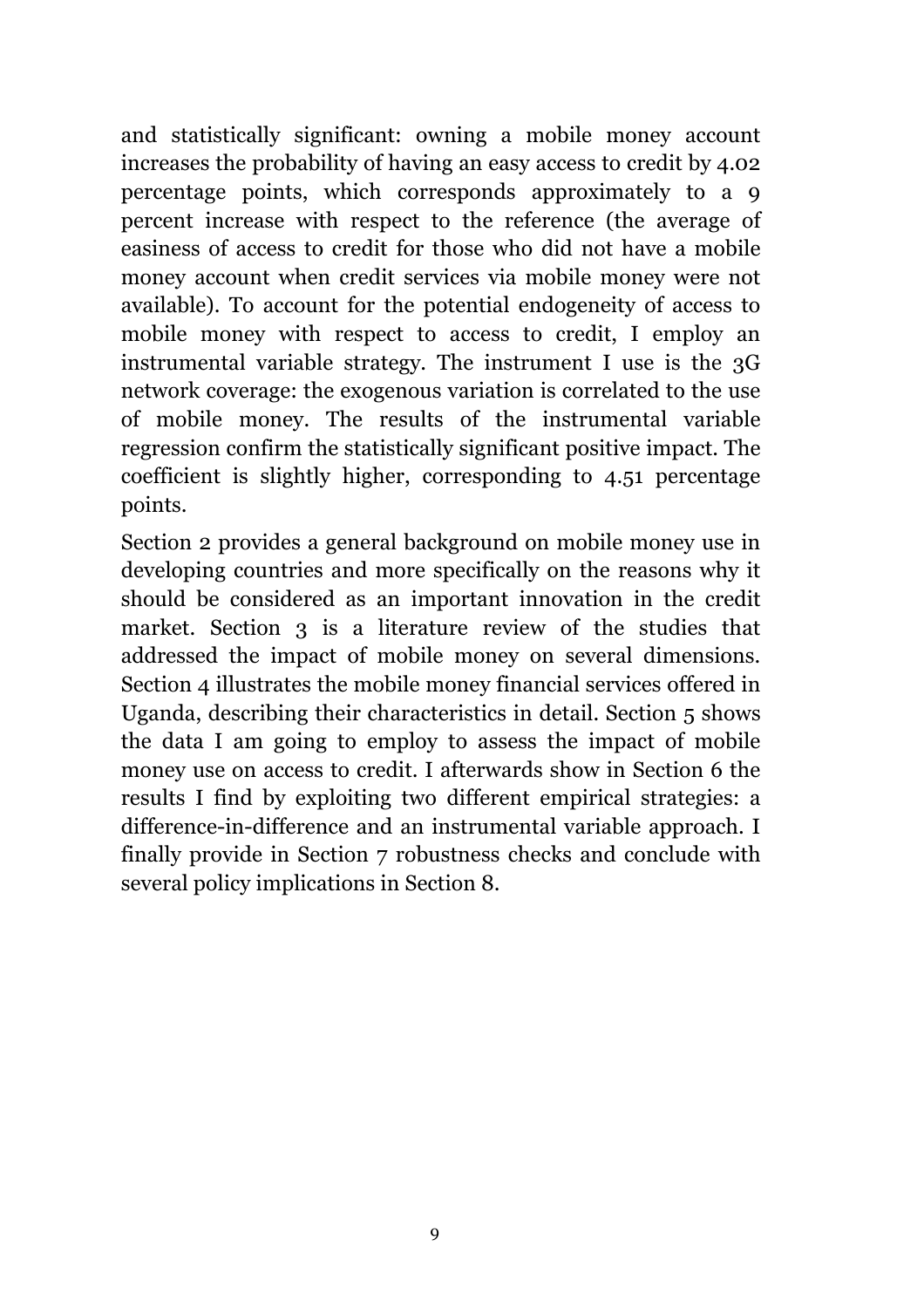## 2. The mobile money revolution

#### 2.1 Access to finance

Lack of access to finance is considered to be one of the most urgent and relevant impediments to economic growth in developing countries. Although this would suggest an unmet demand for credit, the previous experience with microfinance services in lowincome countries has been disappointing in terms of take-up rates (Banerjee, Karlan, and Zinman, 2015).

Many different explanations have been provided to interpret the insufficient outreach of microfinance: high expected project risk and low profitability (Attanasio, Augsburg, and De Haas, forthcoming), lack of information on financial products (Banerjee, Chandrasekhar, Duflo, and Jackson, 2013), high interest rates (Karlan and Zinman, 2008).

Another fundamental barrier that should be taken into account are long, time- consuming and cumbersome procedures required to have access to credit, which can represent both direct and opportunity costs: what we can define as transaction costs (Bencivenga, Smith, and M., 1995). An example, particularly relevant in not-easily reachable geographical areas, is represented by the travel and time costs to reach the nearest bank branch or microcredit institution. The relative expenditure for microfinance transaction costs of rural households has been estimated to be much higher than the one for their urban counterparts (Dehem and Hudon, 2013) - 2.5 per cent of total consumption compared to 1.2 per cent respectively.

Transaction costs, therefore, can substantially hinder access to credit for agricultural households and entrepreneurs in developing countries, which typically represent a very large share of the population. Microfinance institutions today tend to target urban or semi-urban areas, while servicing the clients of rural areas remains an open challenge of the sector (Armendariz and Morduch, 2010).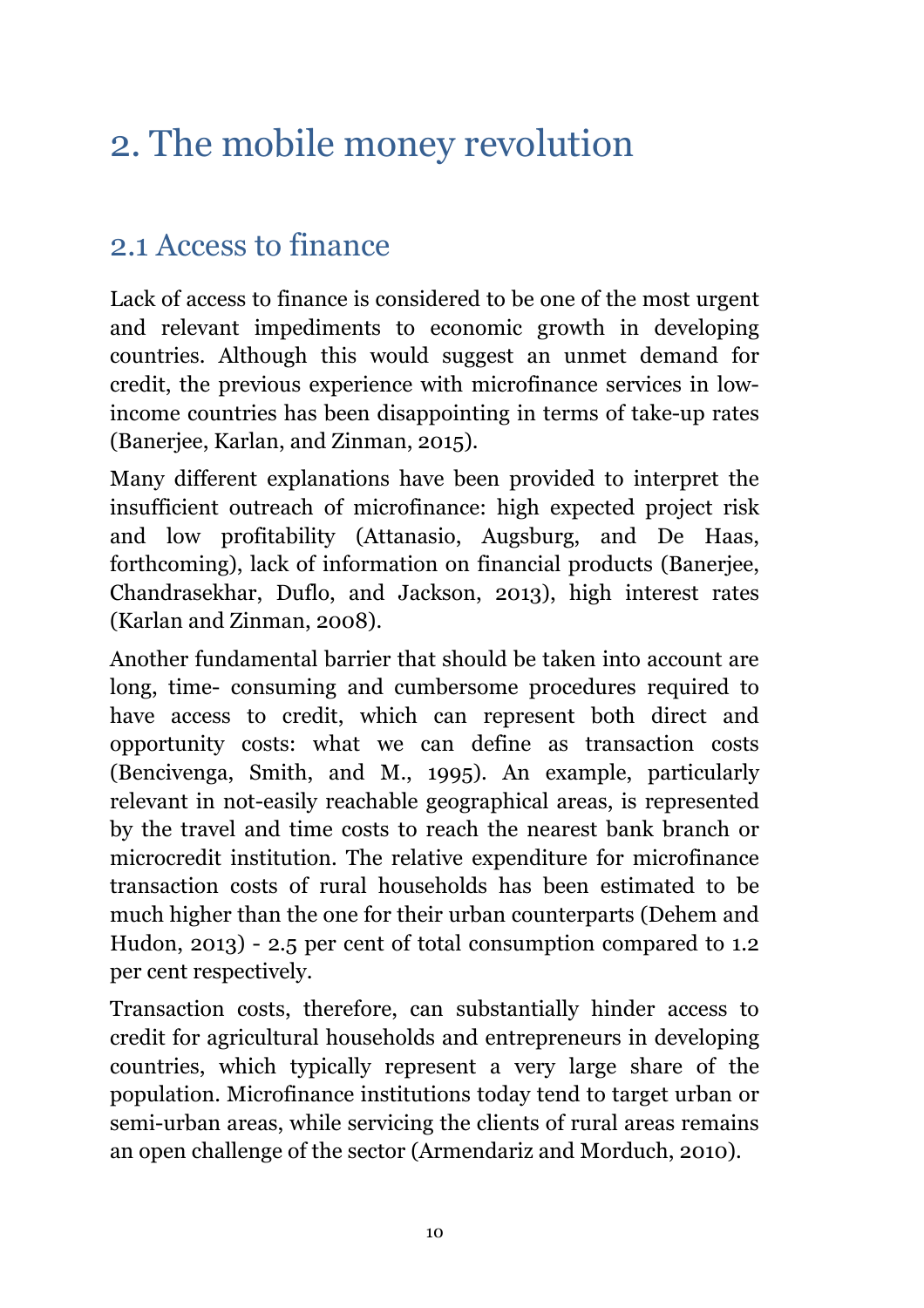Another type of transaction cost is corruption: in particular, staff members of subsidized institutions offering below-market credit often require bribes from potential borrowers (Robinson, 2001).

#### 2.2 Mobile money

"Footprint" of households that are normally excluded from the banking and financial services market. This innovative borrower scoring can overcome an important obstacle to credit supply for the poor: the provision of collateral.

Chen and Faz (2015) estimated that using unconventional data to build new credit scoring consistently reduced the cost of providing microloans: for example, in Tanzania a loan of USD 200 costed 30 per cent less thanks to this technology.

Moreover, they can avoid traditional microfinance schemes of joint liability that incentivize repayment of loans but have been shown to have sometimes worrying consequences in generating excessive social pressure and discouraging reliable clients (Gine and Karlan, 2014).

#### 2.3 Advantages to customers

Digitization stimulates the development of more and more innovative financial products that involve ongoing and dynamic interactions between lender and borrower. The recorded financial history, enriched by mobile phone use data, basically allows to reduce asymmetric information and improves transparency.

Loans are disbursed immediately after using specific USSD<sup>1</sup> codes through the personal device which allow to browse the available services via mobile money, choose the credit services, check the

 <sup>1</sup> USSD (Unstructured Supplementary Service Data) is a communications protocol GSM cellular telephones use to communicate with computers of the mobile network operator. It is also called Quick codes" or "Feature codes" and it must be simply typed and called like a telephone number.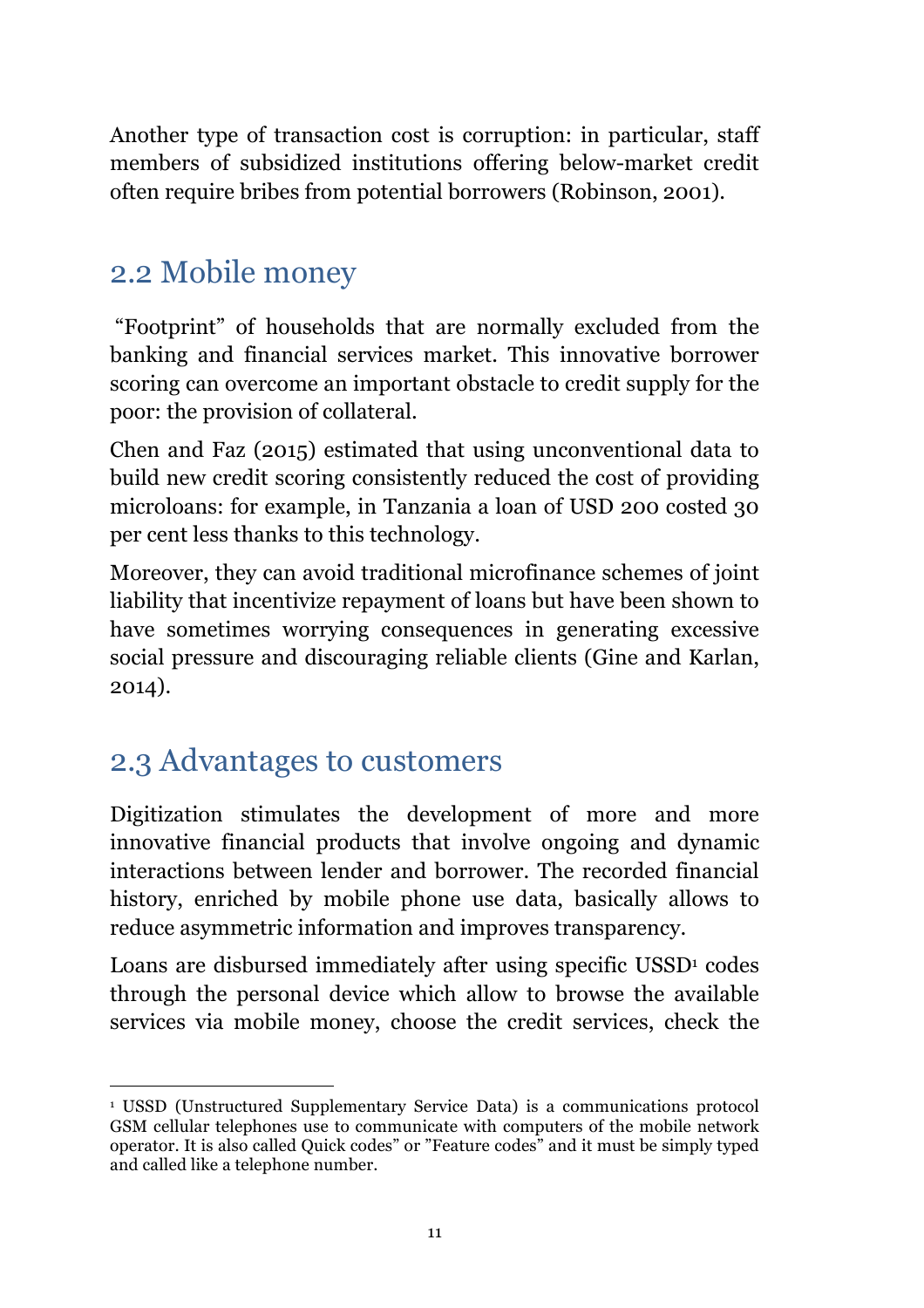loan limit (the maximum amount of money that can be borrowed), the fees and interest rates and finally perform the request 1.

The rapidity of the disbursement is also due to the previously mentioned automatisation of the borrower scoring, that avoids inperson interviews and paperworks filling out. The loan limit is automatically computed based on personal data. This rapidity in loan approval and disbursement can be greatly helpful in cases of income shocks. This feature is in vivid contrast with respect to traditional microfinance institutions, that normally use complex procedures to assess the productivity of investments for which the loans are requested.

Mobile money loans are generally microloans. For example, MTN Ghana allows to borrow up to 1,000 GHC, which corresponds to approximately 250 USD; Tala and Branch in Kenya offer loans of 50,000 KES maximum, which can be converted to approximately 500 USD. In Nigeria, it is possible to borrow 200,000 NGN with ALAT, which corresponds to around 550 USD, and up to 1 million NGN with Paylater, approximately 2,750 USD. An exception is the famous KCB M-Pesa service by KCB and Safaricom, which offers loans that can reach 1 million KES, almost 10,000 USD.

Moreover, being protected by the PIN code of the device, mobile money represents a great improvement in terms of safety from thefts when compared to cash (Wright, Tekin, Topalli, McClellan, Dickinson, and Rosenfeld, 2017), especially when relatively large amounts of money are borrowed. The risk of theft is obviously reduced, also thanks to the fact that the value stored in this manner is less visible. This factor incentivizes both the number and value of transactions across different geographical areas.

These elements may lead in the future to uncollateralised credit to play a significant role not only for temporary risk management and private consumption of individuals and households, but also for microcredit to small and medium-sized enterprises.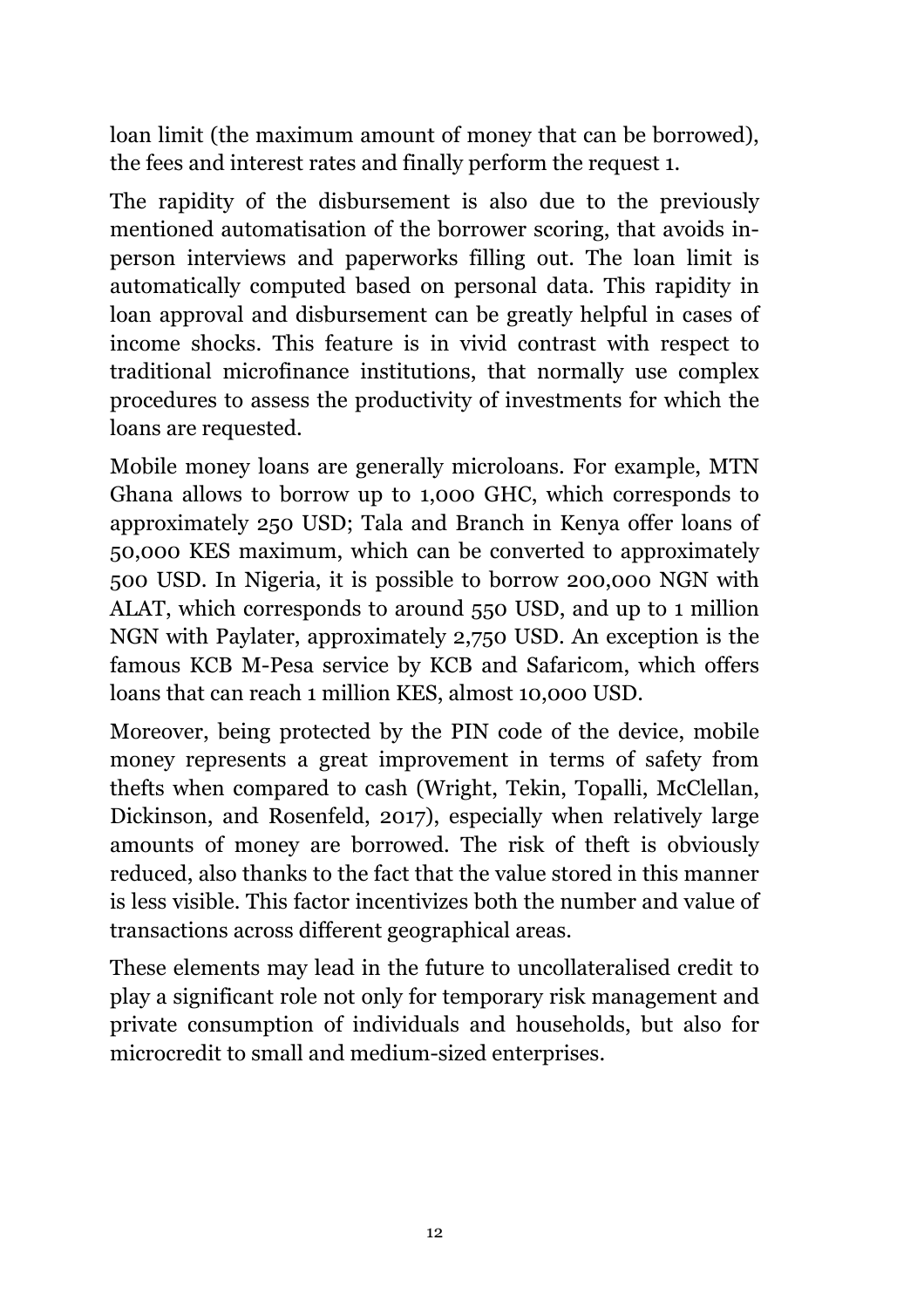### 2.4 Disadvantages

It is worth noticing how the interest rates required by these services nowadays available in the market are typically quite high and the periods of repayment quite short (many of the previously mentioned services impose 30 days of time for repayments). Credit scoring is generally used to put a limit on the maximum amount of money that can be borrowed, rather than to adapt the interest rate.

Another possible pitfall to consider is the effective comprehension and knowledge of mobile money users with regards to the digital credit service and its contractual terms (Banerjee et al., 2013), given the fact that there is basically no human interaction that may address specific doubts of the borrower. Lack of confidence relating to technology and skill in the use of mobile devices may constitute relevant barriers to the diffusion of mobile money schemes especially among the poor and less literate (Liberoff and Horn, 2011).

The absence of human interaction could engender another issue: microfinance institutions typically organize frequent face-to-face meetings with borrowers that exert social pressure and provide useful financial advice that can significantly improve rates of repayment. If this is true, the disintermediation mobile money technology creates could make the service less viable and prevent its development.

In addition to this, even if mobile money services seem to have an impressive comparative advantage with respect to traditional banking and financial services when it comes to rural areas, it is also true that providers still consider rural markets as relatively untapped commercial opportunities (GSMA, 2017a).

To sum up, while m-transfers and mobile financial solutions may reach more easily the poor when compared to traditional schemes, there are hurdles to be overcome for mass adoption, and valid concerns to be faced for mobile banking to mature as an industry (Liberoff and Horn, 2011).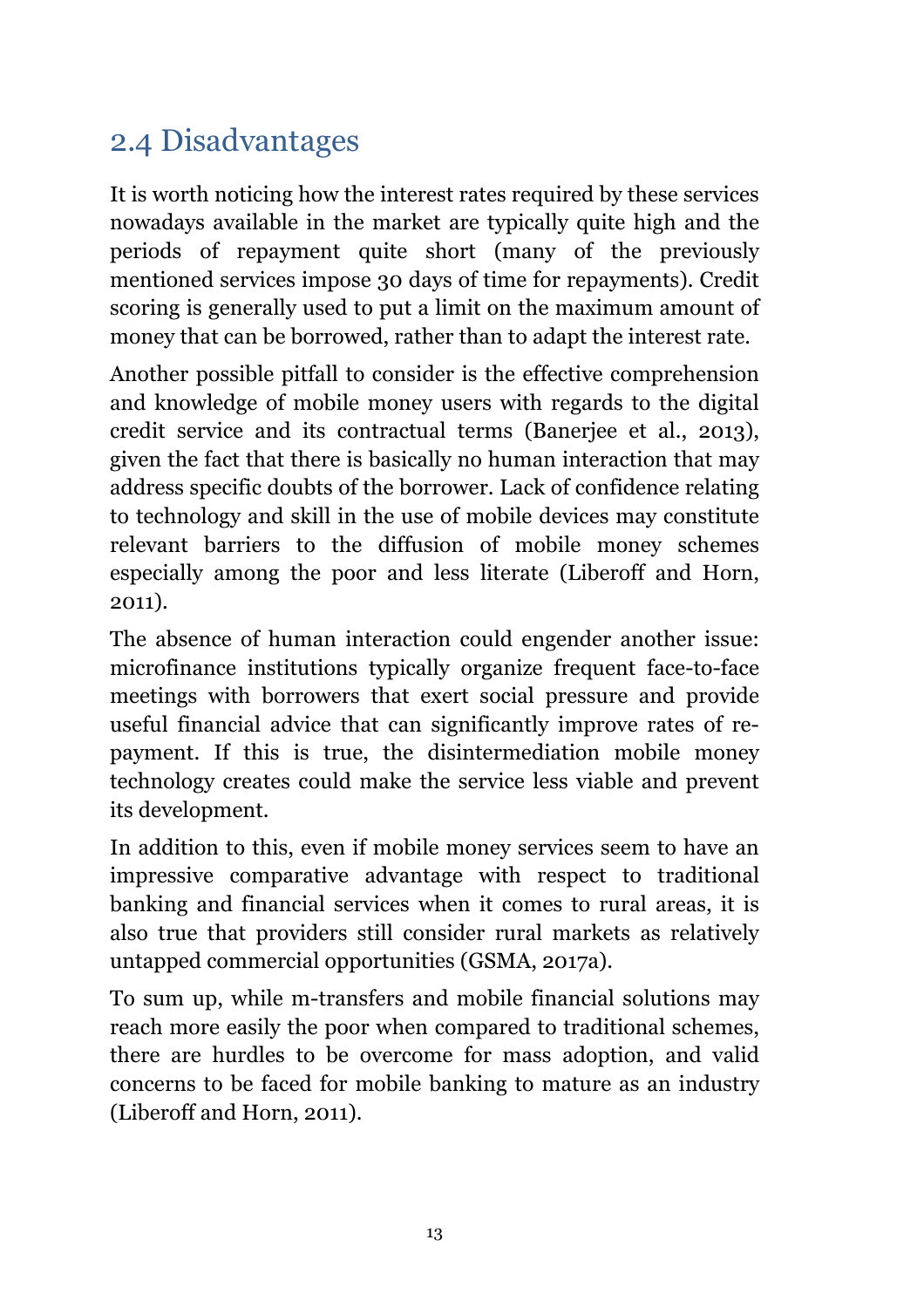Whether mobile financial services can broaden access to credit and in particular microcredit in low-income countries, notably in rural areas, thus, remains an open question that needs to be addressed.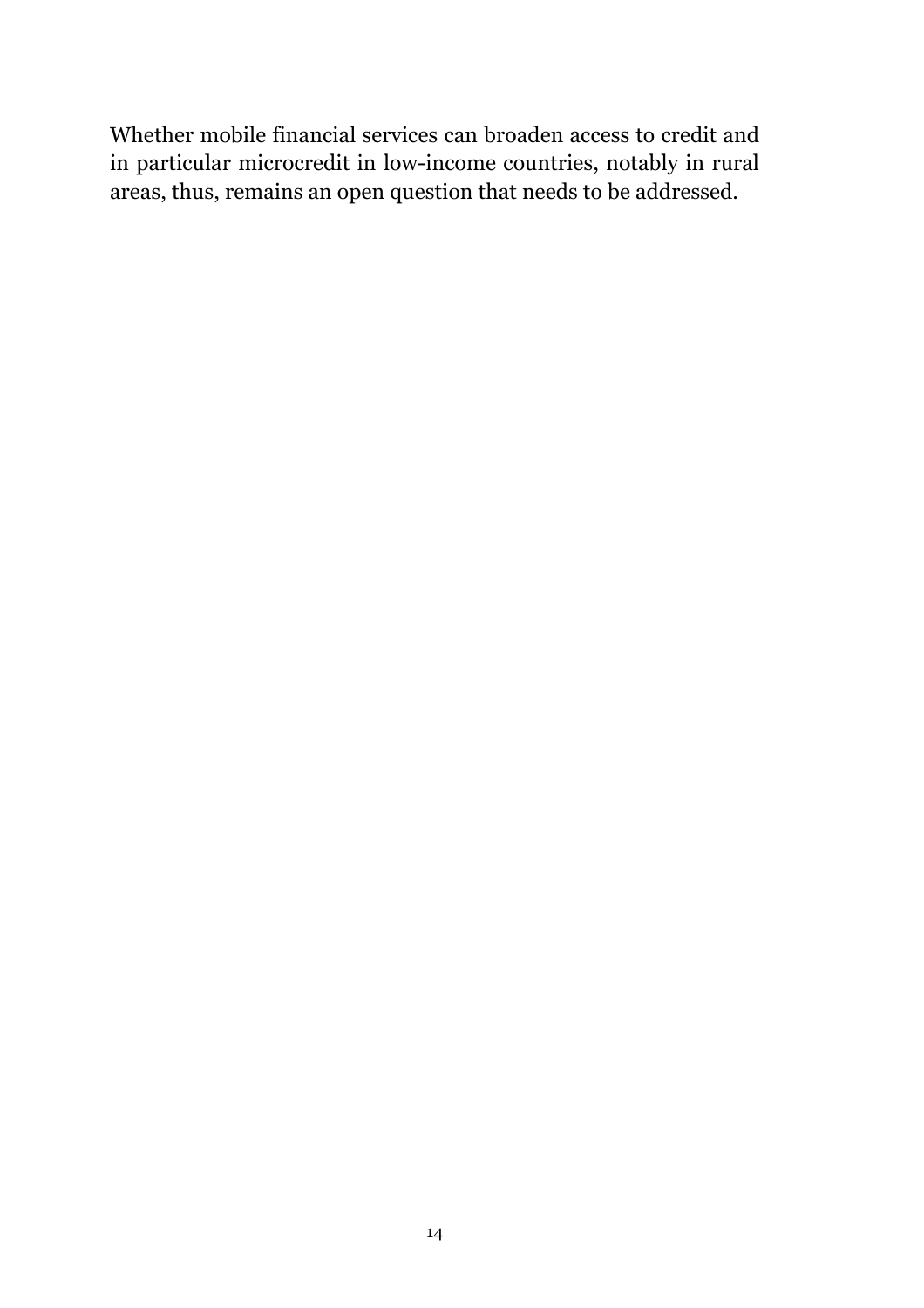## 3. Literature Review

An increasing and recent body of literature has investigated the impact of mobile money on several economic outcomes of interest for both households or individuals and firms.

#### 3.1 Impact of mobile money on consumption and investments

Some authors have studied the effect of mobile money use on consumption patterns and poverty. In a path breaking study, Jack and Suri (2014), showed how mobile money adoption significantly increases consumption smoothing: this, they argued, has been made possible not due to liquidity effects that the platform may enable, but thanks to improved risk sharing in face of negative shocks through remittances coming from a wider network of sources. As a matter of fact, rural users seem to be the ones enjoying a larger impact on income and a better allocation of consumption, since they usually heavily depend in developing countries from remittances coming from their relatives working in urban areas (Morawczynski and Pickens, 2009).

Suri and Jack (2016) also found that the use of mobile money caused changes in financial behaviour: access to mobile money incentivized savings and financial resilience, improving the efficiency of the allocation of consumption over time. In the meanwhile, adoption of mobile money seems to have had an impact on labour market outcomes as well, in particular for female-headed households: occupational choices have increasingly changed from the agricultural sector to business. Women enjoyed an increased financial autonomy from their husbands thanks to their personal devices. These effects resulted in a meaningful reduction of poverty in Kenya (2 percent of Kenyan households were lifted out of poverty).

The two authors had also previously found evidence of how the famous Kenyan mobile service, M-Pesa, improves the investment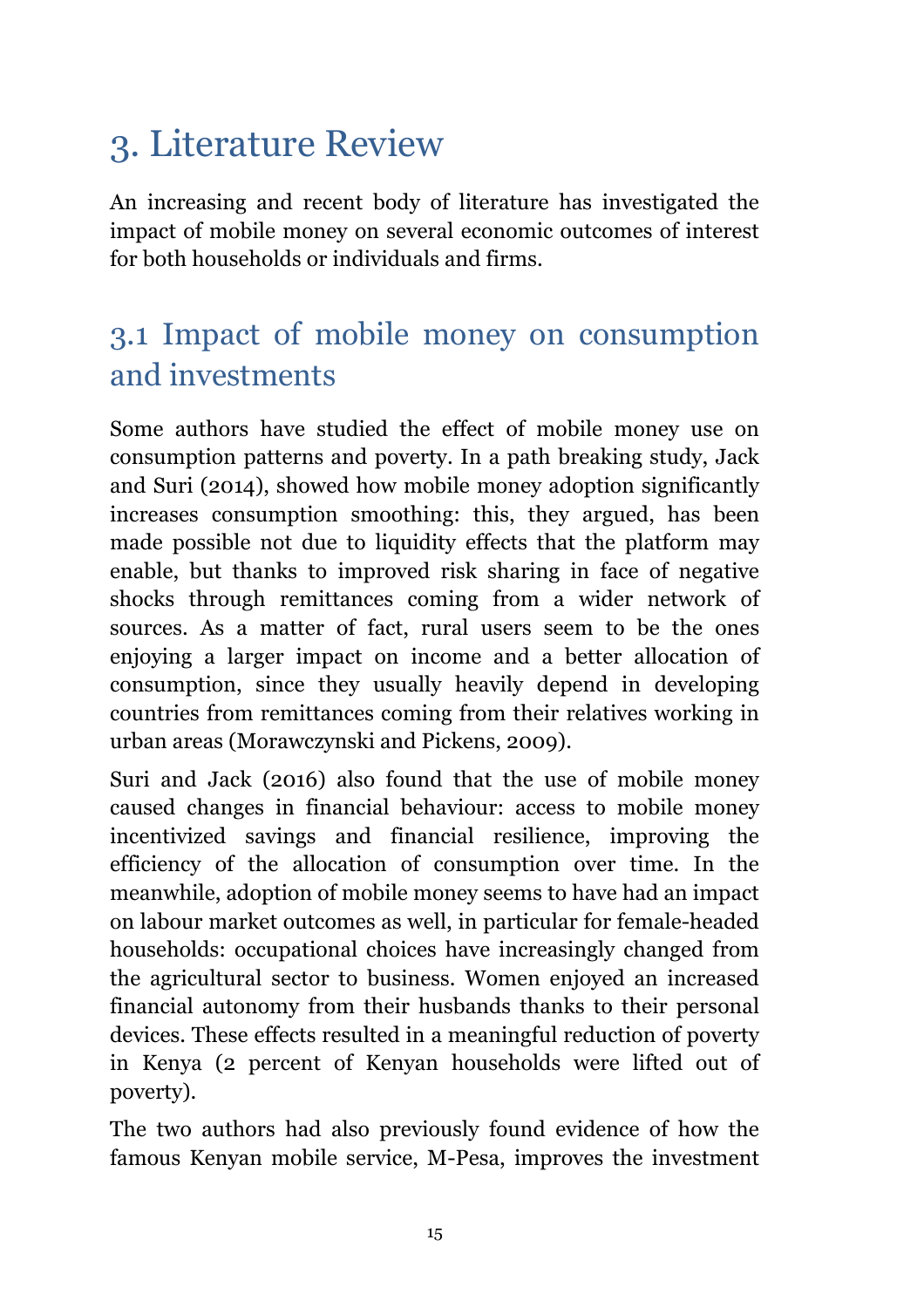in, and allocation of, human capital by making it easier to send remittances across large distances. Specifically, the young are more likely to invest in skills enabling them to gain high returns thanks to high-paying jobs in distant locations (urban areas), either on a permanent or temporary basis (Jack and Suri, 2011).

Aker, Boumnijel, McClelland, and Tierney (2016) used a randomized experiment to show evidence of the benefits of using mobile money to deliver cash transfers. They estimated large positive effects on diversity and protein and energy richness of recipients' diets. They argued this effect is due to time savings and transaction costs reduction, since m-transfer households spent less time travelling and waiting for their transfers, but also thanks to increased intra-household bargaining power of women, that have gained greater financial autonomy. In addition, the available time was used by recipients to engage in other productive activities: their households were more likely to cultivate crops that are primarily grown by women.

### 3.2 Impact of mobile money on the credit market

Other researchers addressed the relationship between m-transfer systems and traditional financial systems questioning whether and under what conditions mobile money applications can foster financial inclusion and extend financial services to the poor.

Indeed, thanks to the specific features I mentioned, the m-transfers ecosystem seems to have a comparative advantage in terms of accessibility. Moreover, branchless banking can obviously avoid relevant fixed costs and offer more convenient prices to financially underserved individuals when compared to traditional banking. It is not obvious, how- ever, whether mobile money systems can be considered as substitutes for traditional banking or can instead promote it.

Batista and Vicente (2013) ran a randomized controlled trial in rural villages of Mozambique, where the intervention included the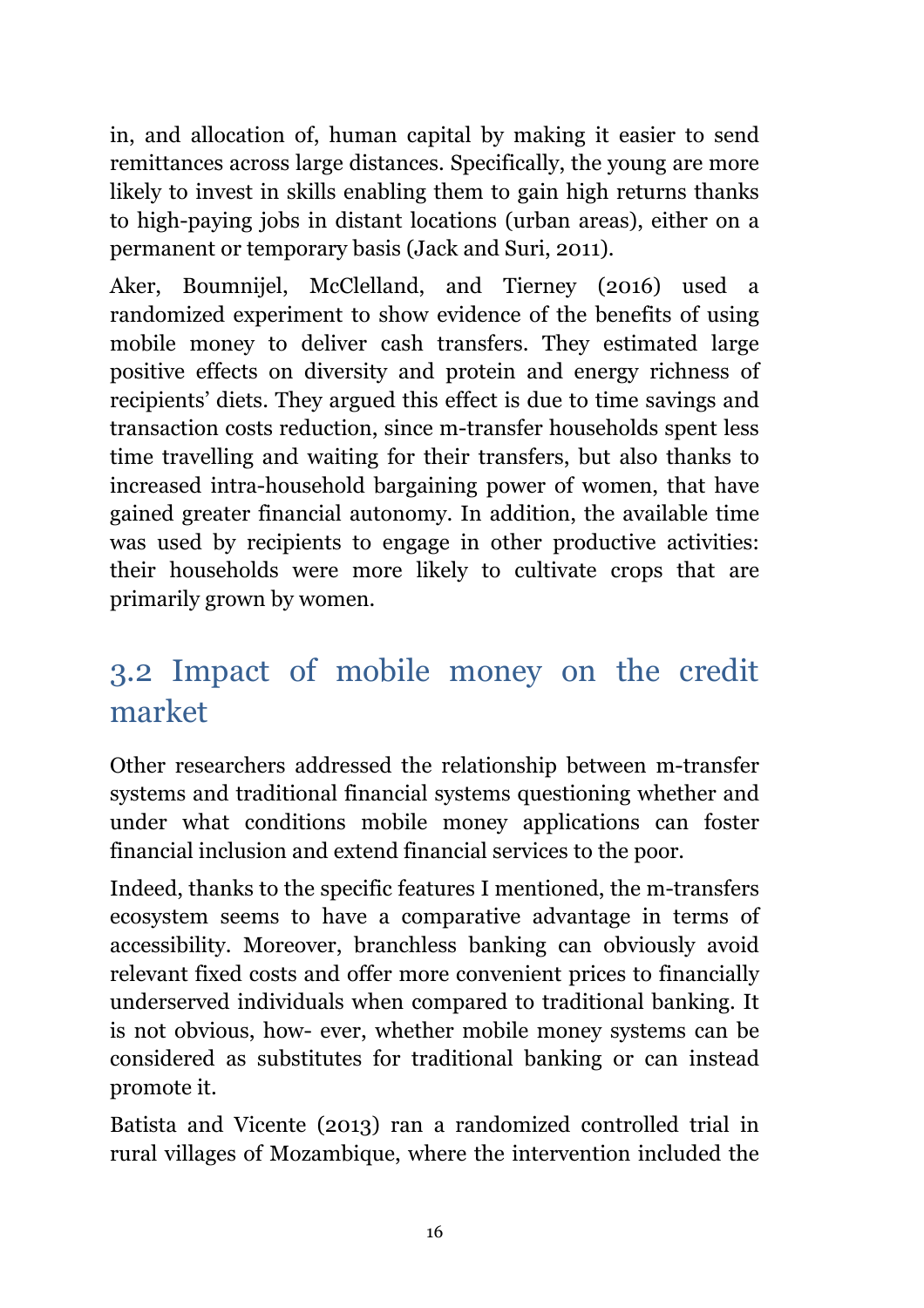hiring and training of one mKesh (local mobile money service) agent per each of the treatment areas, community meetings where mobile money tools were explained to the local population, and a set of individual dissemination activities such as registration with mKesh and experimentation of several mKesh functionalities. As a result, they found evidence of increased financial literacy and willingness to send remittances, but there seemed to be no impact on savings. However, they also found that adoption of mobile money substituted the use of traditional methods for both savings and transfers (cash).

Mbiti and Weil (2015) argued that the famous Kenyan mobile money service, M-Pesa, severely challenged not only informal competitors in the money transfer market, but also formal ones like banks or Western Union, rapidly gaining a dominant position within two years of its inception. The increased competition forced money transfer companies to improve their products and services while lowering prices. Therefore, mobile money fostered access to finance not only directly, but also indirectly.

Additionally, the authors found that M-Pesa adoption had a strong positive association with bank use and formal savings. The authors claimed that the relationship is causal: M-Pesa dramatically increased the proportion of banked individuals in the country. This may bring evidence of a sort of complementarity between formal banking and innovative mobile technologies. Their estimates also show a negative and statistically significant impact of M-Pesa on informal saving mechanisms such as ROSCA (rotating saving and credit associations) and the use of secret hiding places for money. Therefore, it seems to be the case that mobile money dominates informal financial tools, probably due especially to the higher security.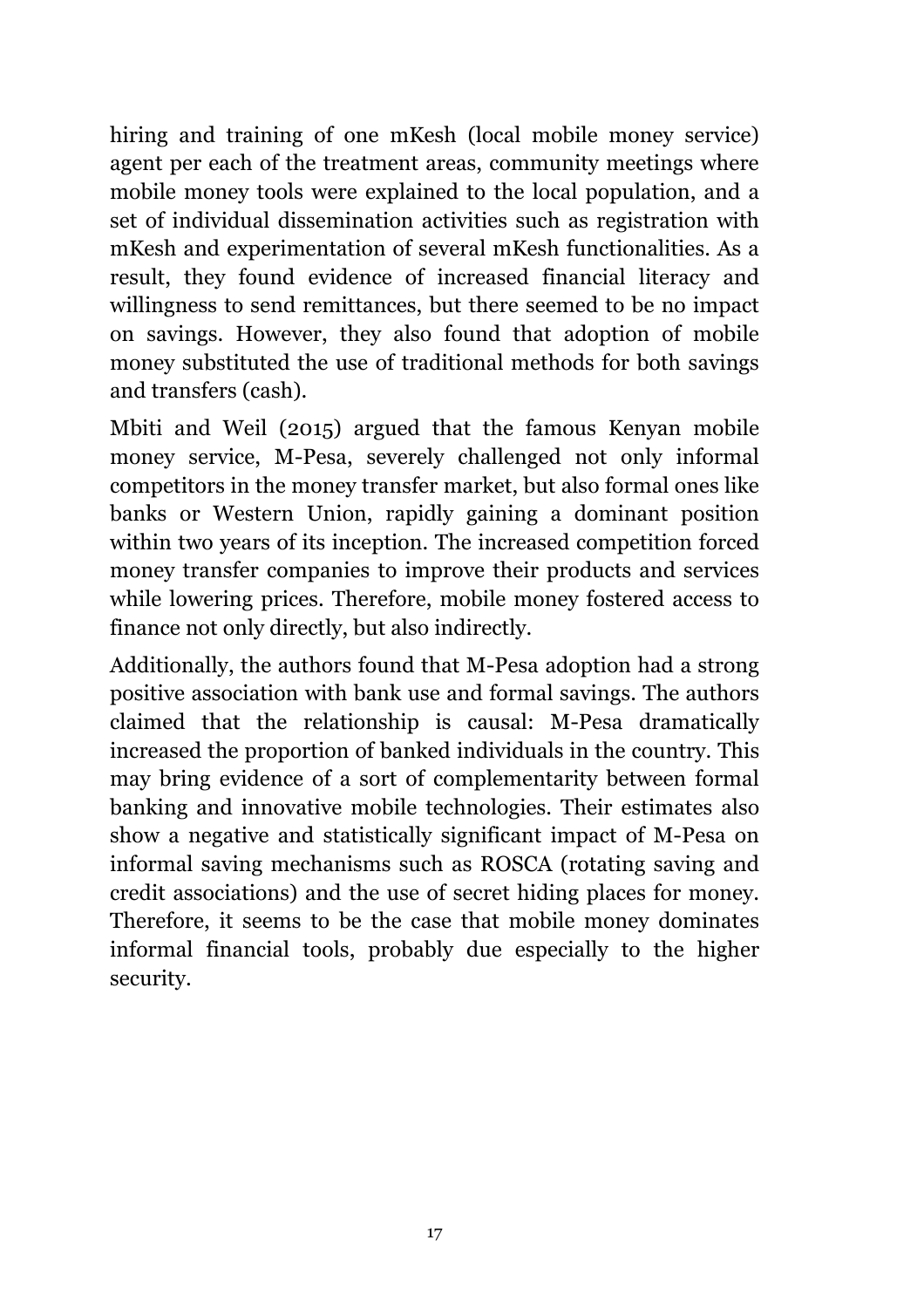### 3.3 Impact of mobile money on firms

Another research stream focuses not on individual use of mobile money, but rather on its adoption by private firms. Islam, Muzi, and Rodriguez Meza (2018), for example, showed a positive relationship between firm's adoption of mobile money and investments, specifically purchase of fixed assets. The reasons behind this relationship are considered to be the dramatic reduction in transaction costs, increase in liquidity and improvement of credit worthiness thanks to mobile phone financial services. Moreover, they found that the firms enjoying greater benefits are small and medium-sized enterprises.

Mbiti and Weil (2015) found a statistically significant and positive impact of M-Pesa on employment, which is also considered by authors as a proxy for economic activity in general. In particular, the result is driven by farm employment. This may be due to the increased resource flows coming as remittances to the rural areas, thus boosting the demand for labor and increasing employment. As a matter of fact, salary disbursement is claimed to have been a big driver of consumer adoption and transaction volume in mobile money ecosystems such as M-Pesa in Kenya and EasyPaisa in Pakistan, according to Mas and Sullivan (2011).

Blumenstock, Callen, Ghani, and Koepke (2015) implemented a randomized controlled trial in Afghanistan that was designed to increase adoption of mobile money. The intervention was a mobile salary payment program: a large firm had to switch the payments of regular salaries to a random subset of workers in mobile money rather than in cash. The transition had an immediate, positive and statistically significant impact on the employer thanks to the new ability to effectively shift the costs of managing the salary supply chain to the mobile phone operator: the cost savings mostly went to the firm, rather than to employees.

Kikulwe, Fischer, and Qaim (2014) showed how more frequent and generous remittances thanks to mobile money adoption increase incomes of rural households both directly and indirectly. The support they give on the ability to reduce risk and overcome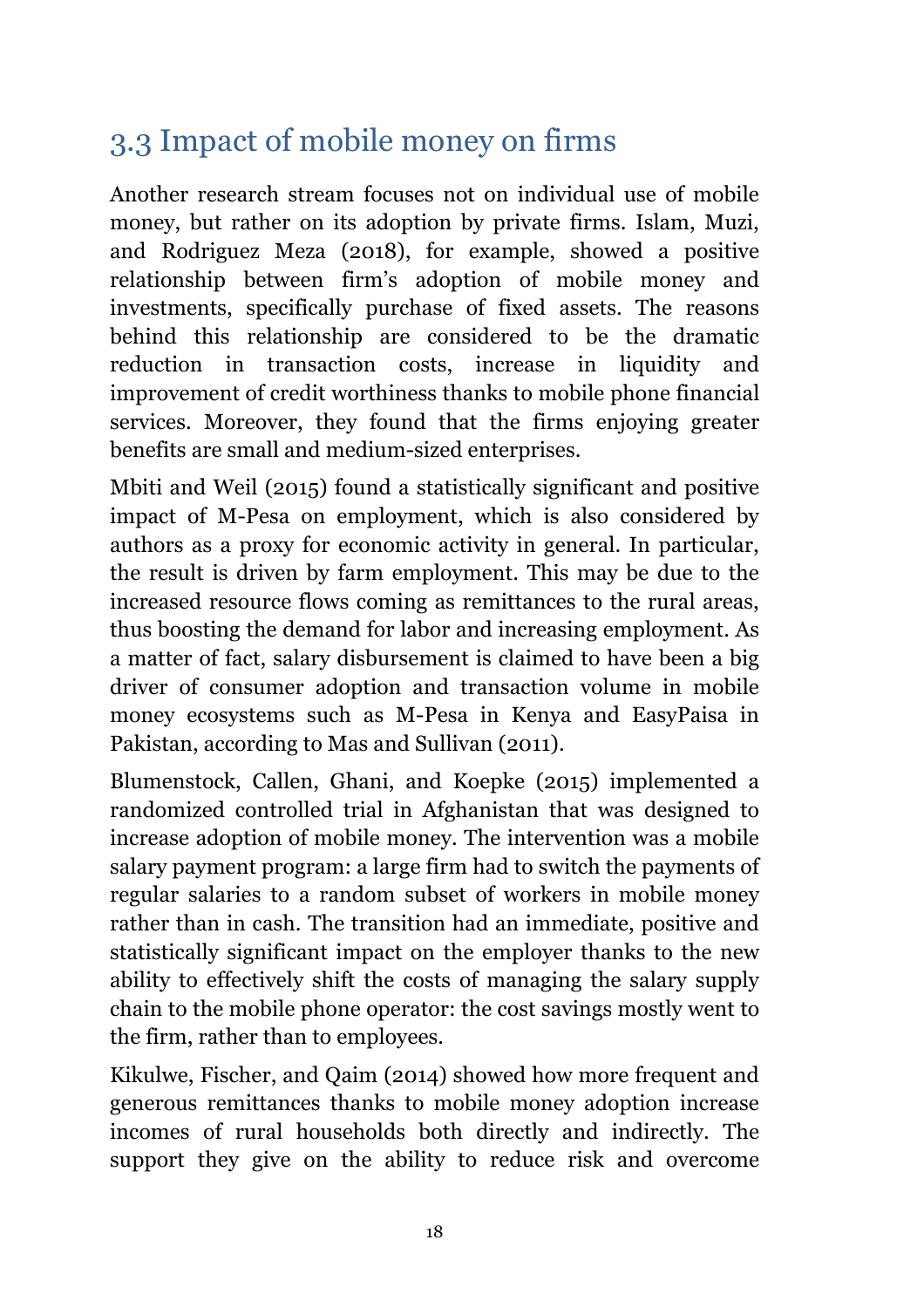liquidity constraints promotes agricultural commercialization. They found suggestive evidence that mobile money could foster market access and promote rural development: mobile money users were found to apply more purchased farm inputs, market a larger proportion of their output, and have higher profits than non-users of this technology.

#### 3.4 Impact of mobile money on macroeconomic dimensions

Mawejje and Lakuma (2017), in a pioneering study, gave a contribution to the very scarce macroeconomic literature on the subject by estimating the macroeconomic impacts of mobile money in Uganda by using SVAR - Structural Vector Autoregressive methods. They found moderate positive effects on monetary aggregates, on the sector credit and on the consumer price index. In addition to this, they also argued that deposits on mobile money accounts respond to changes in monetary policy.

The final recommendation they give is for policy makers to design a regulatory framework enabling mobile money balances to become interest-bearing assets: this, they argue, will allow economic agents to directly respond to changes in the policy rate, thus further strengthening the monetary policy transmission mechanism.

### 3.5 This thesis contribution to the existing literature

Since the early diffusion of M-Pesa in Kenya, a small but active group of scholars from several disciplines has examined the role of mobile money in the lives of its users (Blumenstock et al., 2015). However, despite a general interest and enthusiasm both in the academic and business sector in the potential for mobile money to impact the lives of the poor, there is room for more empirical evidence to substantiate these claims, especially when it comes to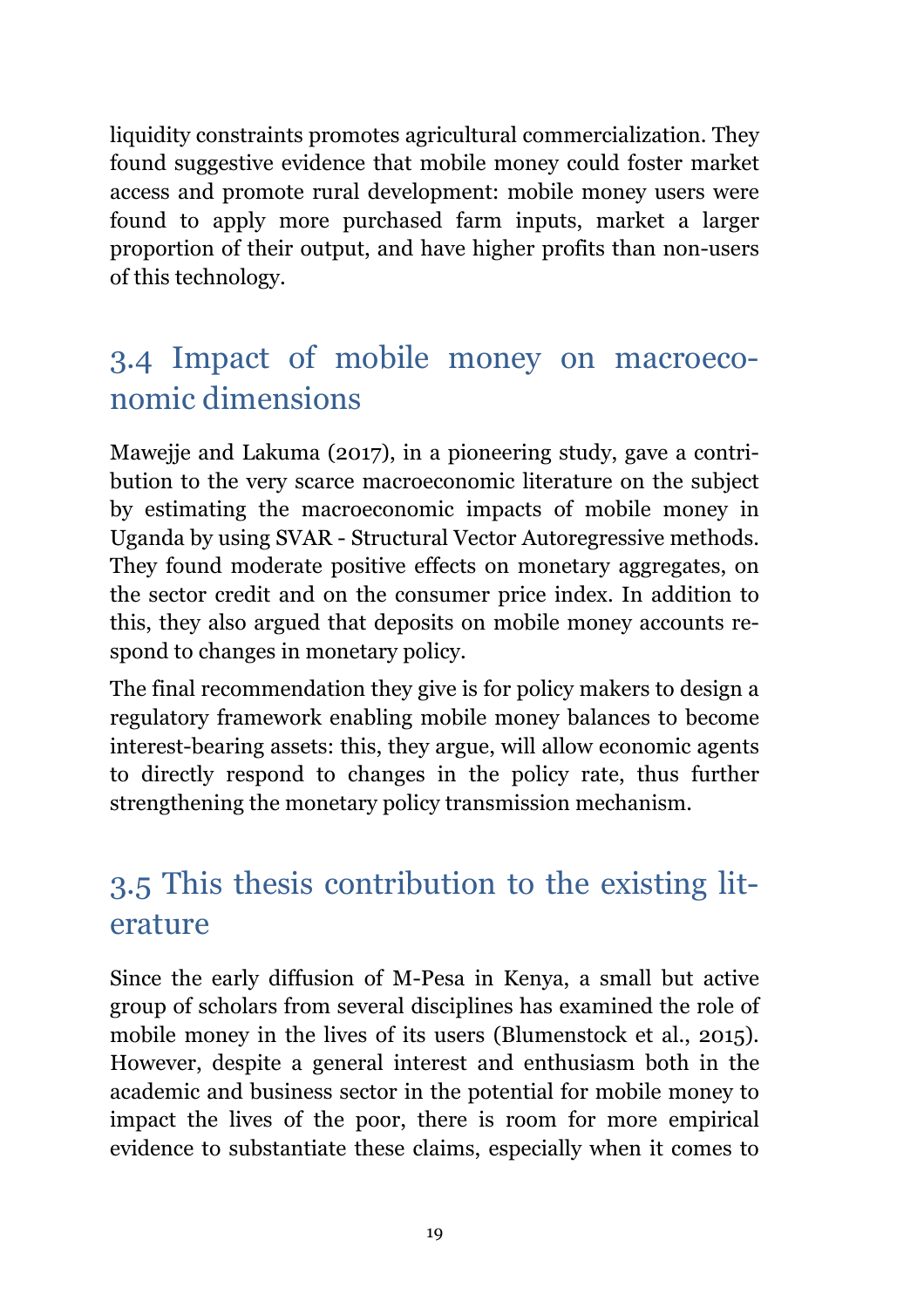the effect on firms, notably agricultural entrepreneurs in rural areas.

This thesis in particular wants to address a question to which no answer has been provided yet: do rural households owning small activities, like commercial farmers, have easier access to credit when credit services via mobile money are available where they live?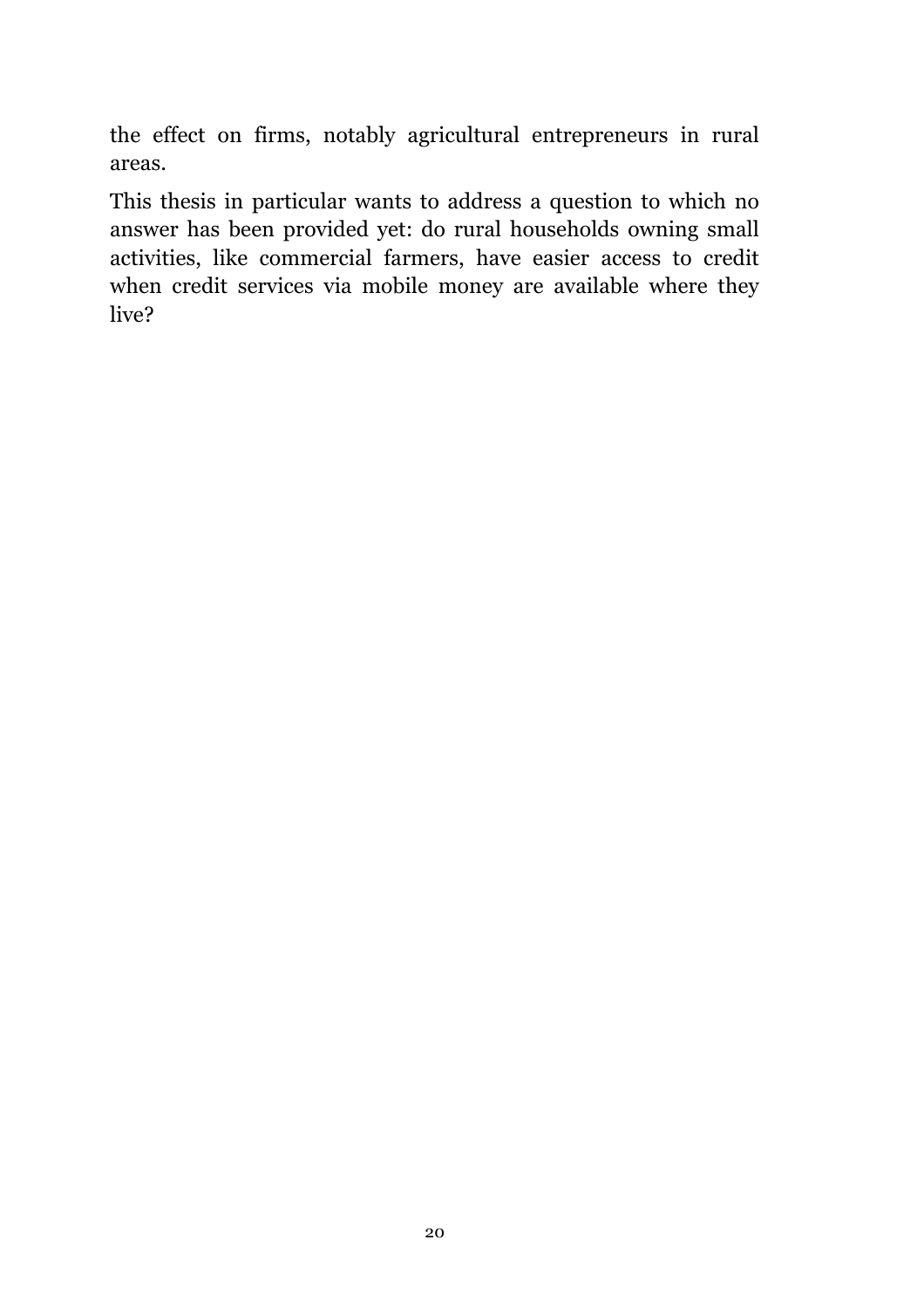## 4. Mobile money technology and credit services in the Ugandan context

### 4.1 Ugandan banking and financial industry

I will focus on the context of a particular developing country in Sub-Saharan Africa: Uganda. According to the Financial Access Survey of the International Monetary Fund (IMF, 2018), in 2017 in Uganda 36.43 per cent of inhabitants owned a deposit account in a commercial bank, while only 3.41 per cent owned a loan account. Moreover, there were only 2.58 commercial bank branches and 4.06 Automated Teller Machines (ATMs) per 100,000 adults, mostly concentrated in the capital Kampala (IMF, 2017).

Although deposits in commercial banks increased in recent years, both in absolute numbers and in terms of percentage over GDP (17.53 per cent in 2017), it is true at the same time that borrowers at commercial banks have decreased from 3.14 per cent in 2016 to 2.99 per cent in 2017; outstanding loans have decreased as well: they corresponded in value to the 13.84 per cent of GDP in 2016 while they were the 13.3 per cent in 2017. The traditional credit market in Uganda, therefore, seems to be experiencing a decline.

### 4.2 Ugandan mobile money industry

If we consider the mobile money industry, instead, numbers seem much more promising. Registered mobile money agent outlets according to the Financial Access Survey of the IMF were 175.6 times the ATMs in the country (712.95 per 100,000 adults). Mobile money transactions are dramatically increasing in the last years, more than doubling from 2013: in 2017 they were 48,461 per 1,000 adults. According to the Global Findex Database (Demirgu¨¸c-Kunt and Hess, 2018), 50 per cent of the adult population in Uganda in 2017 owned a mobile money account: this percentage was considerably higher with respect to the previously cited percentage of adult population owning a traditional bank account.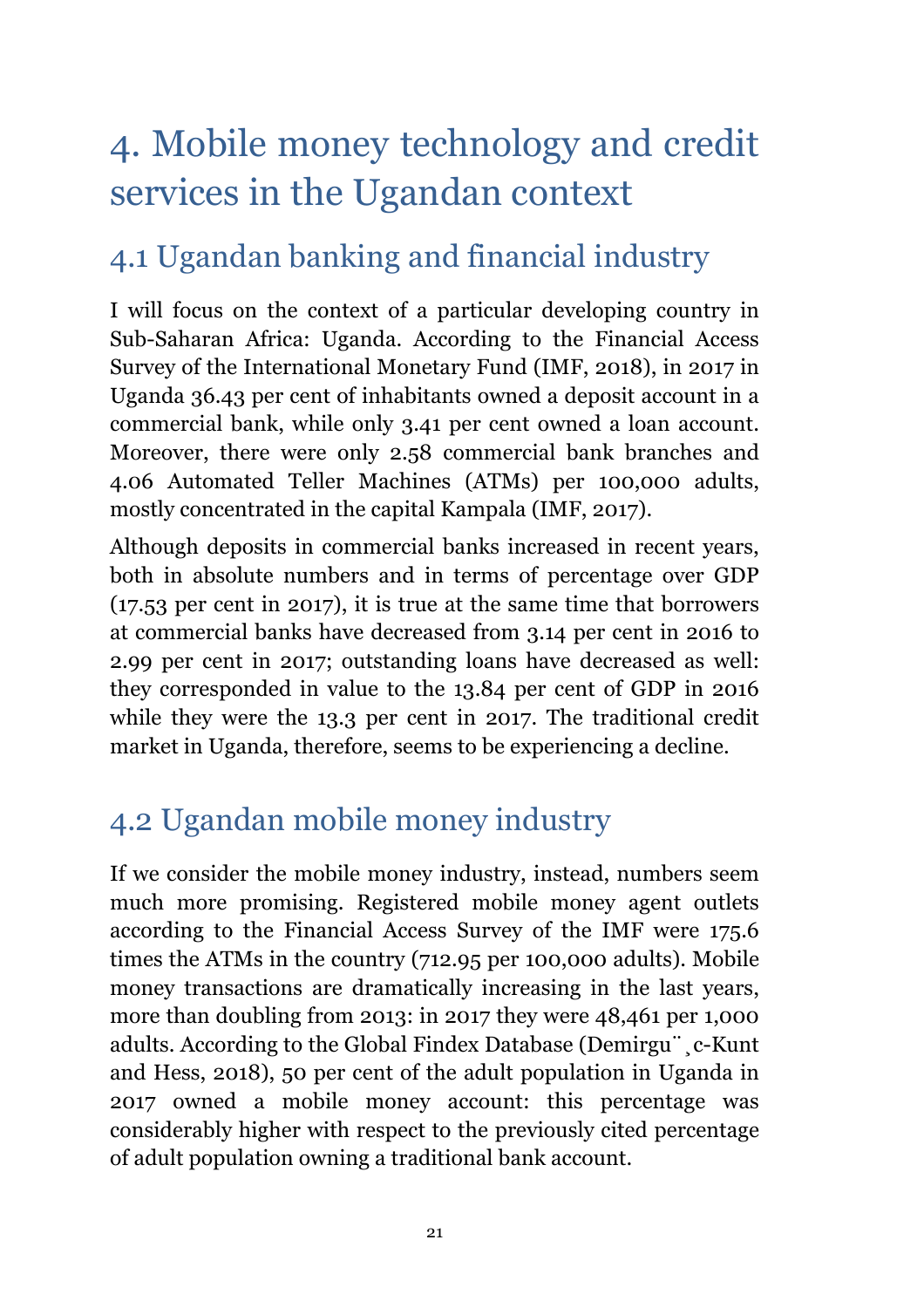It is worth mentioning that the share of women owning a mobile money account was found to be not statistically different from the share of men owning it; moreover, there was no particular evidence of a difference with respect to age groups either. The technology, thus, seems to be particularly inclusive.

The report shows as well that 32 per cent of agricultural payments recipients reported receiving them into an account rather than cash, in the vast majority mobile money accounts. 33 per cent of people in Uganda use semiformal methods to save money, such as ROSCAs and savings clubs, and not formally through financial institutions; even in the case of bank account owners, 20 per cent of them save semi formally.

According to the Uganda National Household Survey of 2016-2017, 70 per cent of households living in rural areas know mobile money, and they use mobile money as a saving mechanism more than commercial banks (Ugandan Bureau of Statistics, 2016-17).

Uganda's communications sector is considered to be one of the fastest growing sectors in the country, due to the rapid expansion of mobile telephony. For the mobile industry to emerge, the legal framework does not need to be particularly sophisticated; nevertheless, some features seem to be key for its fruitful development: the regulatory environment should allow (or not explicitly forbid) non-bank financial institutions to issue money, and an electronic signature law should allow the development of retail payment services (Gutierrez and Choi, 2014).

### 4.3 Mobile money credit services in Uganda

The largest telecom company in Uganda is MTN Uganda, with 11.2 million subscribers, accounting for 55 per cent market share, as of 30 June 2017.

MTN Uganda has released in the late 2016 a micro-savings and loans product called "MoKash", enabling every MTN customer, without requiring any particular prerequisite, to borrow and save money through their mobile money wallet. Customers don't need to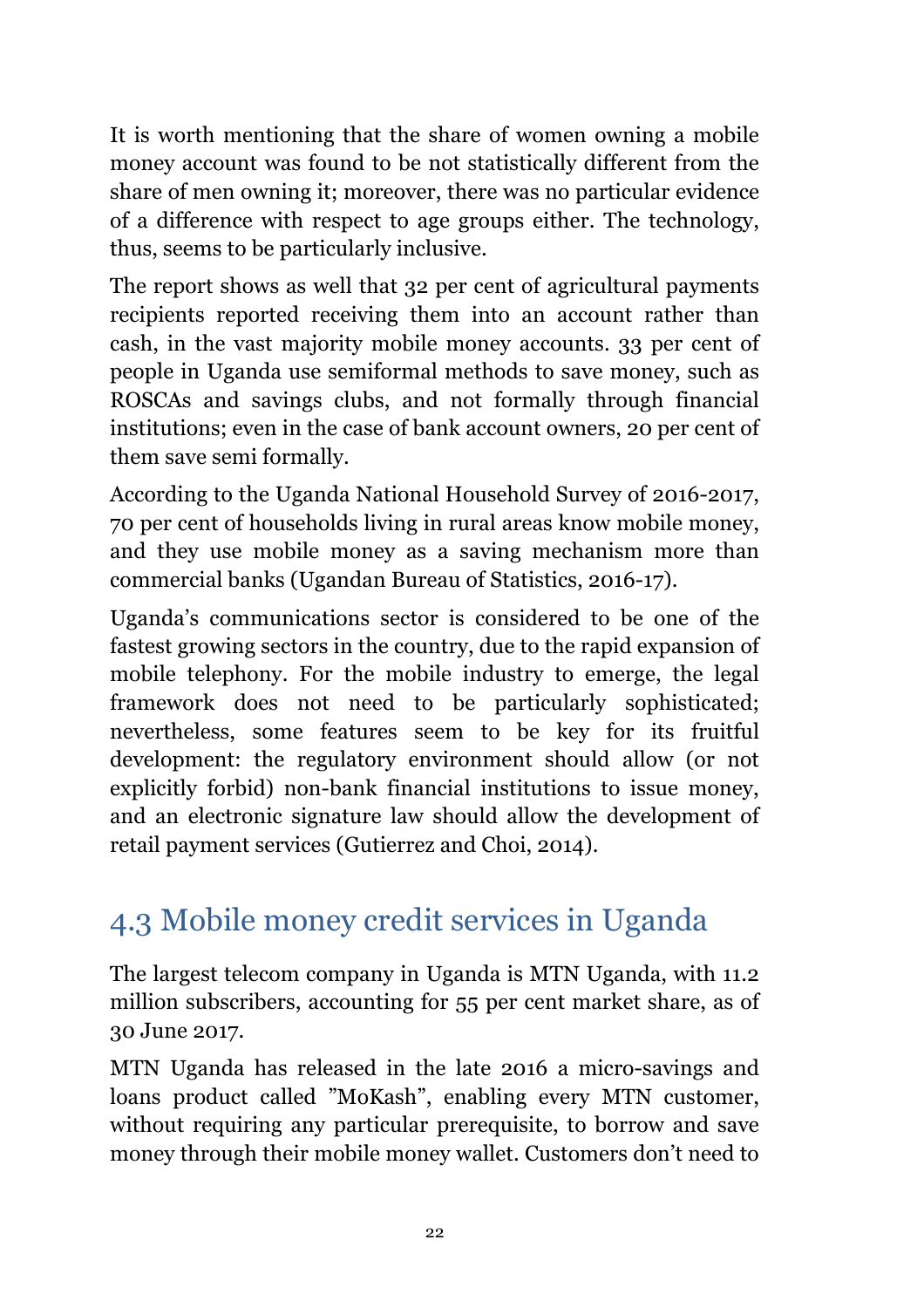have a bank account, nor to visit any office or to fill any form. The only requirement is to be a registered MTN Mobile Money active customer. In order to have access to the service, an internet connection is not needed: the customer simply has to dial a USSD code on his device, which does not need to be a smartphone. The activation of the account is free.

The minimum a customer can save on their MoKash account is 50 Ugandan shillings - which in the end of 2016, when the service was launched, corresponded approximately to 0.014 USD - up to any amount.

The minimum a customer can borrow, instead, is UGX 3,000 (0.89 USD), while the maximum is UGX 1,000,000 (296.73 USD) depending on a personal loan limit. The credit limit is computed based on a customer's usage and utilization of all MTN services and is also influenced by how long the customer has been on the MTN network. The fee is constant across borrowed amounts and different customers and is equal to 9 per cent. The loans are repayable in 30 days.

A few months later, in March 2017, the second largest telecom company in the country, Airtel Uganda, launched its own microcredit service. It is called Wewole and has similar features to MoKash. It is accessible to any active customer of Airtel Money from more than 6 months. In this case as well, the loan limit depends on transactions history of the customer on the Airtel Money platform itself. However, Wewole only allows to borrow between UGX 8,000 (2.37 USD) and 500,000 (148.37 USD).

A fundamental aspect to highlight is the fact that both services do not require any type of collateral for borrowing money. They only rely on an algorithm based on trans- actions performed on the platform itself to establish the maximum possible amount the customer can borrow. The interest rate, instead, is fixed and not varying over individual characteristics of the borrower. This is also due to the fact that the additional amount of money that has to be paid back is not officially recognized as an interest rate but as a fixed "facilitation fee".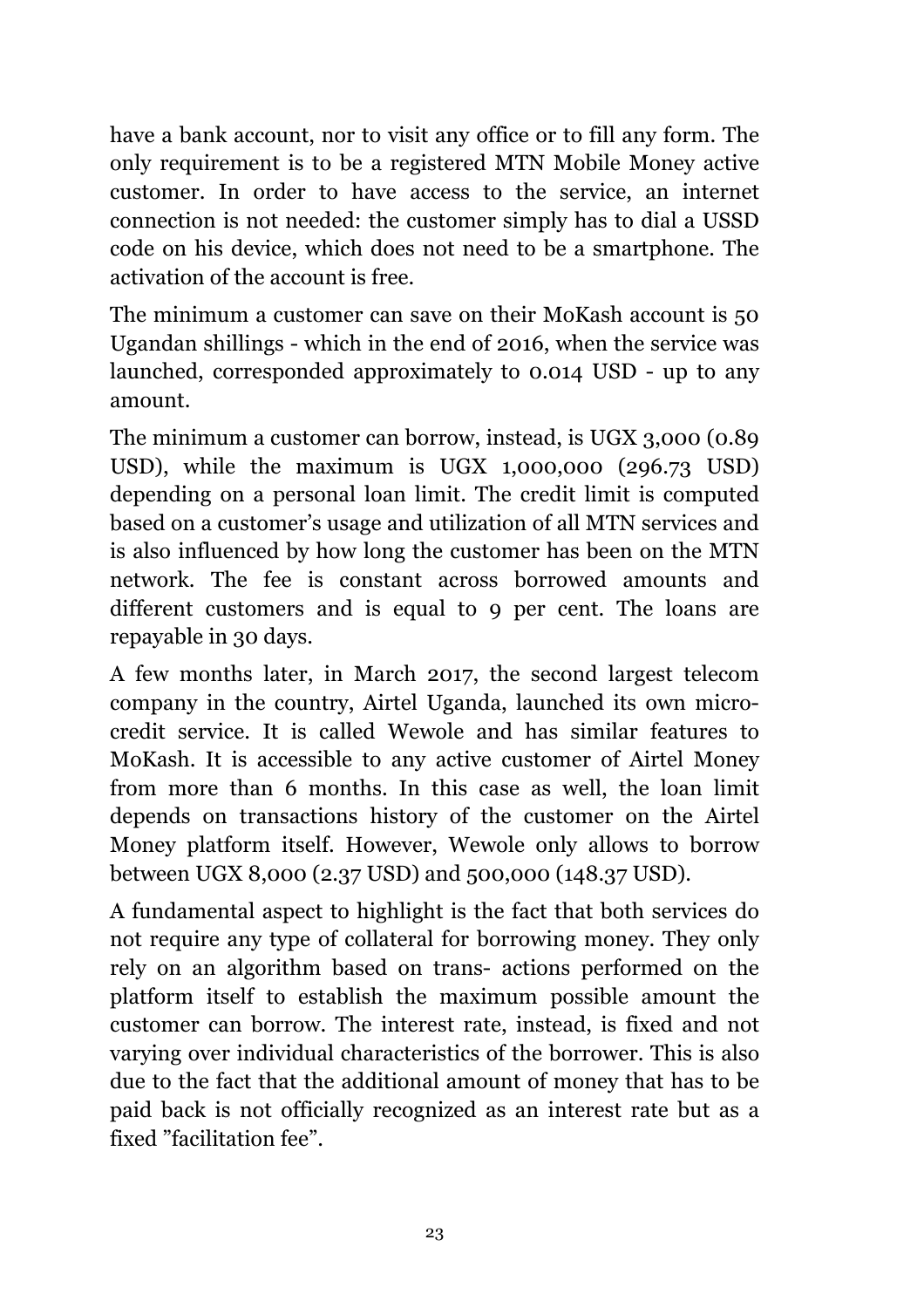### 5. Data

#### 5.1 Survey Data

I employ original data by a team from Stockholm University and Bocconi University, which I was part of, for a research project regarding credit constraints and capital mis-allocation in agriculture. The team conducted two censuses in rural areas in the Eastern part of Uganda - particularly around Mbale and Tororo collecting detailed information at the household level: one survey round was in the end of 2016 and the other in mid 2017. It is important to underline that these are not the baseline and followup of an experiment, and therefore there should not be concerns about any confounding effect of an experiment on our results.

The dataset contains socio-economic data on 10,664 small commercial farmers. The information is organized in four sections. We firstly have individual-level data on the respondent, in most cases the head of the household, such as his or her gender, age, education and occupation. The second section includes questions on the agricultural activity of the household such as the commercial nature of the activity, the amount of land owned by the household, the types of crops cultivated and the revenues from the sales of crops. The third section regards investments in technologies that increase productivity, such as the use of fertilizers, pesticides and so on. The last section concerns financial inclusion and it contains information on the ownership of a mobile money account and of access to credit.

Table 1 shows summary statistics of the main variables from the dataset. The average age of respondents is considerably high relative to the average age of Uganda, which has one of the youngest populations in the world. This is probably due to the fact that we normally interviewed the head of the household or the wife. Considering the dummy for gender, which is equal to 1 if the respondent is a male and 0 if the respondent is a female, we can observe in fact that the observations seem to be equally distributed. The average household size is 5.4, which is larger than the average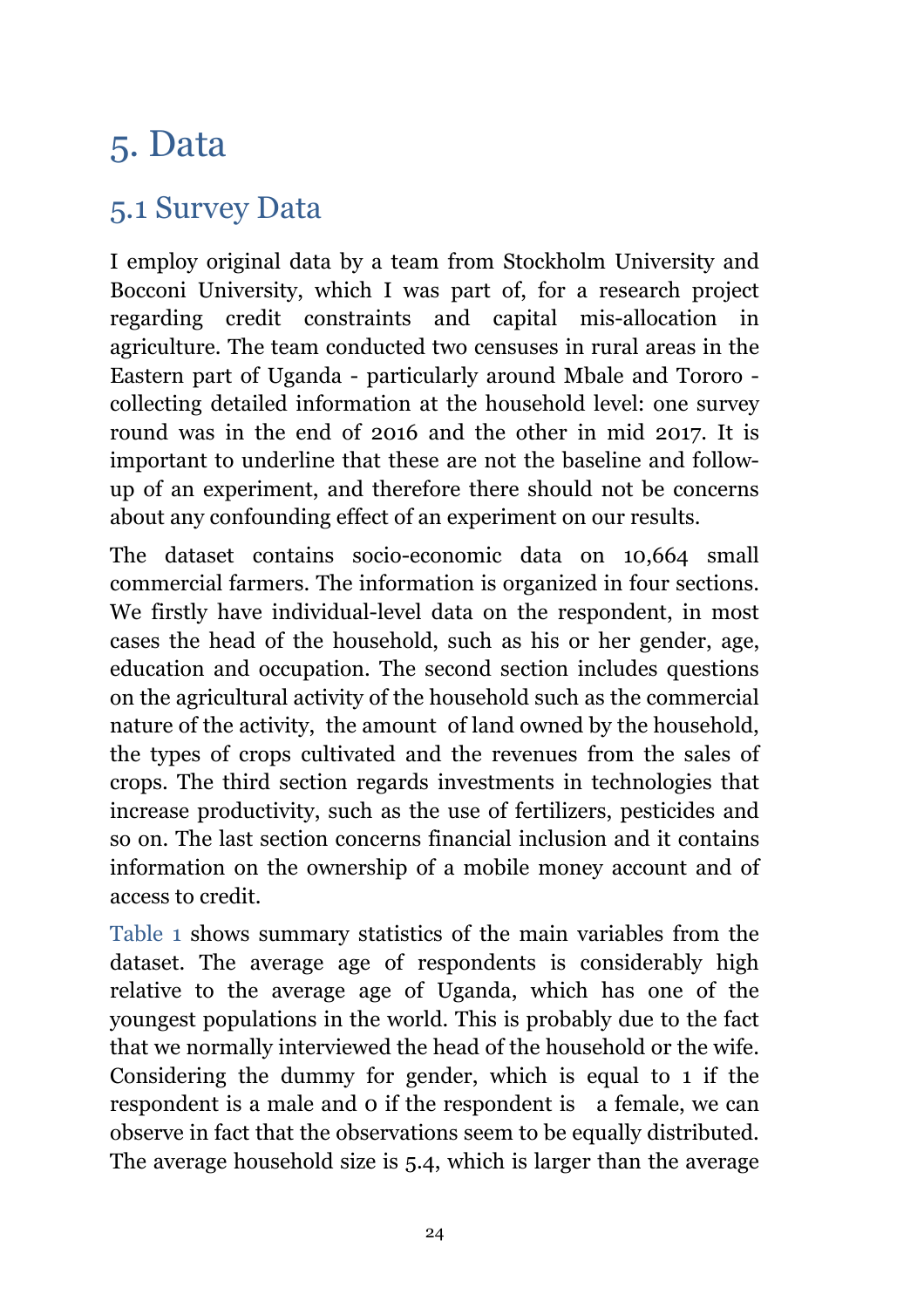household size in the country according to the Uganda National Household Survey of 2016-2017, around 4.7 (Ugandan Bureau of Statistics, 2016-17).

The mean of owned land corresponds to approximately 2.4 acres, meaning that the largest part of our observations is constituted by small commercial farmers. The mean revenues of the last 6 months period are extremely low as well: 405,301.2 UGX corresponded to approximately 120 USD. However, they have a very large variance: the minimum declared is 0 while the maximum reaches 9 million and a half UGX, which can be converted approximately to 2,600 USD.

The following variables give us more information about our topic of interest, mobile money use. First of all, it should be noticed how a very large part of the interviewed farmers own a mobile money account: slightly more than half of them, precisely 52.1 per cent. They perform 3.062 transactions on average, but there are also respondents that perform a very high number of transfers via mobile money, with a maximum of

100. The final two variables will be considered as outcomes of interest in this thesis. A very large proportion of observations declare that it is easy for them to borrow 30.000 UGX, which corresponded to slightly less than 10 USD: 88.7 per cent of them. Less observations, however, find it easy to borrow 300.000 UGX, slightly less than 100 USD: 59.5 per cent of them.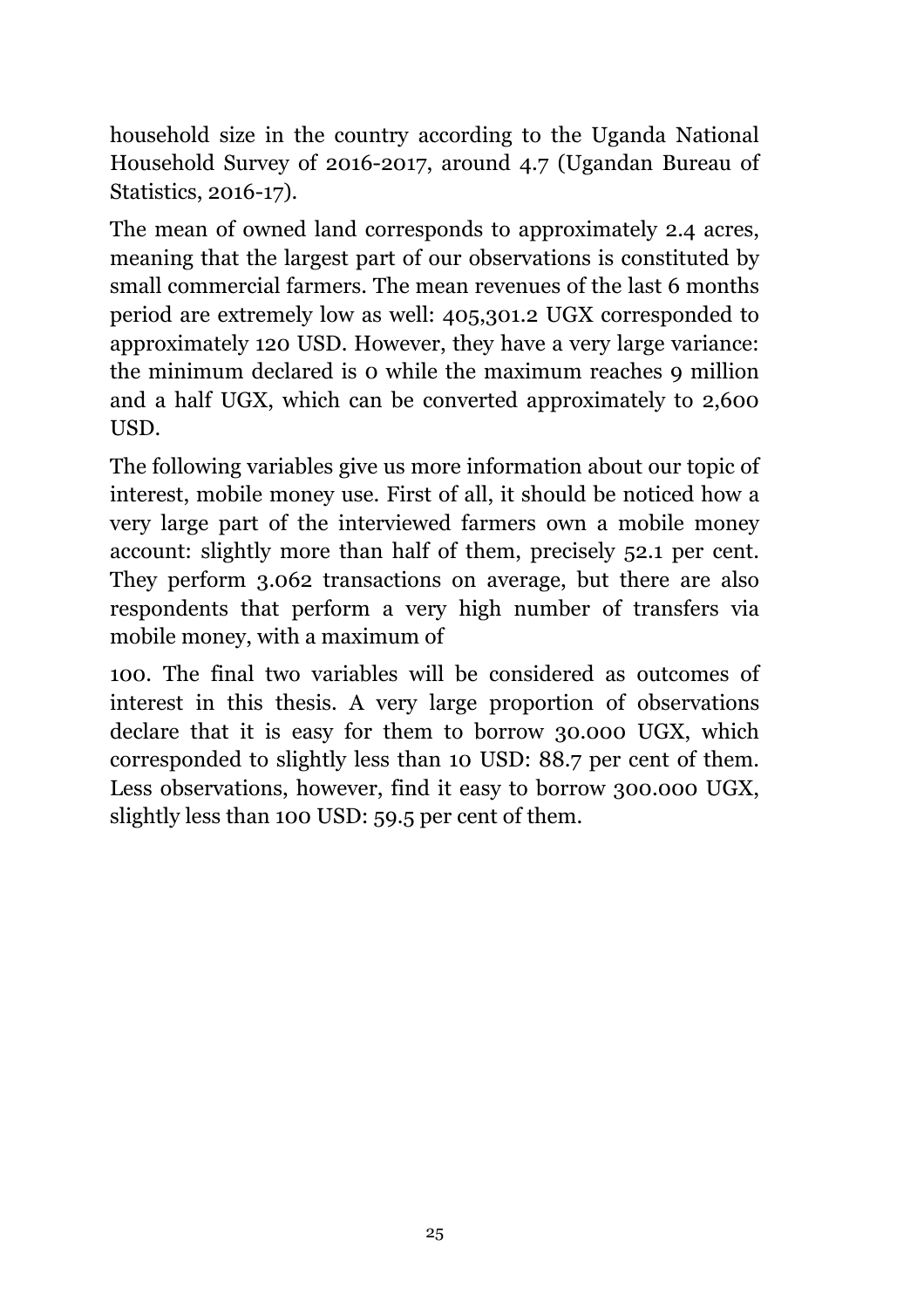|                                        |        | Summary statistics |           |              |              |
|----------------------------------------|--------|--------------------|-----------|--------------|--------------|
| <b>Variable</b>                        | Obs    | <b>Mean</b>        | Std.      | <b>Min</b>   | <b>Max</b>   |
|                                        |        |                    | Dev.      |              |              |
| Gender                                 | 23,072 | .472               | .499      | $\mathbf 0$  | $\mathbf{1}$ |
| Household size                         | 23,072 | 5.412              | 2.775     | 1            | 27           |
| Owned land (acres)                     | 22,991 | 2.419              | 2.696     | $\Omega$     | 80           |
| Revenues of the last 6 months<br>(UGX) | 8,137  | 405,301.2          | 613,544.5 | $\mathbf{O}$ | 9,500,000    |
| Mobile money account                   | 10,640 | .521               | $\cdot 5$ | $\Omega$     | $\mathbf{1}$ |
| N. of transactions via mobile<br>money | 5.491  | 3.062              | 2.884     | $\Omega$     | 100          |
| Easy to borrow 30.000 UGX              | 10,644 | .887               | .316      | $\Omega$     | $\mathbf{1}$ |
| Easy to borrow 300.000 UGX             | 10,644 | .595               | .491      | $\Omega$     | 1            |

Table 1

#### 5.2 Network coverage: the instrumental variable

In order to assess whether mobile money services are available to the whole population taken into consideration, I use restricted access data offered by Collins Bartholomew to map network coverage.

I display in Figure 1 the coordinates of observations in our censuses (the white dots) and the network coverage in 2017. The grey areas are the ones covered by GSM network, while the red areas are also covered by 3G network.

We can observe that GSM network has a universal coverage in the considered area, while 3G network (however, not strictly necessary for the use of mobile money, as already stated) is not available everywhere.

Nevertheless, it is worth mentioning that only half of network operators in Uganda have provided Collins Bartholomew with their network coverage data: therefore, what is shown in Figure 1 is most certainly a partial picture of actual coverage. However, we can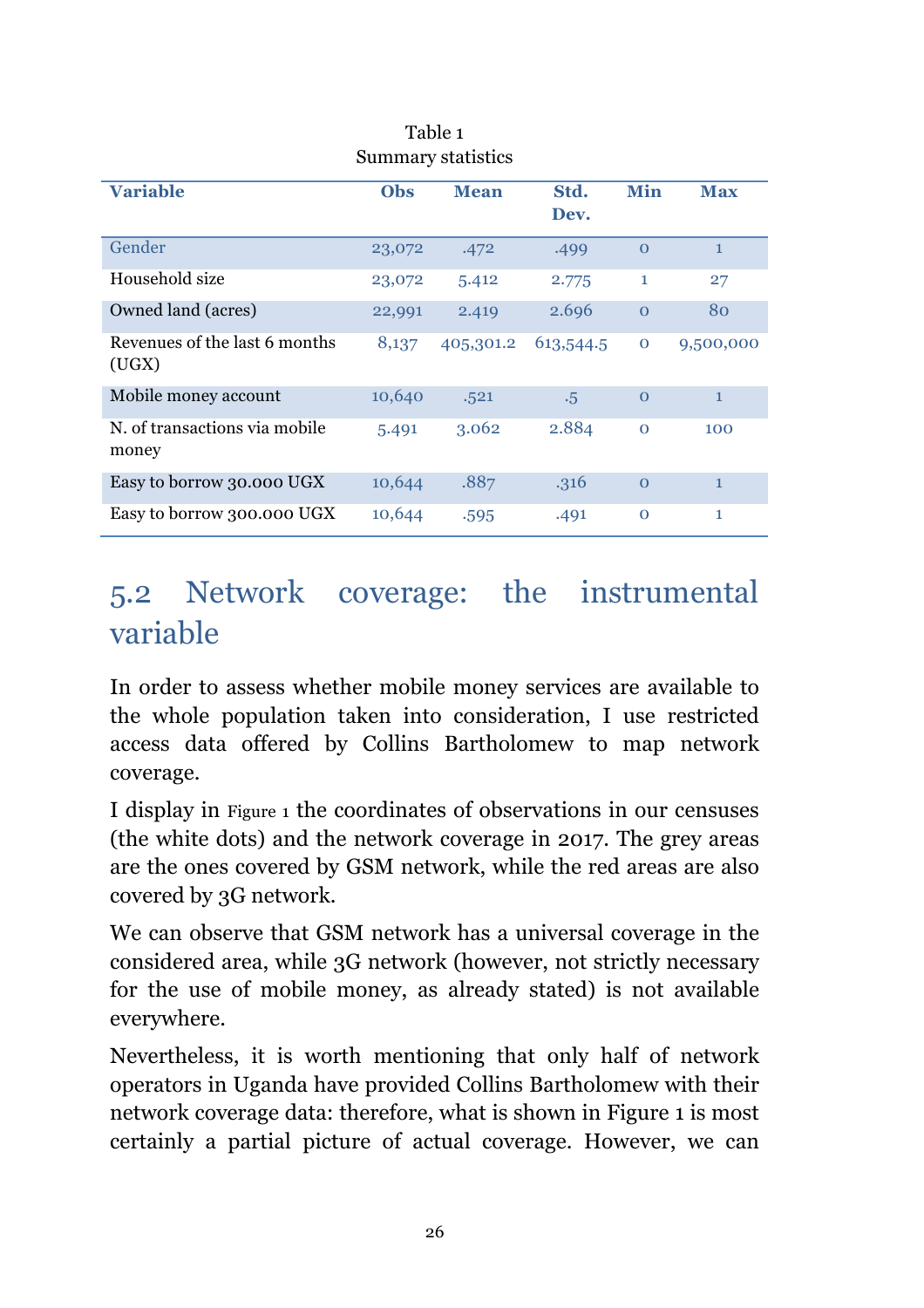assert that at least 41 per cent of our sample is reached by the 3G network.

These data on network coverage are used not only to check that mobile money services can reach customers residing in the considered area of Eastern Uganda, but also as an instrumental variable for mobile money use in an empirical strategy that will be exploited to address endogeneity issues.



Figure 1

Observations' coordinates (white dots) and network coverage: GSM in shades of grey and 3G in red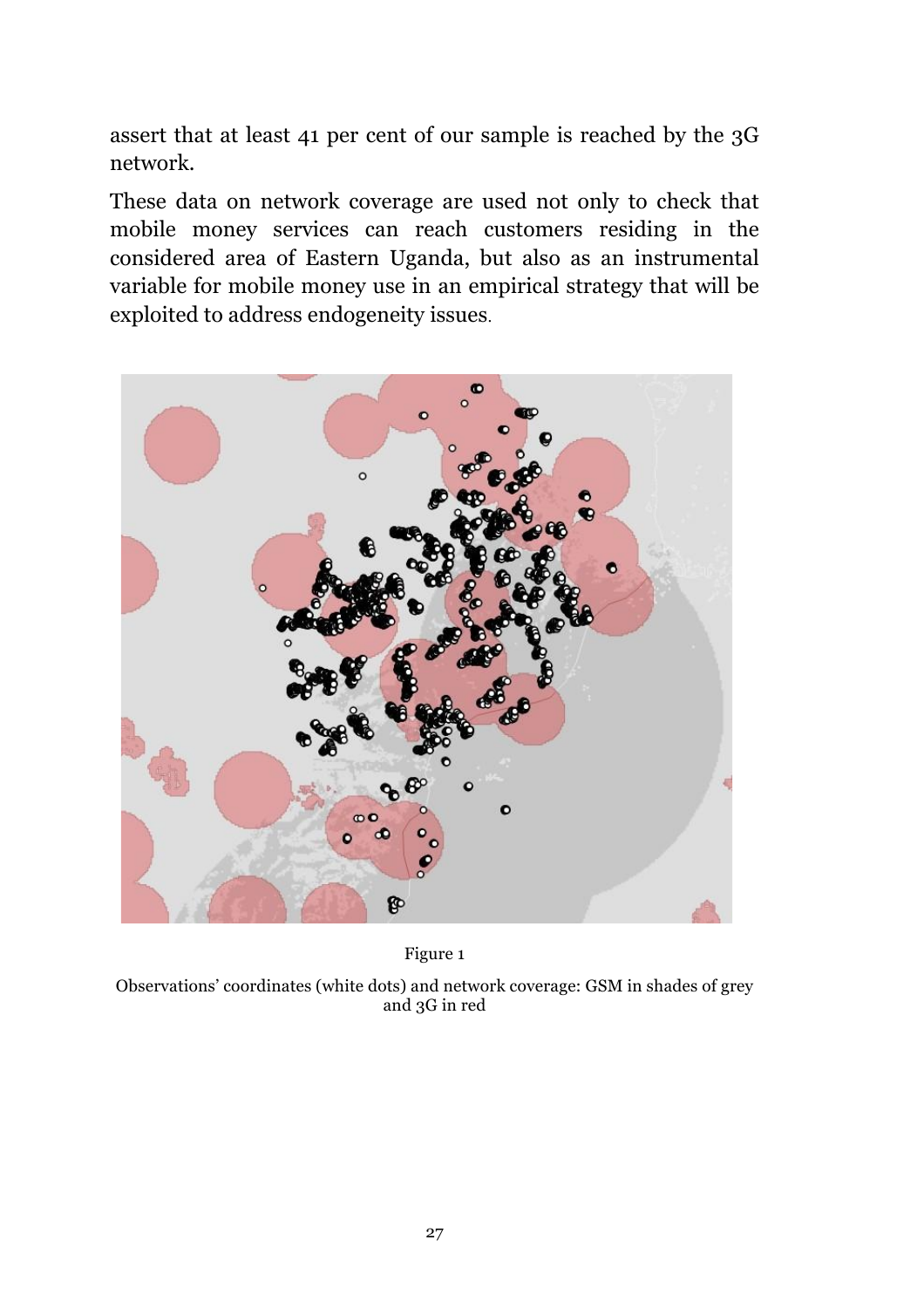### 6. Results

I aim to study the impact of the introduction of credit supply via mobile money on inclusion in the credit market of underserved or unserved small commercial farmers in a developing country context. Specifically, I am going to assess whether the availability of credit services through e-money wallets increases the perceived access to credit market by farmers themselves. In other words, did "MoKash" by MTN Uganda and "Wewole" by Airtel Uganda give a chance to a larger audience to have easy access to credit? In particular, were they able to offer a service capable of reaching the bottom of the pyramid, meaning rural and remote areas of the country?

The outcome of interest is the answer to the question "How easy would it be for you to borrow 300.000 UGX?": the value 1 corresponds to possible, while value 0 corresponds to not possible. The amount of money, which corresponded to slightly less than 100 USD, is the average monthly income in rural areas in Uganda during the period 2016-2017 (Ugandan Bureau of Statistics, 2016- 17).

Using this variable from the survey as an outcome variable means focusing on perceived access to credit. As a matter of fact, supplyside factors may change in the considered environment, without financial consumers realizing financial services supply improvements, especially in rural areas. With respect to credit rationing, Stiglitz and Weiss (1981) argue that discouragement to access to finance has more important implications. This outcome variable captures the perception rural farmers have of the possibility for them to have access to credit, or in other words their own personal experience of the credit market, without making distinctions based on the formality.

It should be also noticed that 300.000 UGX is an amount of money that can be borrowed through both credit services offered by MTN Uganda and Airtel Uganda, as previously mentioned.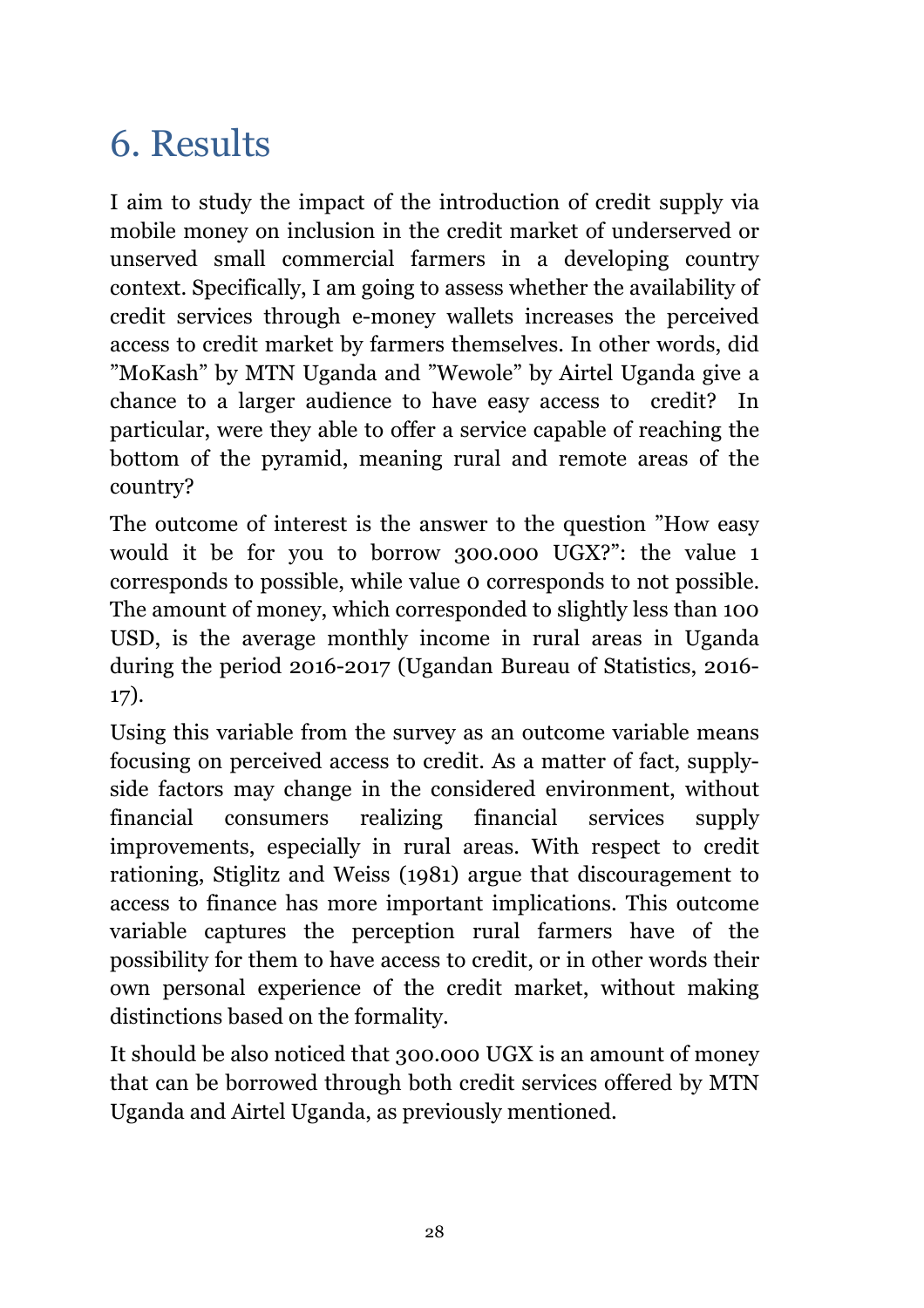### 6.1 Difference-in-difference strategy

The detailed data I have from two different points in time - before and after the introduction in Uganda of credit services based on mobile money - allow me to consider a difference-in-difference strategy as a valid candidate to estimate the causal impact of mobile money use on access to credit.

I start by analysing a 2x2 table with average proportions of individuals who state that they have access to credit classified into four groups resulting from the combination of two dummy variables: Treated, that takes value 1 if the individual has a mobile money account and 0 otherwise, and Post, which corresponds to 1 for year 2017, when the credit services through e-transfers were made available to the public, and 0 for year 2016, when they were not yet available. However, as I have also information on the number of transactions performed through the mobile money account, I do not consider those who performed 0 transactions in the last year as users and I simply exclude these observations from our sample.

|              | Treated=  | Treated=  | <b>Difference</b> |
|--------------|-----------|-----------|-------------------|
|              | O         | 1         | $\mathbf 2$       |
| $Post = 0$   | 0.44      | 0.67      | $0.23***$         |
|              | (0.4966)  | (0.4702)  | (0.0151)          |
| $Post=1$     | 0.48      | 0.75      | $0.27***$         |
|              | (0.4997)  | (0.4323)  | (.0118)           |
| Difference 1 | $0.04***$ | $0.08***$ | $0.04***$         |
|              | (.0137)   | (.0129)   | (0.0191)          |

| Table 2 |                          |
|---------|--------------------------|
|         | Difference-in-Difference |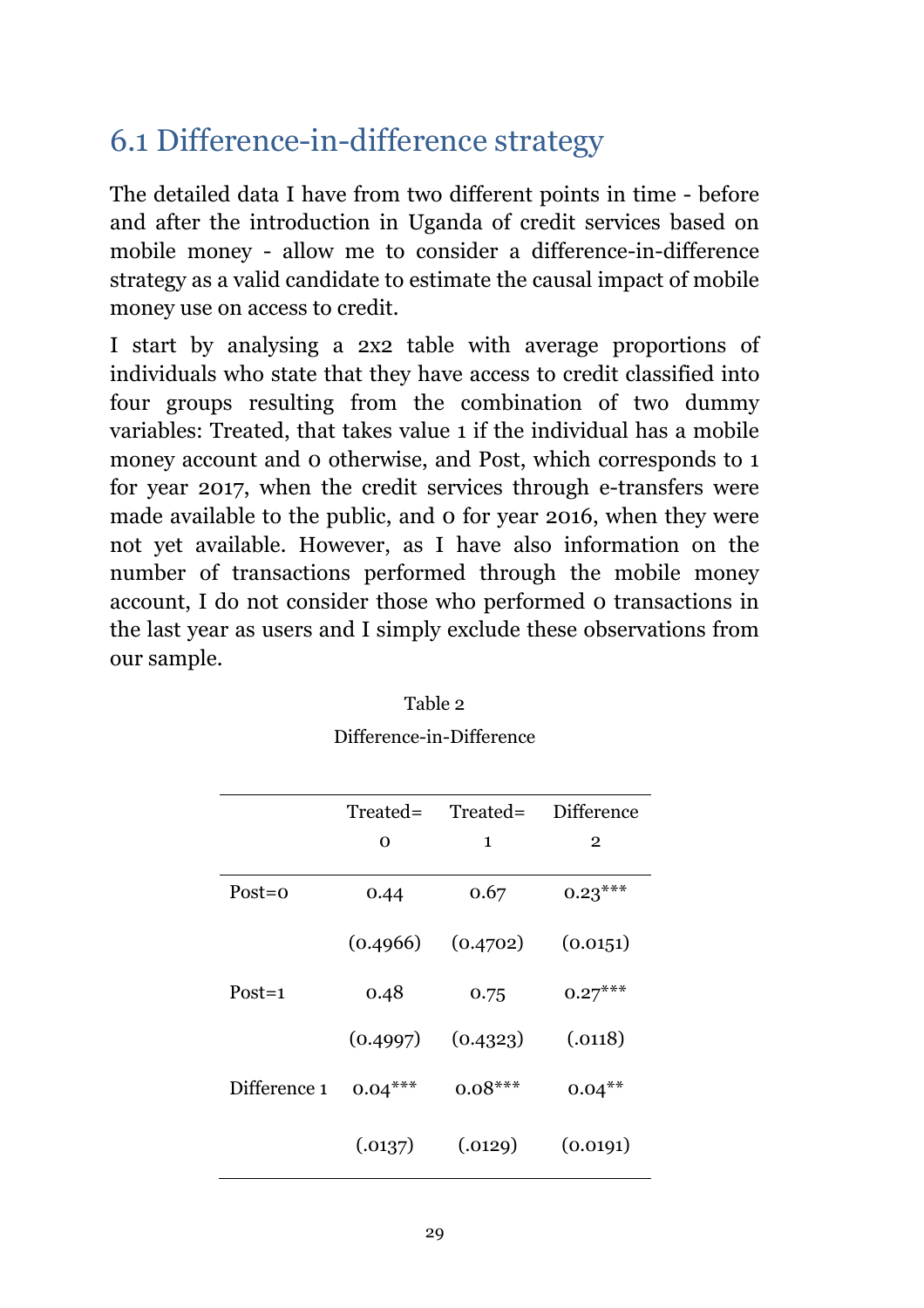In Table 2 we can observe how access to credit has increased in time for both mobile money users and non-users, but for mobile money users it increased more. As a matter of fact, non mobile money users had a probability of having access to credit of 44 per cent in 2016, which increased by 4 percentage points the following year; the probability of having access to credit was already higher in 2016 for mobile money users, corresponding to 67 per cent, but it increased by a greater amount in 2017, reaching 75 per cent. The difference in difference amounts to 4 percentage points and it is statistically significant at the 5 per cent level.

I estimate a difference-in-difference regression that includes controls:

Credit =  $\alpha$  + β1Treatedi + β2Postt + β3Treatedi \* Postt + γXit + sit (1)

The coefficient of interest is of course the one of the interaction term "Treated\*Post". I include in the study other specifications that involve other variables to control for which might be correlated with both access to credit and use of mobile money. I control for variables such as age, highest level of completed education and owned land by the respondent's household, which can be interpreted as the ability to provide a collateral. I also control for a wealth index corresponding to a principal component analysis score that takes into account the ownership of durable goods that can typically be owned by agricultural farmers such as a wheelbarrow, a watering can and a sprayer.

Indeed, they are time-varying factors that could directly or indirectly affect easiness to access to credit over time. As I will discuss more thoroughly later, mobile money users, with respect to non-users, might be able to increase their wealth more rapidly and therefore have easier access to credit, or there might be a selfselection into treatment based on time-varying individual characteristics such as literacy and education that are linked to easiness of access to credit as well. This could create an endogeneity issue that I will address later.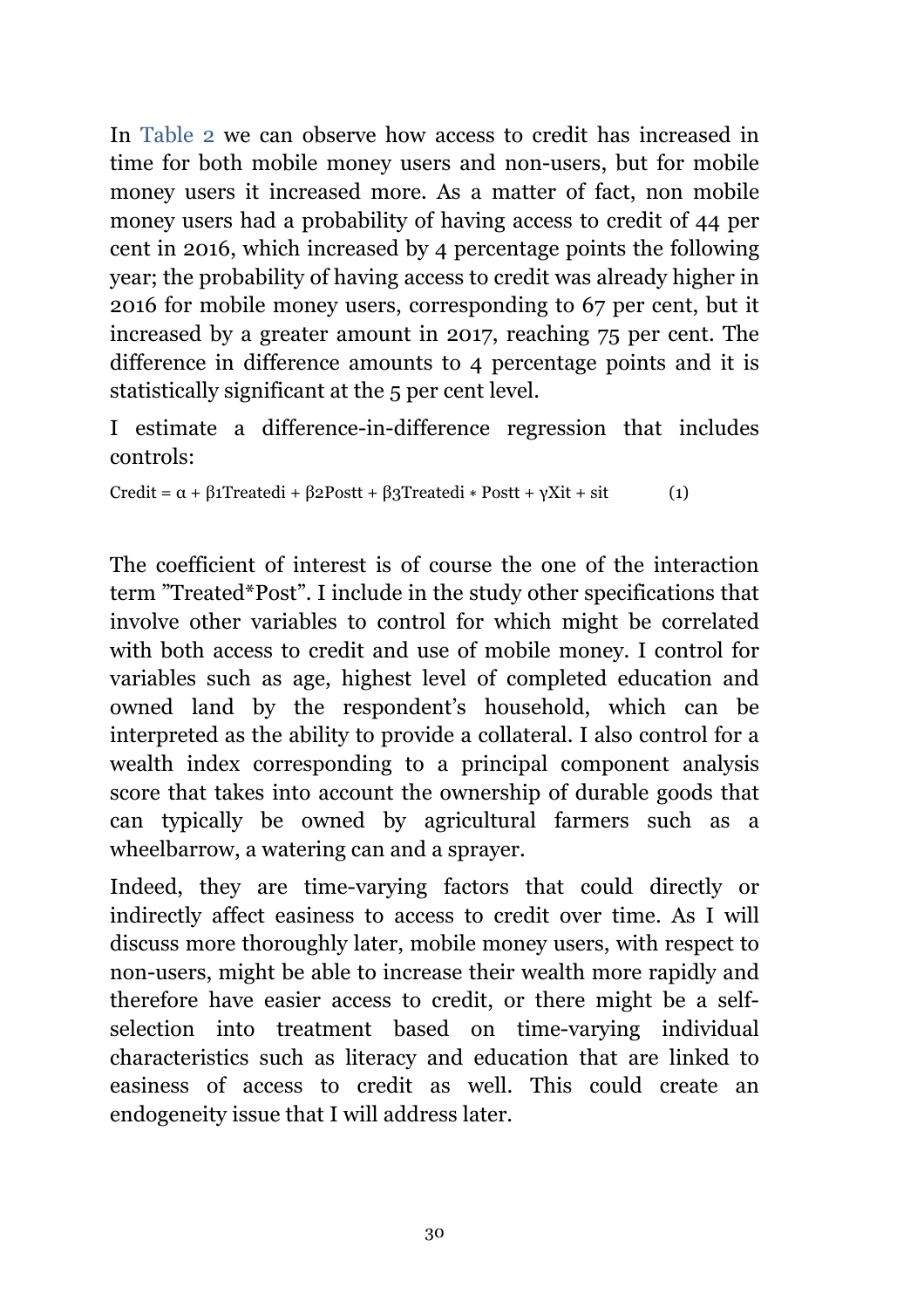#### The results from different specifications are hereby shown in Table 3 along with standard errors robust to heteroskedasticity.

| How easy would it be to borrow 300,000 UGX? |                         |                          |                          |                          |                          |
|---------------------------------------------|-------------------------|--------------------------|--------------------------|--------------------------|--------------------------|
|                                             | (1)                     | (2)                      | (3)                      | (4)                      | (5)                      |
|                                             |                         |                          |                          |                          |                          |
| <b>Treated Post</b>                         | $0.0400**$<br>(0.0191)  | $0.0461**$<br>(0.0189)   | $0.0464**$<br>(0.0189)   | $0.0411**$<br>(0.0187)   | $0.0402**$<br>(0.0187)   |
| Treated                                     | $0.229***$<br>(0.0149)  | $0.174***$<br>(0.0152)   | $0.172***$<br>(0.0152)   | $0.163***$<br>(0.0151)   | $0.158***$<br>(0.0151)   |
| Post                                        | $0.0408***$<br>(0.0137) | $0.0396***$<br>(0.0136)  | $0.0371***$<br>(0.0136)  | $0.0322**$<br>(0.0134)   | $0.0325***$<br>(0.0134)  |
| Education                                   |                         | $0.0209***$<br>(0.00118) | $0.0223***$<br>(0.00120) | $0.0185***$<br>(0.00123) | $0.0171***$<br>(0.00124) |
| Age                                         |                         |                          | $0.00148***$             | 0.000283                 | 0.0000691                |
|                                             |                         |                          | (0.000303)               | (0.000317)               | (0.000317)               |
| Owned Land                                  |                         |                          |                          | $0.0202***$<br>(0.00202) | $0.0185***$<br>(0.00196) |
| Wealth<br>Index                             |                         |                          |                          |                          | $0.0335***$<br>(0.00397) |
| Constant                                    | $0.441***$<br>(0.00979) | $0.340***$<br>(0.0112)   | $0.273***$<br>(0.0174)   | $0.289***$<br>(0.0174)   | $0.315***$<br>(0.0178)   |
| Observations                                | 10661                   | 10661                    | 10657                    | 10653                    | 10634                    |
| R-squared                                   | 0.0756                  | 0.0995                   | 0.101                    | 0.119                    | 0.123                    |

Table 3 Multivariate regression: mobile money and access to credit

Dependent variable: 1 if access to credit is possible, 0 otherwise. Robust standard errors in parentheses.

\* p<0.1 \*\* p<0.05 \*\*\* p<0.01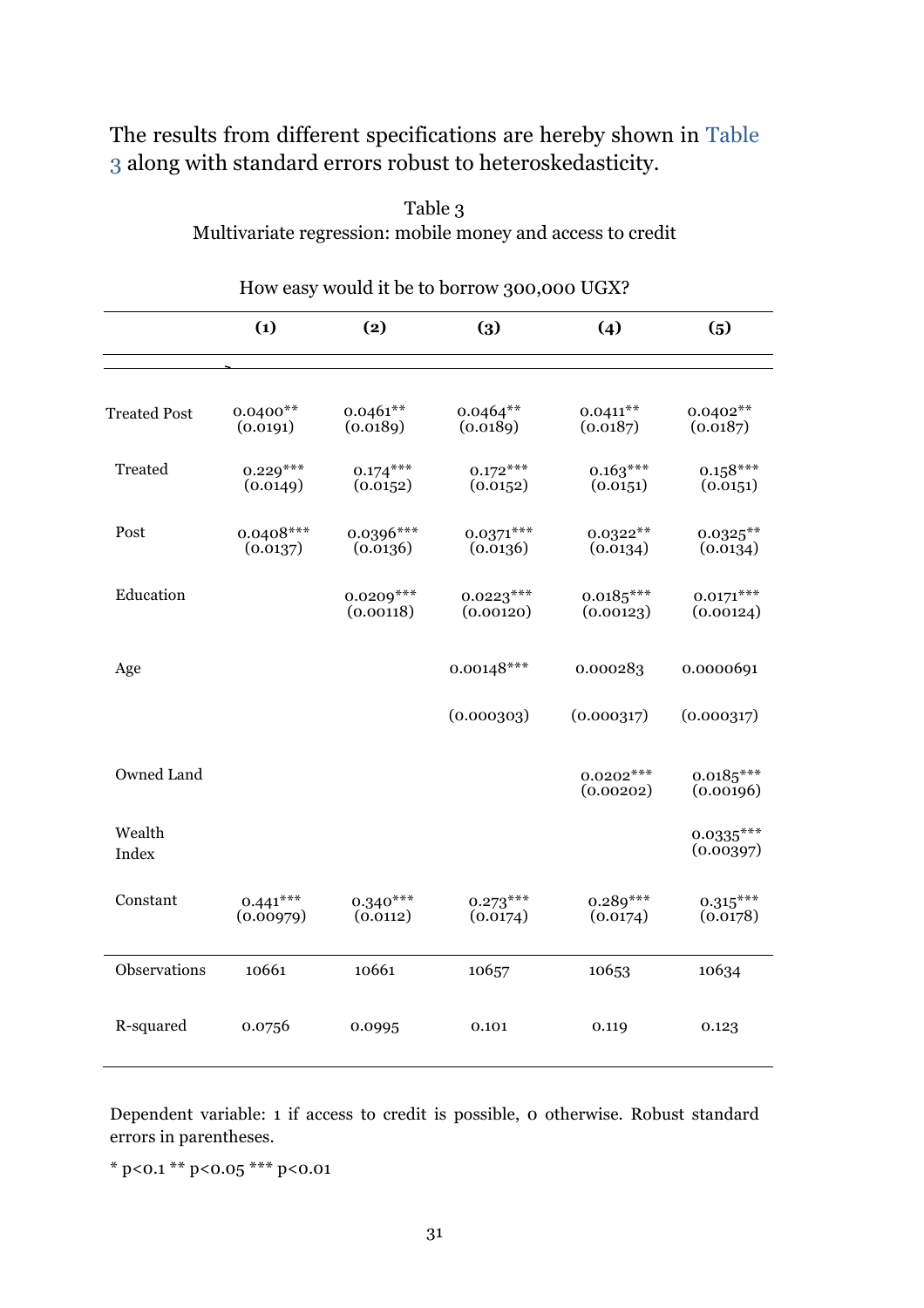First of all, it is worth noticing how considerable in both magnitude and statistical significance is the difference of access to credit for mobile money active users with respect to those who do not use it, ceteris paribus. The coefficient of the interaction term Treated Post is 0.0402 in the specification where more controls are included, significant at the 5 per cent level. This implies that owning a mobile money account increases the probability of having access to credit by 4.02 percentage points, which corresponds approximately to a 9 per cent increase with respect to the constant (the average of easiness of access to credit in 2016 for those who did not have a mobile money account) if we consider the last specification, which controls for more factors.

We can observe, as well, the control variables' coefficients. First of all, highest level of completed education seems to be positively associated with access to credit. When age is included in the specification, there is a statistically significant positive association with the dependent variable; however, the coefficient looses its significance when I include the amount of land owned as an additional control. Therefore, the coefficient of the variable age probably suffered from an omitted variable bias, which is confirmed by the fact that it is positively correlated with acres of land owned.

Comparing Table 2 and Table 3 it can be noticed how the magnitude of the coefficient of interest does not vary significantly across specifications with more controls. This means that the observable variables included seem not to be correlated with the interaction term, which does not result to be inflated by them. This is also confirmed by the fact that the coefficient of interest does not vary substantially across different specifications in Table 3.

The above identification strategy relies on the parallel trend assumption, that is, in absence of the availability of credit services through mobile money wallets, the evolution in time of access to credit for both users and non-users of mobile money would have followed the same trend. However, this is a strong assumption that must be tested: as a matter of fact, different kinds of potential endogeneity might arise.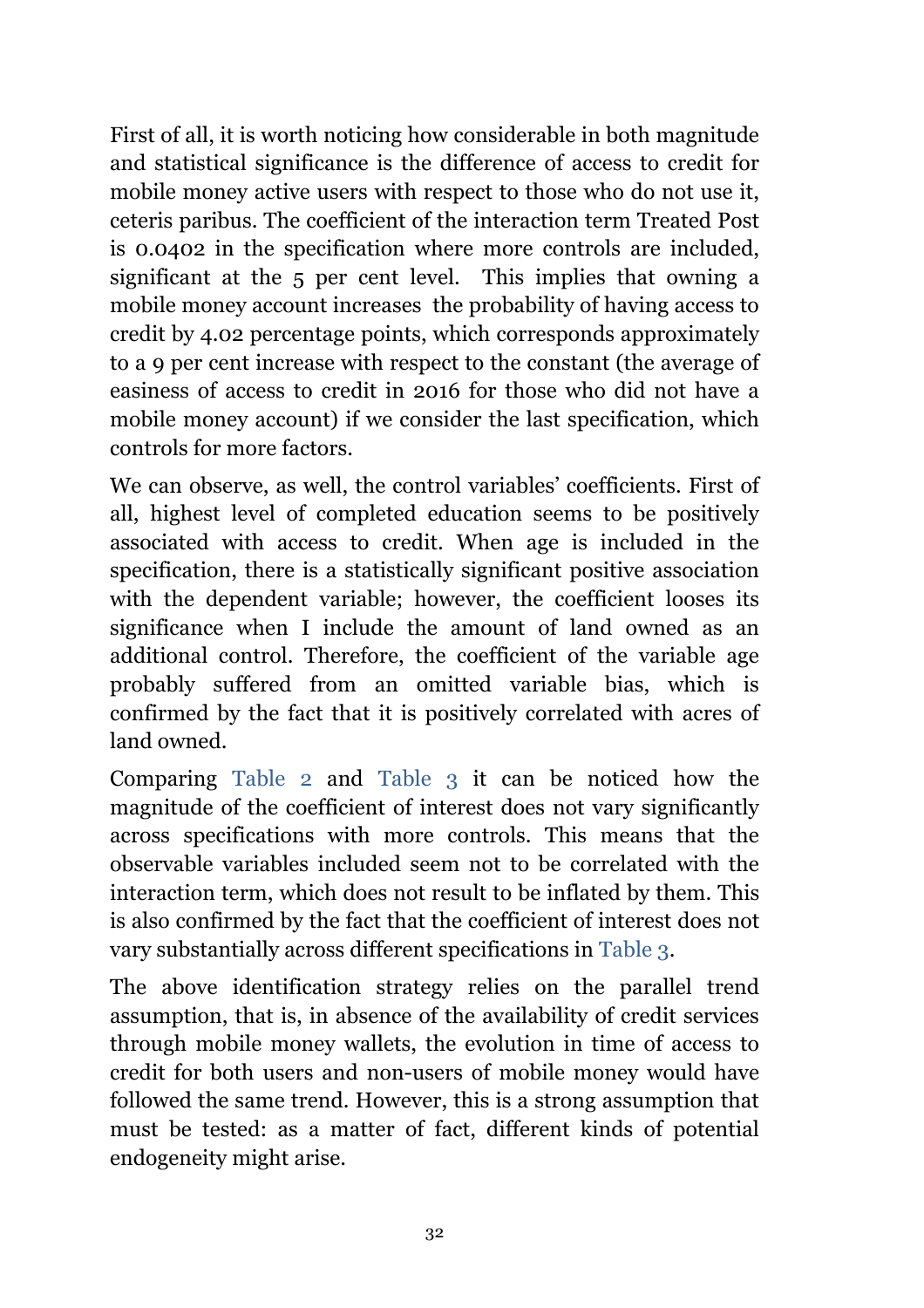### 6.2 Threats to validity

First of all, mobile money use can be interpreted as a more active use of mobile phones that can be both cause and consequence of a richer network of social contacts. Therefore mobile money users might increase their ability to borrow money more than their nonusers counterparts, for example thanks to the fact that they strengthen their social networks more rapidly over time.

It should be highlighted, indeed, that the outcome variable, concerning access to credit, does not distinguish the formality of credit itself: it can be the case that their ability to borrow is increased by the availability of friends willing to lend money.

Secondly, the perceptions of access to credit may improve more rapidly with respect to non-users because their revenues might have increased substantially thanks to, say, more clients reached by mobile phone. In addition to this, it might be the case that mobile money allows to improve consumption smoothing and to invest more in durables and technologies that might improve their farms' productivity, resulting in turn in more access to credit thanks to an increased income.

Even though I presented results of the difference-in-difference regressions with time- varying controls such as education, age and owned acres of land, it might be the case that adoption of mobile money is driven by unobservable characteristics: if this selfselection into treatment is due to time-varying characteristics, this might threaten the validity of our impact assessment. One example is the willingness to take up technologies in their commercial activities, which might be correlated with easiness of access to credit through income.

Finally, the presence of retail agents, which is correlated with the adoption of mobile money, might not be random, but instead correspond to a company strategy that is informed on household and village characteristics. However, in the literature on mobile money, several authors have shown how the selection bias of agents density with respect to villages and household characteristics is likely to be very low if not completely absent (e.g. Aron, 2017).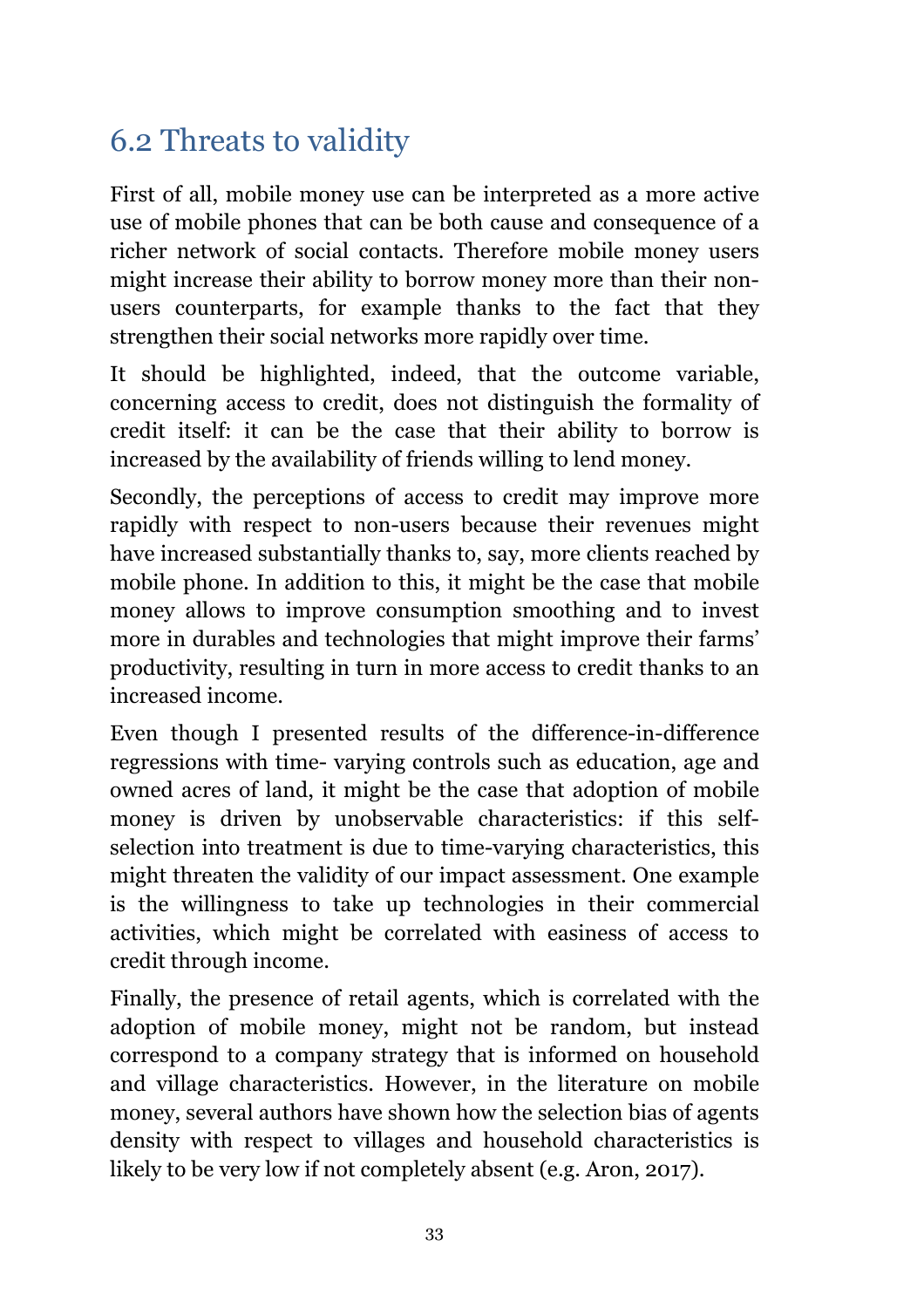### 6.3 Instrumental variable strategy

An exogenous variation that can be exploited in order to assess the impact of use of mobile money on access to credit is network coverage. Even if internet access is not necessary to use this technology, it can significantly improve the user experience thanks to dedicated applications on smartphones.

I perform a spatial join between the coordinates of observations recorded in 2017 and the areas covered by the 3G network, allowing us to know which of the households live in an area that is covered by network and which does not, as shown in Figure 1.

Since all observations are located in a very limited buffer around network areas - the longest distance recorded between one observation and covered area is around 10 km - we can easily suggest that living in an area that is covered or not in our sample is basically random and therefore the network can be considered as exogenous.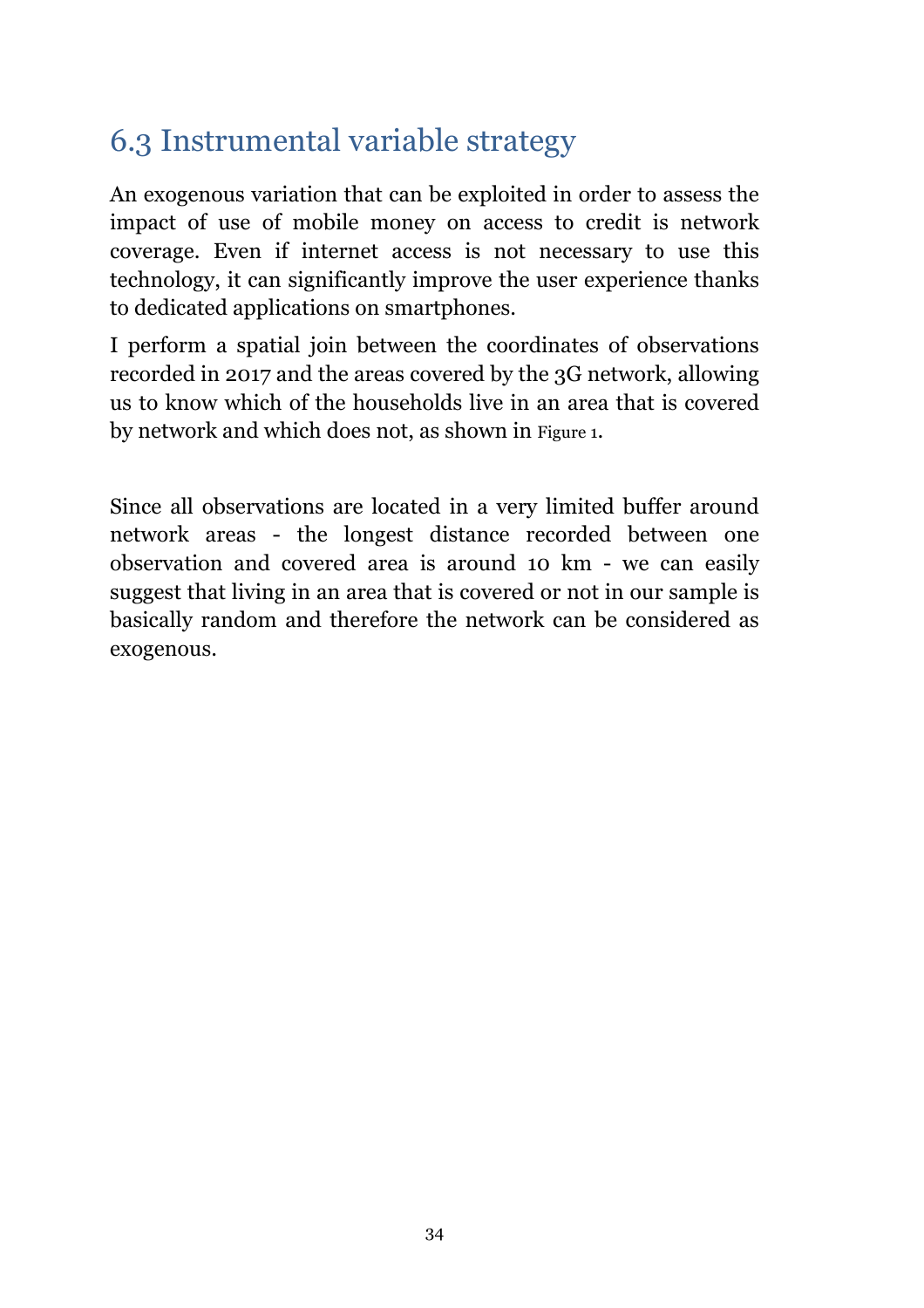#### Table 4

|                                                  |            | (1)                  |             | (2)           |                   | (3)               |  |
|--------------------------------------------------|------------|----------------------|-------------|---------------|-------------------|-------------------|--|
|                                                  |            | <b>Not Covered</b>   | Covered     |               |                   | <b>Difference</b> |  |
|                                                  | Mean       | <b>St.</b> Deviation | Mean        | St. Deviation | <b>Difference</b> | St. Error         |  |
| <b>Male</b>                                      | 0.512      | (0.500)              | 0.502       | (0.500)       | 0.010             | (0.013)           |  |
| Age                                              | 41.622     | (14.951)             | 42.130      | (14.456)      | $-0.509$          | (0.379)           |  |
| <b>Land owners</b><br>(acres)                    | 3.445      | (3.272)              | 3.583       | (3.687)       | $-0.138$          | (0.088)           |  |
| <b>Total</b><br>revenues of<br>the year<br>(UGX) | 990186.094 | (1716673.790)        | 1042661.781 | (2228929.163) | 52475.686         | (53323.528)       |  |
| Use of<br>fertilizer                             | 0.094      | (0.292)              | 0.100       | (0.299)       | $-0.005$          | (0.008)           |  |
| <b>Use of</b><br>pesticide                       | 0.375      | (0.484)              | 0.397       | (0.489)       | $-0.023*$         | (0.012)           |  |
| <b>Use of</b><br>watering can                    | 0.105      | (0.307)              | 0.118       | (0.323)       | $-0.013$          | (0.008)           |  |
| <b>Use of</b><br>whealbarrow                     | 0.009      | (0.299)              | 0.111       | (0.315)       | $-0.013$          | (0.008)           |  |
| Use of<br>sparyer                                | 0.137      | (0.344)              | 0.151       | (0.358)       | $-0.014$          | (0.009)           |  |
|                                                  |            |                      |             |               |                   |                   |  |
| <b>Observations</b>                              | 3803       |                      | 2532        |               | 6335              |                   |  |

#### Statistical differences between covered and uncovered areas by 3G Network

Sample Means with Standard Deviations in parentheses and Difference in Means with Standard Errors in parentheses

 $*$  p<0.1  $*$  $*$ p $<$ 0.05  $*$  $*$  $*$  p $<$ 0.01

In order to support this claim, in Table 4 I show the means of several dimensions by dividing the sample in two subcategories: the units that live in areas covered by 3G network and those that do not. I also show whether the differences between averages across these two groups are significantly different from zero. It can be easily seen how there are no statistically significant differences, except the use of pesticide, at 10 per cent level; however, the difference is very small - 2 percentage points with respect to a baseline of 38.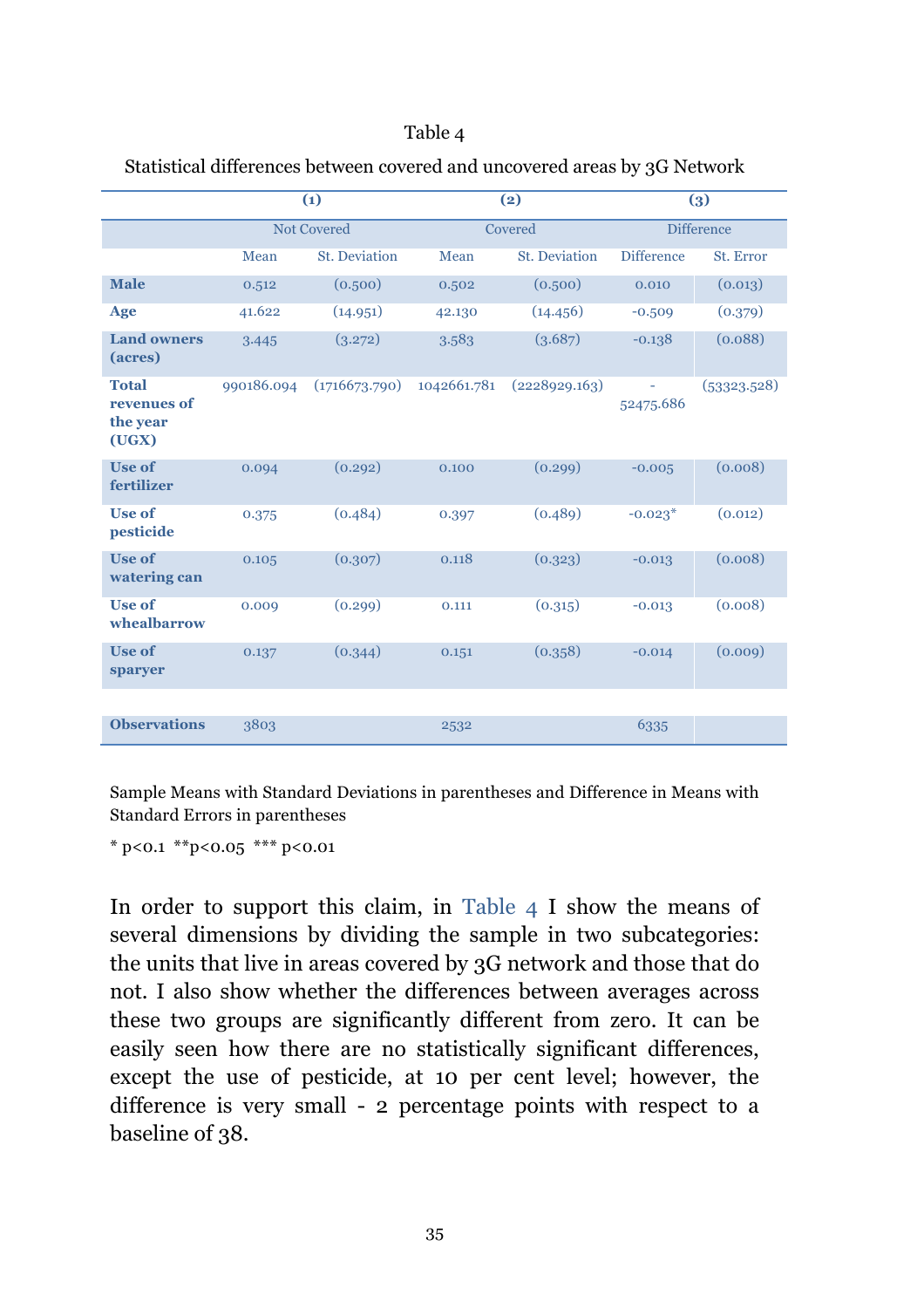Both groups are equilibrated with respect to the gender of the respondent: approximately half of them are male and half female in both covered and uncovered areas. The mean of the age of the respondent is around 42 years for both groups; the owned land is very similar too, across groups, around 3 acres and a half. The total revenues of the last six months are around 1 million UGX. Considering the agricultural techniques used by farmers, we can observe how around 10 per cent of the respondents use fertilizers, almost 40 per cent of them use pesticides, around 10 per cent use watering cans and wheelbarrows and slightly more use a sprayer.

The sample considered for this empirical strategy is obviously different from the one considered in the previous one, as it only includes observations recorded in 2017. This is the reason why the summary statistics shown in Table 4 result to be different from the ones shown in Table 1.

We find a positive correlation between 3G network and mobile money use; I will check for underidentification or weakness of the instrument with appropriate tests. We therefore use network coverage as an instrumental variable for mobile money use and we run a regression on our outcome variable of interest, the possibility to borrow 300.000 UGX, with robust standard errors.

In the following table, we show the first stage regression and the second stage regression, along with the Kleibergen-Paap rk LM statistic to test for underidentification and the Kleibergen-Paap rk Wald F statistic to test for weak identification of our instrument. The first test uses a statistic that is built as a generalization of the Anderson canonical correlation rank statistic allowing for heteroskedasticity, autocorrelation and clustering. The same can be said about the second test, which uses a generalization of the Cragg- Donald statistic allowing for errors to be not independent and identically distributed (Kleibergen and Paap, 2006).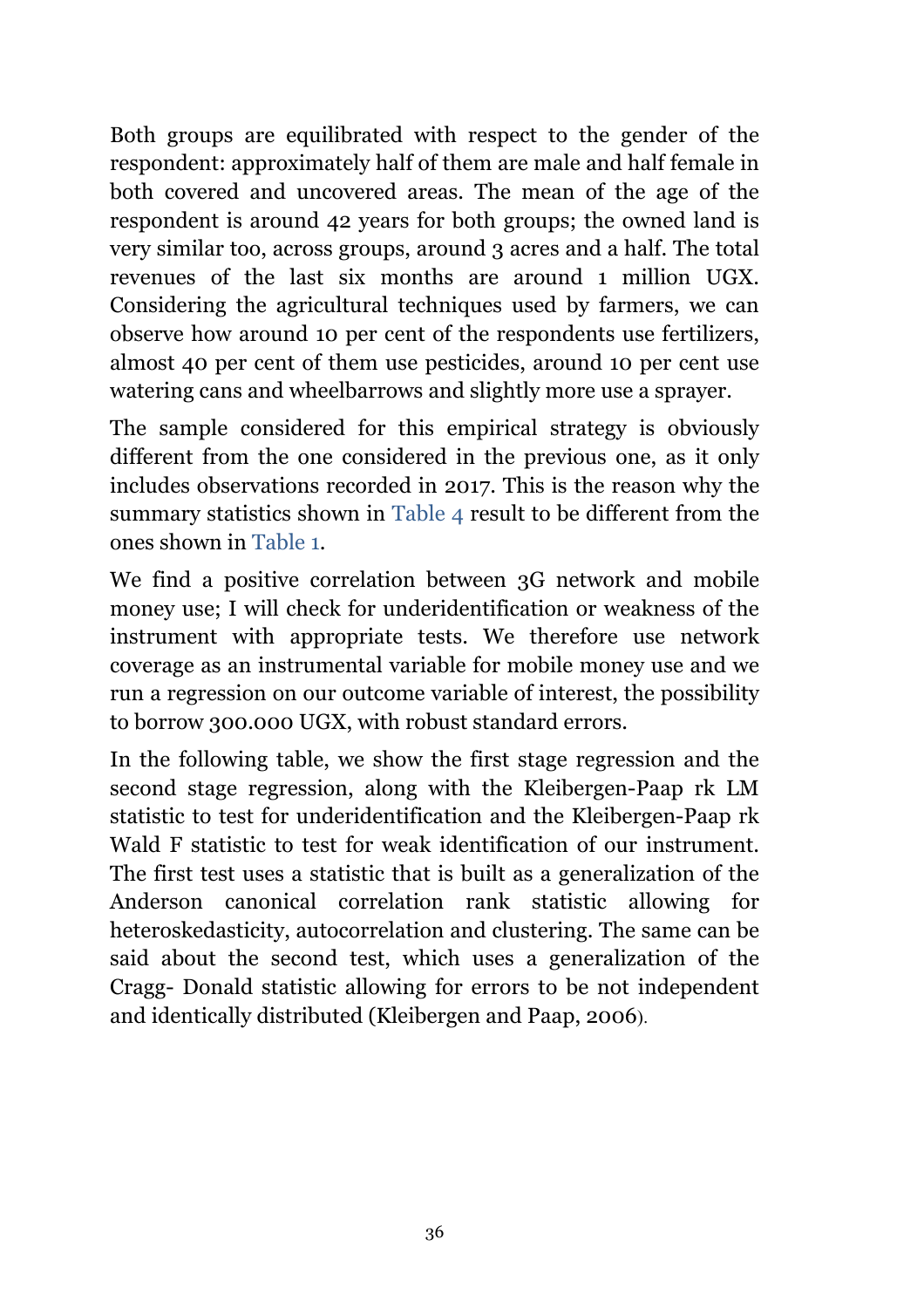|                             | <b>Mobile Money Account</b>           | <b>Access to</b><br><b>Credit</b> |
|-----------------------------|---------------------------------------|-----------------------------------|
| Network 3G                  | $0.0536***$<br>(0.0127)               |                                   |
| Mobile Money<br>Account     |                                       | $0.0451**$<br>(0.023)             |
| Constant                    | $0.568***$<br>(0.00813)               | $0.377***$<br>(0.134)             |
| Observations                | 6177                                  | 6177                              |
| R-squared                   |                                       | 0.0374                            |
| Underidentification<br>test | (Kleibergen-Paap rk LM statistic)     | 17.75                             |
| Weak identification<br>test | (Kleibergen-Paap rk Wald F statistic) | 17.80                             |

| Table 5                                                 |
|---------------------------------------------------------|
| Use of mobile money instrumented by 3G Network coverage |

Dependent variable: How easy would it be for you to borrow 300.000 UGX for 6 months? R

Robust standard errors in parentheses.

\* p*<*0.1 \*\* p*<*0.05 \*\*\* p*<*0.01

Not only we find our previous result to be confirmed, both in terms of sign and statistical significance, but we also get a very similar coefficient of slightly higher magnitude. As a matter of fact, when mobile money use is instrumented by network coverage, we find that it increases access to credit by 4.51 percentage points with a 5 per cent significance level.

The Kleibergen-Paap rk LM statistic of 17.75 and the Kleibergen-Paap rk Wald F statistic of 17.80 allow us to reject the null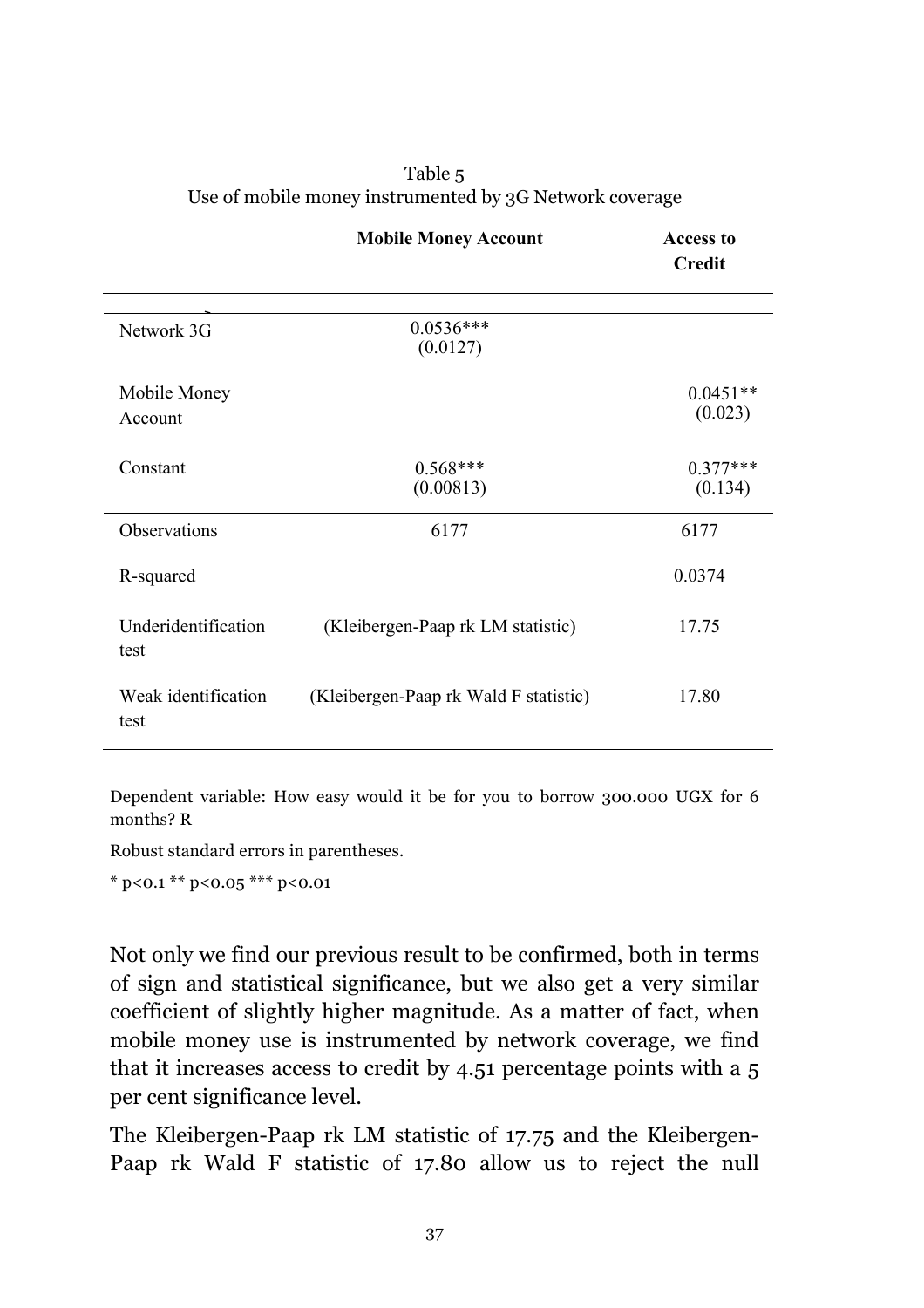hypothesis of underidentification and weak identification at maximum level of significance, giving us more elements to support the statement that the instrument is relevant, or in other words that it is correlated with the endogenous explanatory variable.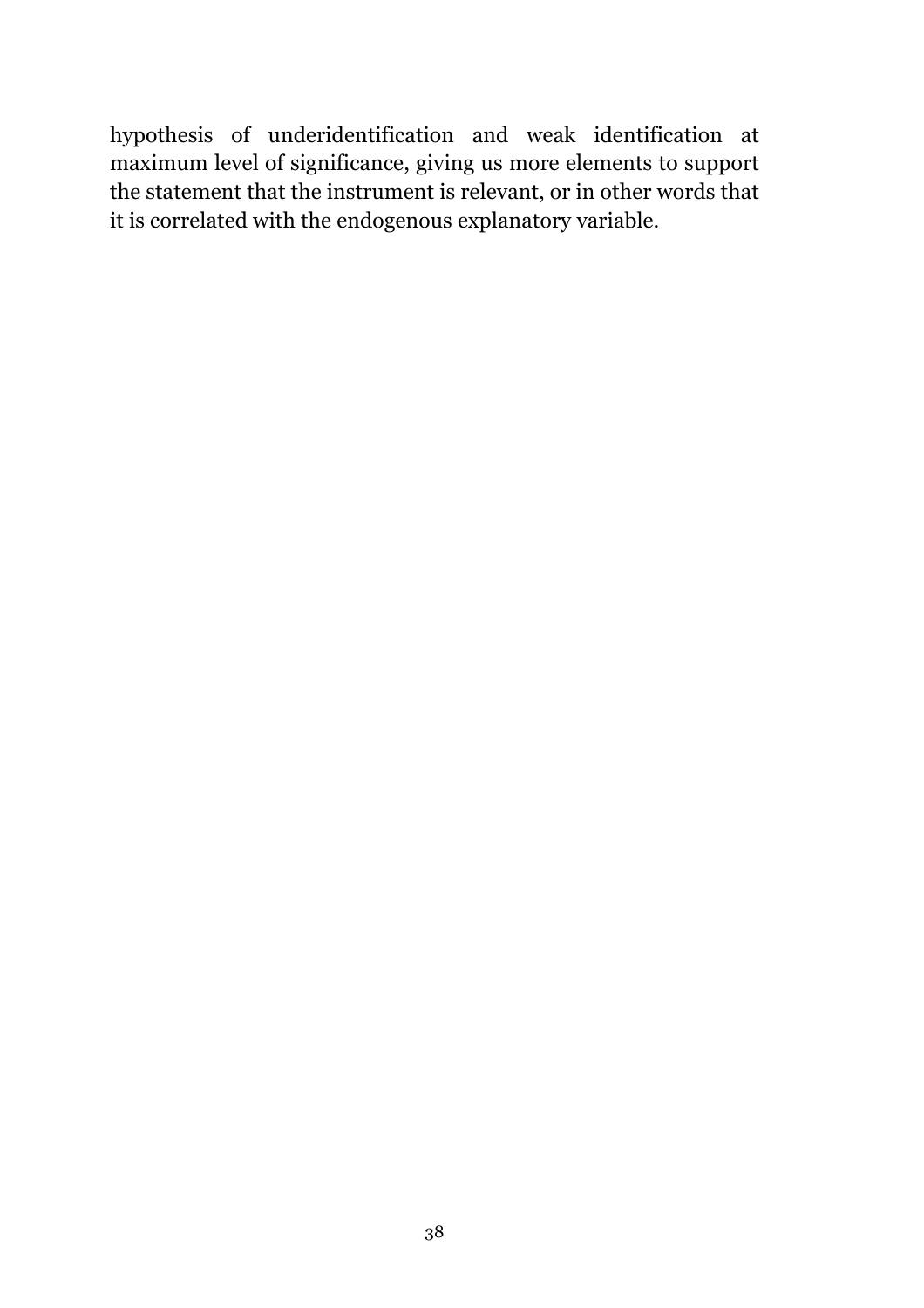## 7. Robustness Checks

Since we only have data from two points in time, we are not able to estimate a placebo regression on previous periods to the ones considered in our Difference-in-Difference strategy in order to test the parallel trends assumption. However, we can provide other placebo regressions to test whether some of the previously mentioned validity threats can actually call into question our results.

#### 7.1 Social Networks

A possible critique to the previously shown results is that mobile money users may develop social networks more rapidly with respect to those who do not use this technology, and this might be linked to a better access to credit: as a matter of fact, the dependent variable I employ to measure perceived access to credit simply measures whether the respondent can be able to borrow money, not specifying the formality of the channel.

However, during the census we asked the same question to respondent with a different amount of money: "How easy would it be for you to borrow 30.000 UGX?": this is a very small amount that could be easily asked to friends or relatives, corresponding to approximately 10 USD.

We test whether the coefficient of the interaction term is significant for this different outcome variable, using the same specifications as before. We display results in Table 6 along with robust standard errors.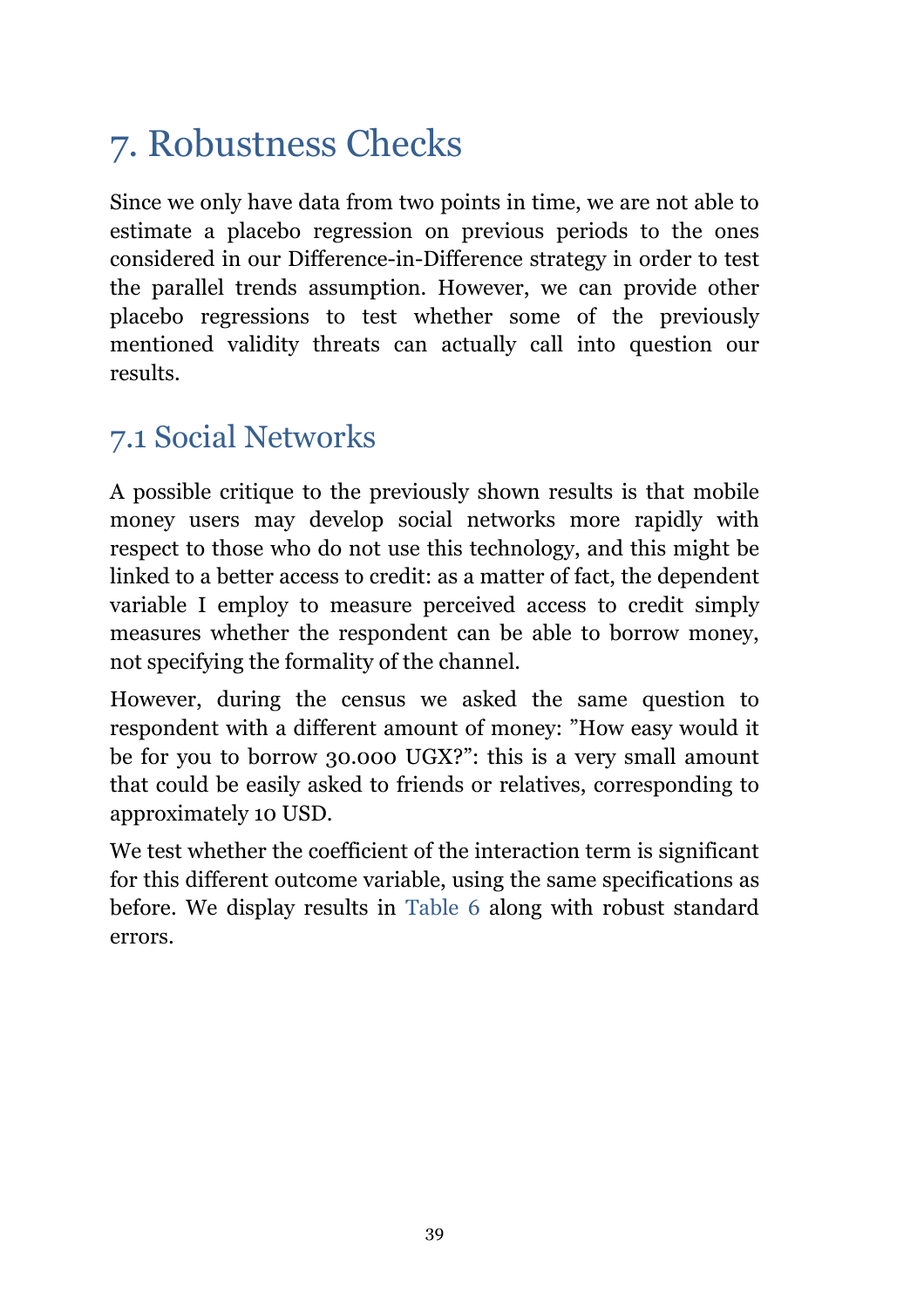| Table 6                                            |  |
|----------------------------------------------------|--|
| Social networks, mobile money and access to credit |  |

|                 | (1)                     | (2)                       | (3)                       | (4)                         | (5)                         |
|-----------------|-------------------------|---------------------------|---------------------------|-----------------------------|-----------------------------|
|                 |                         |                           |                           |                             |                             |
| Treated<br>Post | $-0.00125$              | 0.00105                   | 0.00036                   | $-0.000498$                 | $-0.00053$                  |
|                 | (0.0133)                | (0.0132)                  | (0.0132)                  | (0.0132)                    | (0.0132)                    |
| Treated         | 0.0892***<br>(0.0114)   | $0.0682**$<br>$*(0.0115)$ | $0.0695***$<br>(0.0115)   | $0.0681***$<br>(0.0115)     | $0.0673***$<br>(0.0116)     |
| Post            | $0.101***$<br>(0.0102)  | $0.100***$<br>(0.0101)    | $0.102***$<br>(0.0101)    | $0.102***$<br>(0.0101)      | $0.102***$<br>(0.0101)      |
| Education       |                         | 0.00796***<br>(0.000815)  | 0.00694***<br>(0.00079)   | $0.00634***$<br>(0.000796)  | 0.00626***<br>(0.000803)    |
| Age             |                         |                           | $-0.0011***$<br>(0.00023) | $-0.00129***$<br>(0.000244) | $-0.00127***$<br>(0.000245) |
| Owned<br>Land   |                         |                           |                           | $0.00316***$<br>(0.00113)   | 0.00304 ***<br>(0.00115)    |
| Wealth<br>Index |                         |                           |                           |                             | 0.00148                     |
|                 |                         |                           |                           |                             | (0.0026)                    |
| Constant        | $0.783***$<br>(0.00813) | $0.744***$<br>(0.00936)   | $0.793***$<br>(0.0132)    | $0.796***$<br>(0.0133)      | $0.797***$<br>(0.0135)      |
| Obs.            | 10661                   | 10661                     | 10657                     | 10653                       | 10634                       |
| R-squared       | 0.0509                  | 0.0593                    | 0.0619                    | 0.0630                      | 0.0627                      |

#### How easy would it be to borrow 30,000 UGX?

Dependent variable: 1 if access to credit is possible, 0 otherwise.

Robust standard errors in parentheses.

\* p<0.1 \*\* p<0.05 \*\*\* p<0.01

Table 6 shows that, even if the ability to borrow small amounts of money is positively associated with mobile money use, the interaction term is never statistically significant, suggesting that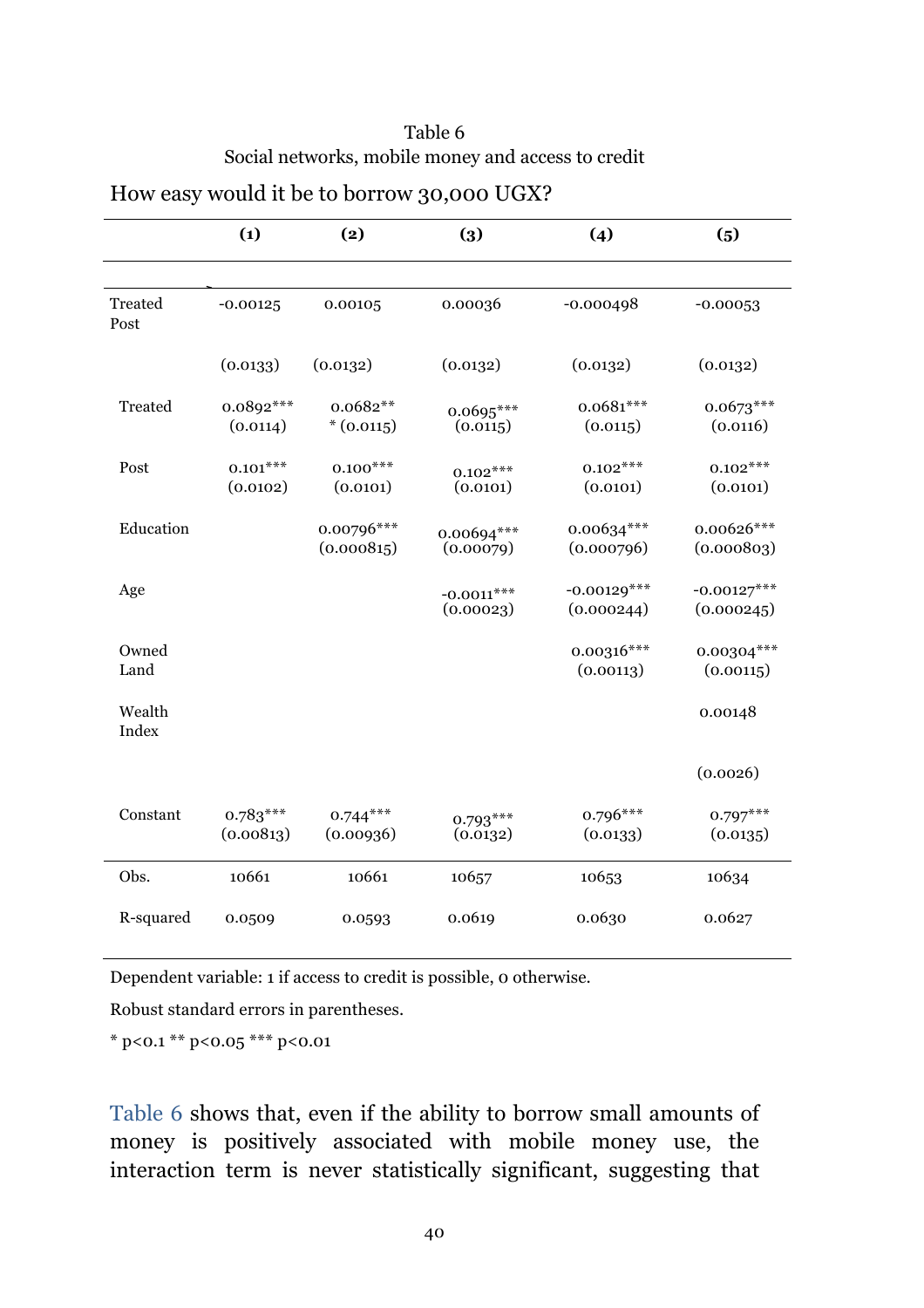this is not changing over time differently across mobile money users and non users. To be precise, not only is the coefficient of the interaction term insignificant, but it is also a precisely estimated zero. Therefore, if a statistically significant result was found in the case of borrowing 300.000 UGX, it is unlikely that our main result is driven by increased ability to borrow money from friends.

Another piece of evidence suggests that results are not driven by social networks. Respondents that declared access to credit to be possible for them were also asked how much they would have to pay back after they had borrowed the money. We therefore build a variable, NoInterest, that is equal to 1 if the amount that has to be paid back is lower or equal to the loan itself, and 0 if it is higher.

We assume that if the amount has to be the same or lower, the channel through which the respondent is able to borrow more money is through informal social networks; otherwise, the channel is formal. In other words, a commercial service would ask a positive interest on the loan while only social networks can provide a zerointerest loan or even a gift as a personal favour. We run again a difference-in-difference estimation with robust standard errors, and we obtain results observable in Table 7.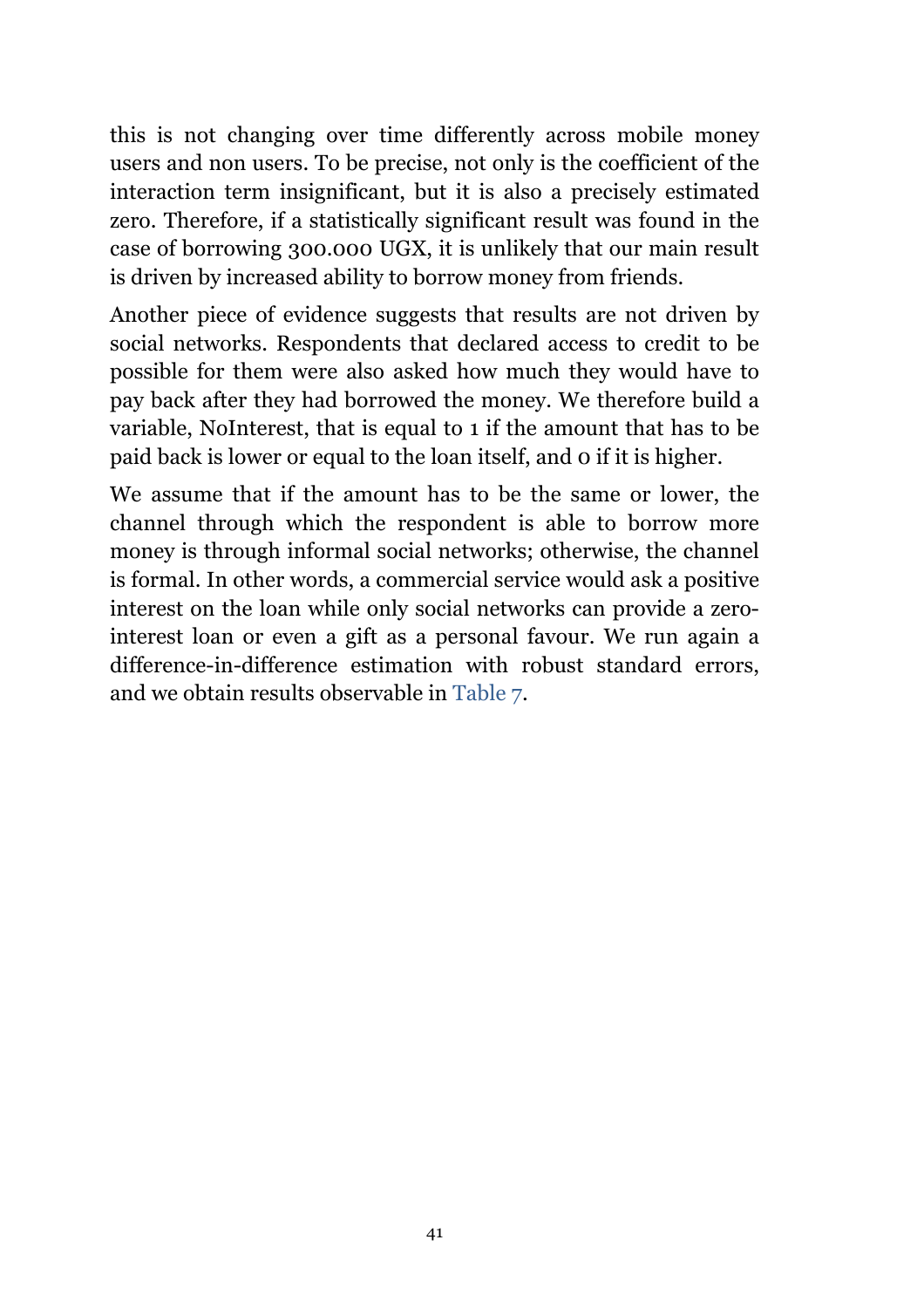|                     | (1)                      | (2)                      | (3)                      | (4)                      | (5)                      |
|---------------------|--------------------------|--------------------------|--------------------------|--------------------------|--------------------------|
| <b>Treated Post</b> | $-0.00899$               | $-0.00901$               | $-0.00893$               | $-0.00892$               | $-0.00892$               |
|                     | (0.00930)                | (0.00927)                | (0.00927)                | (0.00929)                | (0.00930)                |
| Treated             | $-0.00621$               | $-0.00609$               | $-0.00597$               | $-0.00594$               | $-0.00570$               |
|                     | (0.00704)                | (0.00711)                | (0.00711)                | (0.00710)                | (0.00705)                |
| Post                | 0.00601                  | 0.00601                  | 0.00619                  | 0.00622                  | 0.00623                  |
|                     | (0.00751)                | (0.00751)                | (0.00752)                | (0.00752)                | (0.00753)                |
| Education           |                          | $-0.00005$               | $-0.000130$              | $-0.0000996$             | $-0.000031$              |
|                     |                          | (0.00057)                | (0.000571)               | (0.000591)               | (0.00059)                |
| Age                 |                          |                          | $-0.000189$              | $-0.000176$              | $-0.000165$              |
|                     |                          |                          | (0.000148)               | (0.000159)               | (0.00016)                |
| Owned<br>Land       |                          |                          |                          | $-0.000135$              | $-0.000072$              |
|                     |                          |                          |                          | (0.000489)               | (0.00049)                |
| Wealth<br>Index     |                          |                          |                          |                          | $-0.00144$               |
|                     |                          |                          |                          |                          | (0.00166)                |
| Constant            | $0.0326***$<br>(0.00527) | $0.0328***$<br>(0.00616) | $0.0409***$<br>(0.00882) | $0.0407***$<br>(0.00891) | $0.0396***$<br>(0.00902) |
| Obs.                | 6345                     | 6345                     | 6345                     | 6342                     | 6333                     |
| R-squared           | 0.00129                  | 0.00129                  | 0.00154                  | 0.00155                  | 0.00164                  |

#### Table 7 Borrowing at zero interest

42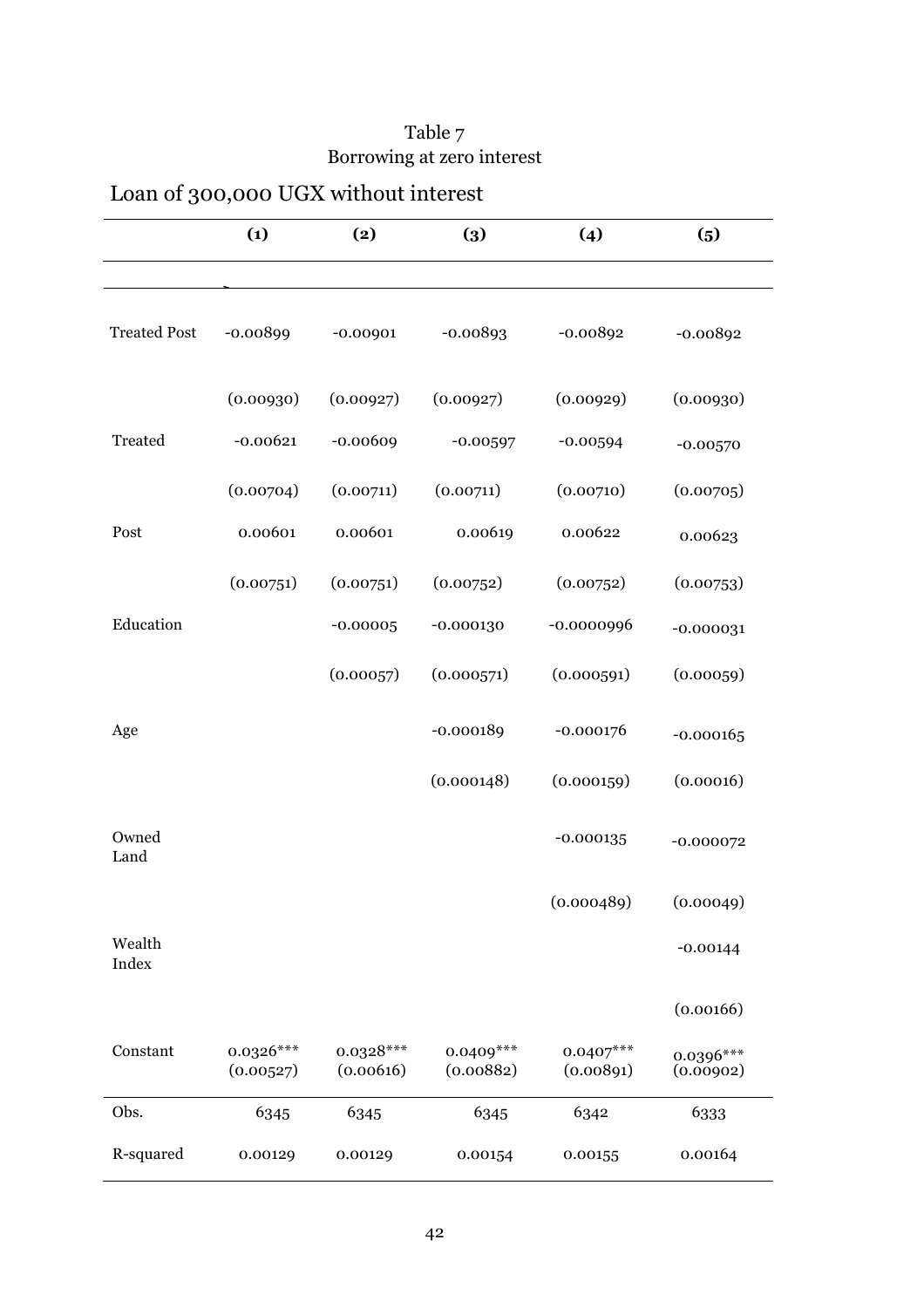Dependent variable: 1 if the loan has no interest, 0 otherwise.

Robust standard errors in parentheses.

 $*$  p<0.1  $*$  p <0.05  $*$  \*\*\* p <0.01

The ability to borrow money at no interest is not significantly correlated with the use of mobile money, and this is not timevarying. In general, no coefficient of this regression seems to be statistically significant; the coefficient of the interaction term is a precisely estimated zero.

Even by instrumenting mobile money use with network coverage we do not find any statistically significant impact, as it is shown in Table 8.

|                             | Mobile Money Account                  | 30.000 UGX Credit      |
|-----------------------------|---------------------------------------|------------------------|
| Network 3G                  | $0.0536***$                           |                        |
|                             | (0.0127)                              |                        |
| Mobile Money<br>Account     |                                       | 0.169                  |
|                             |                                       | (0.117)                |
| Constant                    | $0.568***$<br>(0.00813)               | $0.836***$<br>(0.0693) |
| Observations                | 6177                                  | 6177                   |
| R-squared                   |                                       | 0.00372                |
| Underidentification<br>test | (Kleibergen-Paap rk LM statistic)     | 17.75                  |
| Weak identification<br>test | (Kleibergen-Paap rk Wald F statistic) | 17.80                  |

| Table 8                                                 |
|---------------------------------------------------------|
| Use of mobile money instrumented by 3G Network coverage |

Dependent variable: How easy would it be for you to borrow 30.000 UGX for 6 months?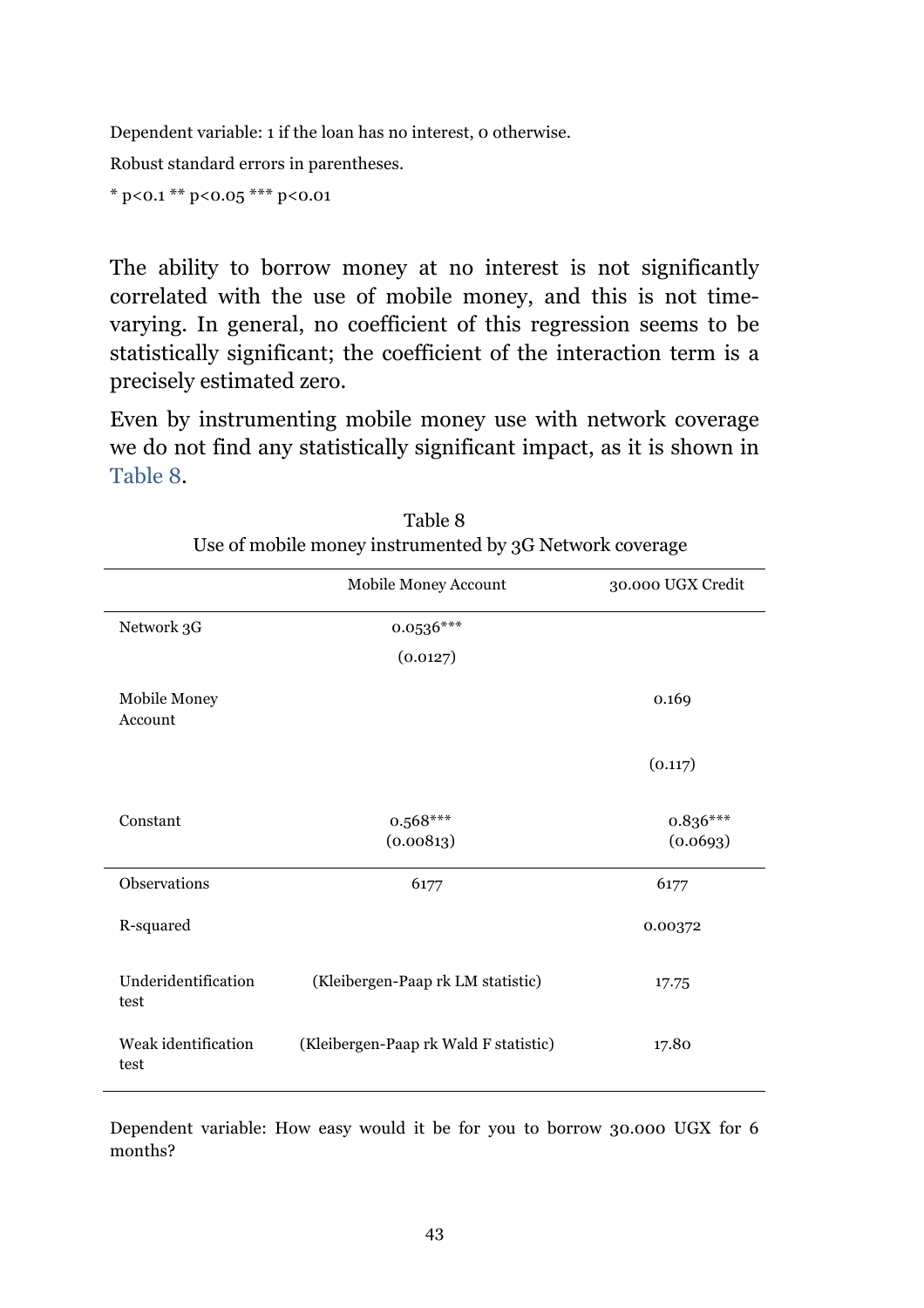Robust standard errors in parentheses.

 $*$  p<0.1 \*\* p<0.05 \*\*\* p<0.01

As a matter of fact, if we include in the sample only those respondents who claim they must bear a positive interest loan, the results we obtain with the usual difference-in- difference specifications are consistent with the previous one found on the total sample, as shown in Table 9.

| Table 9                                              |
|------------------------------------------------------|
| Positive interest, mobile money and access to credit |

How easy would it be to borrow 300,000 UGX?

|                  | (1)         | (2)         | (3)          | (4)         | $\left(5\right)$ |
|------------------|-------------|-------------|--------------|-------------|------------------|
| <b>Treated</b>   | $0.0432**$  | $0.0482**$  | $0.0486**$   | $0.0429**$  | $0.0429**$       |
| Post             | (0.0193)    | (0.0191)    | (0.0191)     | (0.0189)    | (0.0189)         |
| <b>Treated</b>   | $0.232***$  | $0.177***$  | $0.175***$   | $0.166***$  | $0.166***$       |
|                  | (0.0150)    | (0.0153)    | (0.0153)     | (0.0152)    | (0.0152)         |
| Post             | $0.0391***$ | $0.0383***$ | $0.0356***$  | $0.0309**$  | $0.0310**$       |
|                  | (0.0138)    | (0.0137)    | (0.0137)     | (0.0135)    | (0.0135)         |
| <b>Education</b> |             | $0.0209***$ | $0.0224***$  | $0.0186***$ | $0.0186***$      |
|                  |             | (0.00120)   | (0.00121)    | (0.00124)   | (0.00124)        |
| Age              |             |             | $0.00154***$ | 0.000336    | 0.000344         |
|                  |             |             | (0.000305)   | (0.00032)   | (0.00032)        |
| Owned            |             |             |              | $0.0203***$ | $0.0203***$      |
| Land             |             |             |              | (0.00206)   | (0.00206)        |
| Wealth           |             |             |              |             | $-0.00790*$      |
| <b>Index</b>     |             |             |              |             | (0.00407)        |
| Constant         | $0.433***$  | $0.331***$  | $0.261***$   | $0.278***$  | $0.278***$       |
|                  | (0.00984)   | (0.0112)    | (0.0175)     | (0.0175)    | (0.0175)         |
|                  |             |             |              |             |                  |
| Obs.             | 10479       | 10479       | 10475        | 10471       | 10471            |
| <b>R-squared</b> | 0.0775      | 0.101       | 0.104        | 0.121       | 0.121            |

Dependent variable: 1 if access to credit is possible, 0 otherwise

Robust standard errors in parentheses

Subsample: respondents who bear positive interest loans

\* p<0.1 \*\* p<0.05 \*\*\* p<0.01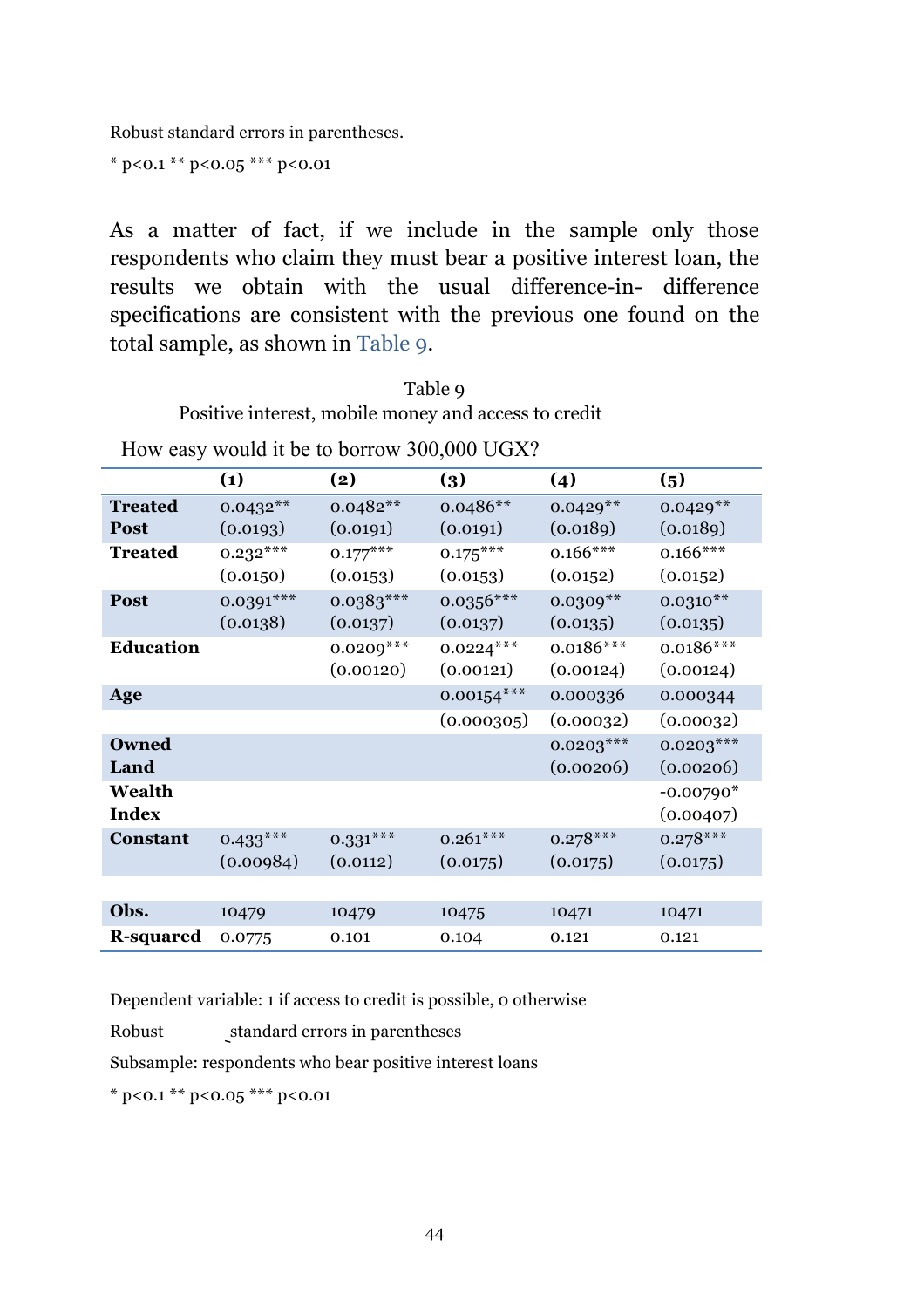The results seem to be consistent in terms of sign and statistical significance, also in terms of magnitude. As can be seen in the specification including more controls, the interaction term coefficient corresponds to approximately 4.29 percentage points with 5 per cent significance level.

#### 7.2 Revenues

Another possible interpretation of the results may argue that mtransfers users could be able to boost their revenues more rapidly thanks to the reduction of transaction costs, and this in turn might be correlated with access to credit. This would mean that the actual channel through which mobile money has an impact on access to credit is not through financial services offered by mobile money platforms. I rule out this interpretation by checking total revenues as an outcome variable of our usual difference- in-difference strategy and I display results in Table 10.

|                        | Revenues, mobile money and access to credit |                        |                        |                         |                       |  |  |
|------------------------|---------------------------------------------|------------------------|------------------------|-------------------------|-----------------------|--|--|
|                        | (1)                                         | (2)                    | (3)                    | (4)                     | (5)                   |  |  |
| <b>Treated</b><br>Post | 15373.8                                     | 24684.9                | 30615.9                | 13359.4                 | 13595.5               |  |  |
|                        | (119134.3)                                  | (117039.8)             | (117022.2)             | (118602.9)              | (118627.8)            |  |  |
| <b>Treated</b>         | 191868.3                                    | 121945.2               | 111955.1               | 46394.9                 | 45793.6               |  |  |
|                        | (117030.1)                                  | (102078.5)             | (102113.5)             | (81535.9)               | (81659.9)             |  |  |
| Post                   | 101305.3                                    | 98001.9                | 83106.8                | 72816.4                 | 72444.9               |  |  |
|                        | (64609.5)                                   | (64309.6)              | (67661.5)              | (67955.9)               | (68137.0)             |  |  |
| <b>Education</b>       |                                             | 25623.8***<br>(6110.5) | 31002.1***<br>(6396.9) | 8809.0*<br>(4717.0)     | 8793.7*<br>(4722.5)   |  |  |
| Age                    |                                             |                        | 6267.4***              | $-994.4$                | $-1008.4$             |  |  |
|                        |                                             |                        | (1799.5)               | (2564.0)                | (2562.7)              |  |  |
| Owned<br>Land          |                                             |                        |                        | 111601.1**<br>(45103.7) | 111570.4**<br>(45099) |  |  |
| Wealth<br><b>Index</b> |                                             |                        |                        |                         | 12234.6               |  |  |
|                        |                                             |                        |                        |                         | (10691.6)             |  |  |

Table 10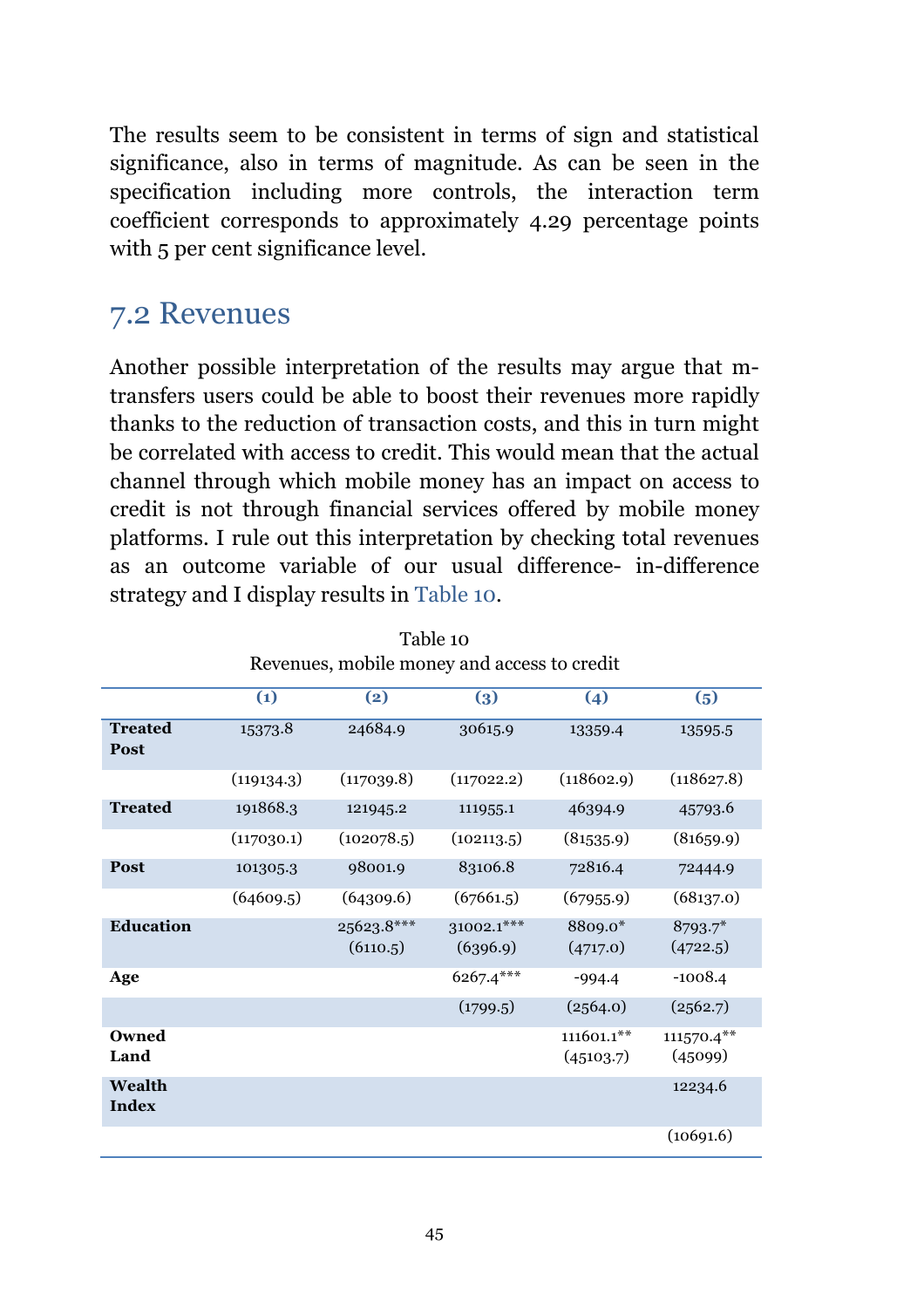|                  | $\left( 1\right)$ | (2)       | $\left(3\right)$ | $\left( 4\right)$ | (5)        |
|------------------|-------------------|-----------|------------------|-------------------|------------|
| <b>Constant</b>  | 278236.4***       | 153937.2* | $-126007.2*$     | $-24768.2$        | $-23407.3$ |
|                  | (62943.5)         | (80397.1) | (73178.3)        | (41180.9)         | (41279.1)  |
|                  |                   |           |                  |                   |            |
| Obs.             | 8331              | 8331      | 8327             | 8323              | 8323       |
| <b>R-squared</b> | 0.00455           | 0.00719   | 0.00978          | 0.0529            | 0.0530     |

Dependent variable: total revenues of last 6 months from commercial farming in UGX.

Robust standard errors in parentheses.

\* p*<*0.1 \*\* p*<*0.05 \*\*\* p*<*0.01

We do not find a statistically significant coefficient for the interaction term in any of the specifications. We find, not surprisingly, that education and acres of owned land are positively associated with total revenues, while the coefficient of age looses its statistical significance once we control for the amount of land owned by the household of the respondent.

We perform the same regression after a logarithmic transformation of revenues and we show the results in Table 11. This will allow to weigh less extreme observations in the distribution.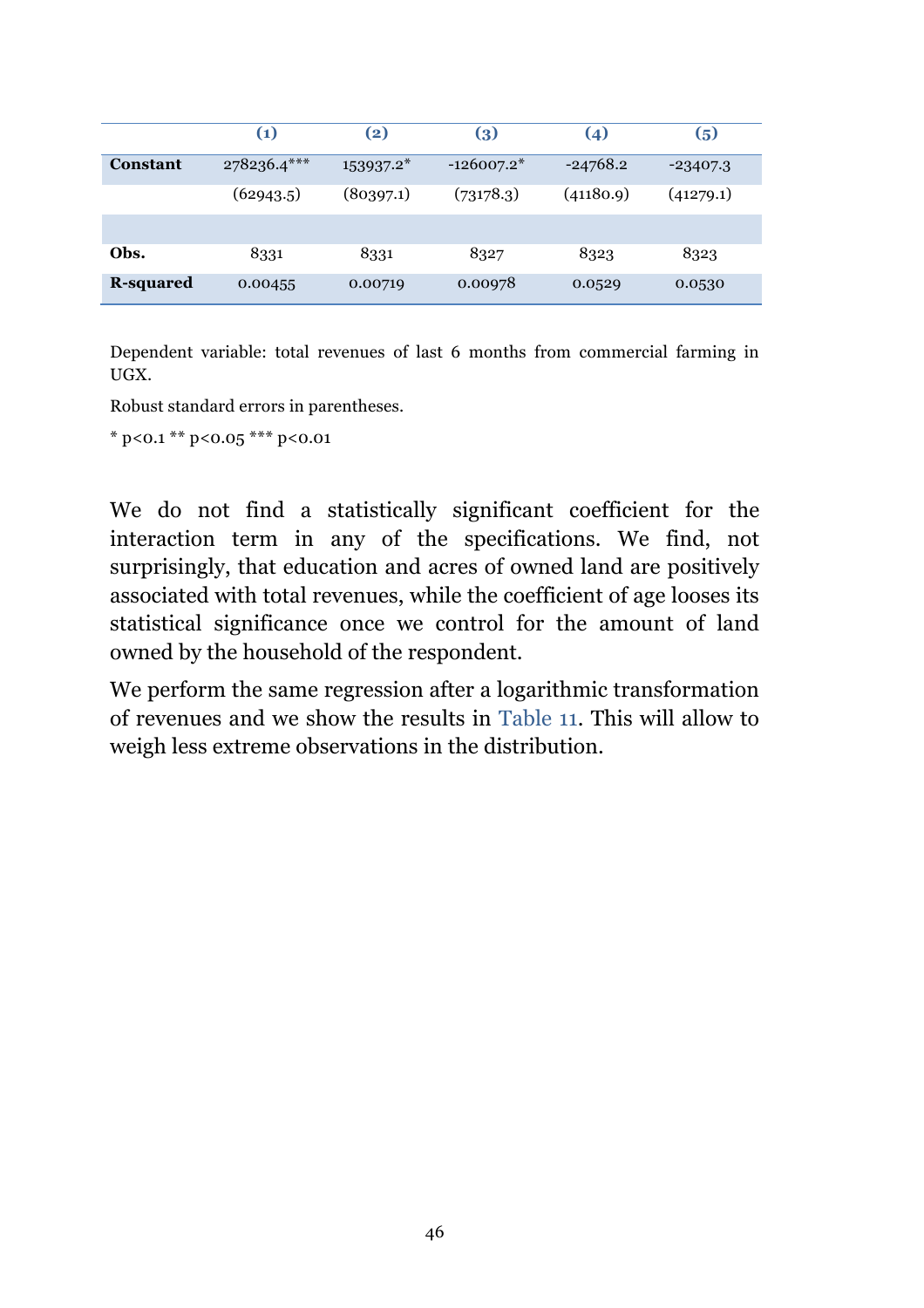|                  | (1)        | (2)         | (3)          | (4)         | (5)         |
|------------------|------------|-------------|--------------|-------------|-------------|
| <b>Treated</b>   | $-0.0515$  | $-0.0362$   | $-0.0301$    | $-0.0430$   | $-0.0434$   |
| <b>Post</b>      |            |             |              |             |             |
|                  | (0.0582)   | (0.0573)    | (0.0569)     | (0.0542)    | (0.0542)    |
| <b>Treated</b>   | $0.517***$ | $0.404***$  | $0.393***$   | $0.334***$  | $0.335***$  |
|                  | (0.0517)   | (0.0511)    | (0.0508)     | (0.0488)    | (0.0488)    |
| <b>Post</b>      | $0.640***$ | $0.639***$  | $0.620***$   | $0.618***$  | $0.618***$  |
|                  | (0.0359)   | (0.0356)    | (0.0357)     | (0.0339)    | (0.0339)    |
| <b>Education</b> |            | $0.0415***$ | $0.0479***$  | $0.0290***$ | $0.0290***$ |
|                  |            | (0.00320)   | (0.00323)    | (0.00320)   | (0.00320)   |
| Age              |            |             | $0.00757***$ | 0.00128     | 0.00129     |
|                  |            |             | (0.000826)   | (0.000892)  | (0.000892)  |
| Owned            |            |             |              | $0.0954***$ | $0.0955***$ |
| Land             |            |             |              | (0.00805)   | (0.00805)   |
| Wealth           |            |             |              |             | $-0.0131$   |
| <b>Index</b>     |            |             |              |             |             |
|                  |            |             |              |             | (0.0206)    |
| <b>Constant</b>  | $11.72***$ | $11.51***$  | $11.17***$   | $11.26***$  | $11.26***$  |
|                  | (0.0293)   | (0.0330)    | (0.0480)     | (0.0459)    | (0.0459)    |
|                  |            |             |              |             |             |
| Obs.             | 8331       | 8331        | 8327         |             |             |

Table 11 Logarithm of revenues, mobile money and access to credit

Dependent variable: total revenues of last 6 months from commercial farming in UGX.

Robust standard errors in parentheses.

 $*$  p<0.1  $*$  p <0.05  $*$  \*\*\* p <0.01

The coefficients of the interaction term are not statistically significant. The coefficient of education remains significantly positive and the coefficient of age looses its statistical significance as in the previous case when the acres of land owned are taken into account. Although one might think that access to credit should in turn boost revenues, it does not seem to be the case here. We do not find a significantly positive coefficient for the interaction term either for the logistic transformation of revenues. A possible explanation is that for this effect to be observed, a longer period of time should pass from the moment in which the credit services are made available to customers. In other words, since we measure the perception the commercial farmers have about their access to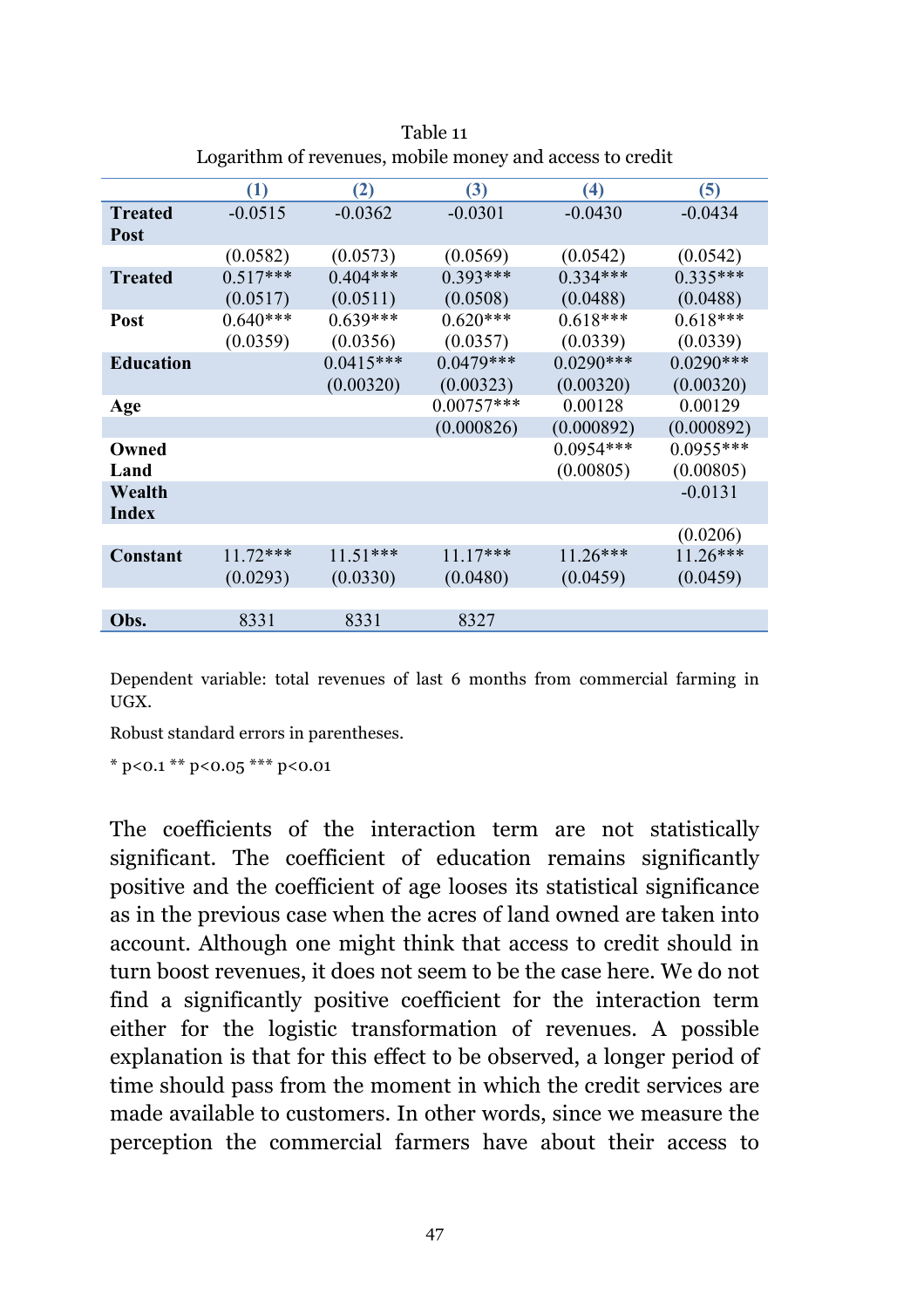credit, it could be the case that this perception was not translated into action yet.

Another possible argument is that loans through mobile money were activated not for investments in productivity that can be reflected in increased revenues, but only to buy, for example, consumption goods, or to invest in other types of long-term investments, such as human capital investments - say school fees of the children of the household.

#### 7.2 Investments

I therefore check whether there is an impact on investments. As a matter of fact, another possible channel through which mobile money can affect access to credit in a time- varying fashion is a more rapidly increasing ability of m-transfers users to smooth their consumption and invest more in durables that might improve the productivity of their commercial farming activities, which in turn could affect access to credit. This would be an alternative channel through which mobile money can impact access to credit that is not the availability of new financial services through mobile money platforms.

In order to test whether this is the case, we employ the usual difference-in-difference strategy considering as outcome variable the use of the agricultural technologies for which we have available information in the survey: watering can, wheelbarrow, sprayer, fertilizers and pesticides.

The use of these technologies might also proxy the unobservable ability of the farmer to run his or her commercial activity and willingness to adopt more advanced farming techniques.

I use the specification that includes more controls to test for all the agricultural technologies we mentioned and I show the results in Table 12.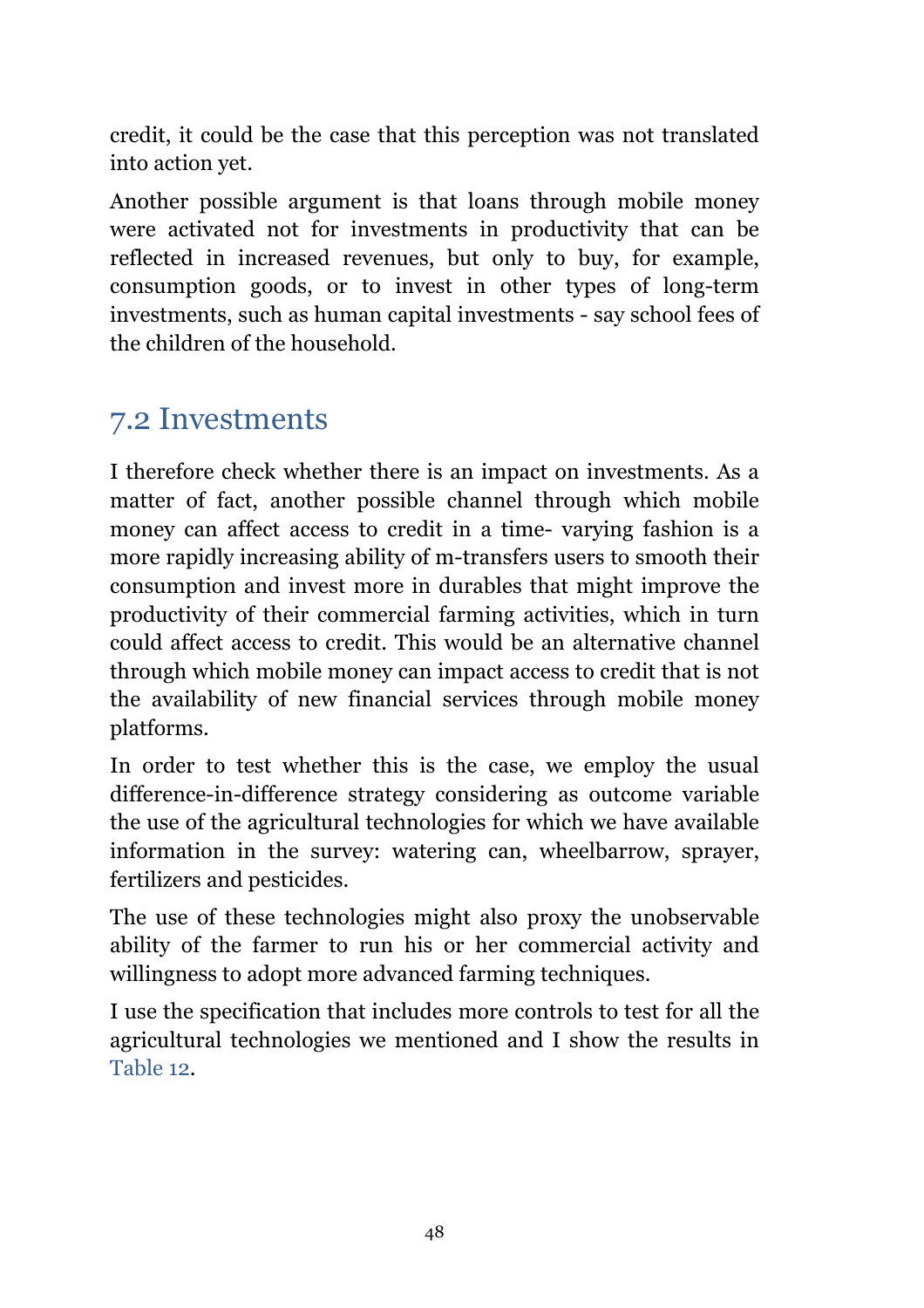|                        | <b>Watering can</b> | Wheelbarrow  | <b>Sprayer</b> | <b>Fertilizers</b> | <b>Pesticides</b> |
|------------------------|---------------------|--------------|----------------|--------------------|-------------------|
| <b>Treated</b><br>Post | $-0.000000159$      | 0.00632      | $-0.00598$     | 0.00712            | 0.0249            |
|                        | (0.00000199)        | (0.0111)     | (0.0120)       | (0.0108)           | (0.0183)          |
| <b>Treated</b>         | $-0.000000192$      | $0.0449***$  | $0.0451***$    | $0.0312***$        | 0.0786***         |
|                        | (0.00000170)        | (0.00865)    | (0.00883)      | (0.00828)          | (0.0145)          |
| Post                   | 0.000000314         | $-0.00156$   | $0.0421***$    | $0.0144***$        | $0.0466***$       |
|                        | (0.00000145)        | (0.00575)    | (0.00680)      | (0.00613)          | (0.0119)          |
| <b>Educatio</b>        | $-0.000000125$      | $0.0124***$  | $0.0109***$    | 0.00646***         | $0.0158***$       |
| n                      | (0.000000135)       | (0.000938)   | (0.000990)     | (0.000878)         | (0.00131)         |
| Age                    | 1.96e-08            | $0.00181***$ | $0.00112***$   | $-0.0000741$       | 0.0000357         |
|                        | $(3.31e-08)$        | (0.000206)   | (0.000211)     | (0.000178)         | (0.000306)        |
| Owned                  | $-0.000000332**$    | $0.0148***$  | $0.0184***$    | 0.00660***         | $0.0198***$       |
| Land                   | (0.000000161)       | (0.00160)    | (0.00164)      | (0.00127)          | (0.00203)         |
| Wealth                 | $3.041***$          | $0.00414*$   | 0.00892**      | $0.00539*$         | 0.00330           |
| <b>Index</b>           | (0.00000211)        | (0.00225)    | (0.00400)      | (0.00314)          | (0.00453)         |
| Constant               | $0.178***$          | $-0.129***$  | $-0.102***$    | $-0.000482$        | $0.108***$        |
|                        | (0.00000257)        | (0.0108)     | (0.0110)       | (0.01000)          | (0.0169)          |
|                        |                     |              |                |                    |                   |
| Obs.                   | 10643               | 10649        | 10647          | 10652              | 10652             |
| $R -$<br>squared       | 1.000               | 0.0966       | 0.0913         | 0.0295             | 0.0733            |

#### Table 12 Commercial farming investments

- (1) Dependent variable: use of watering can.
- (2) Dependent variable: use of wheelbarrow.
- (3) Dependent variable: use of sprayer.
- (4) Dependent variable: use of chemical fertilizers.
- (5) Dependent variable: use of pesticide

#### Robust standard errors in parenthesis

\* p<0.1 \*\* p<0.05 \*\*\* p<0.01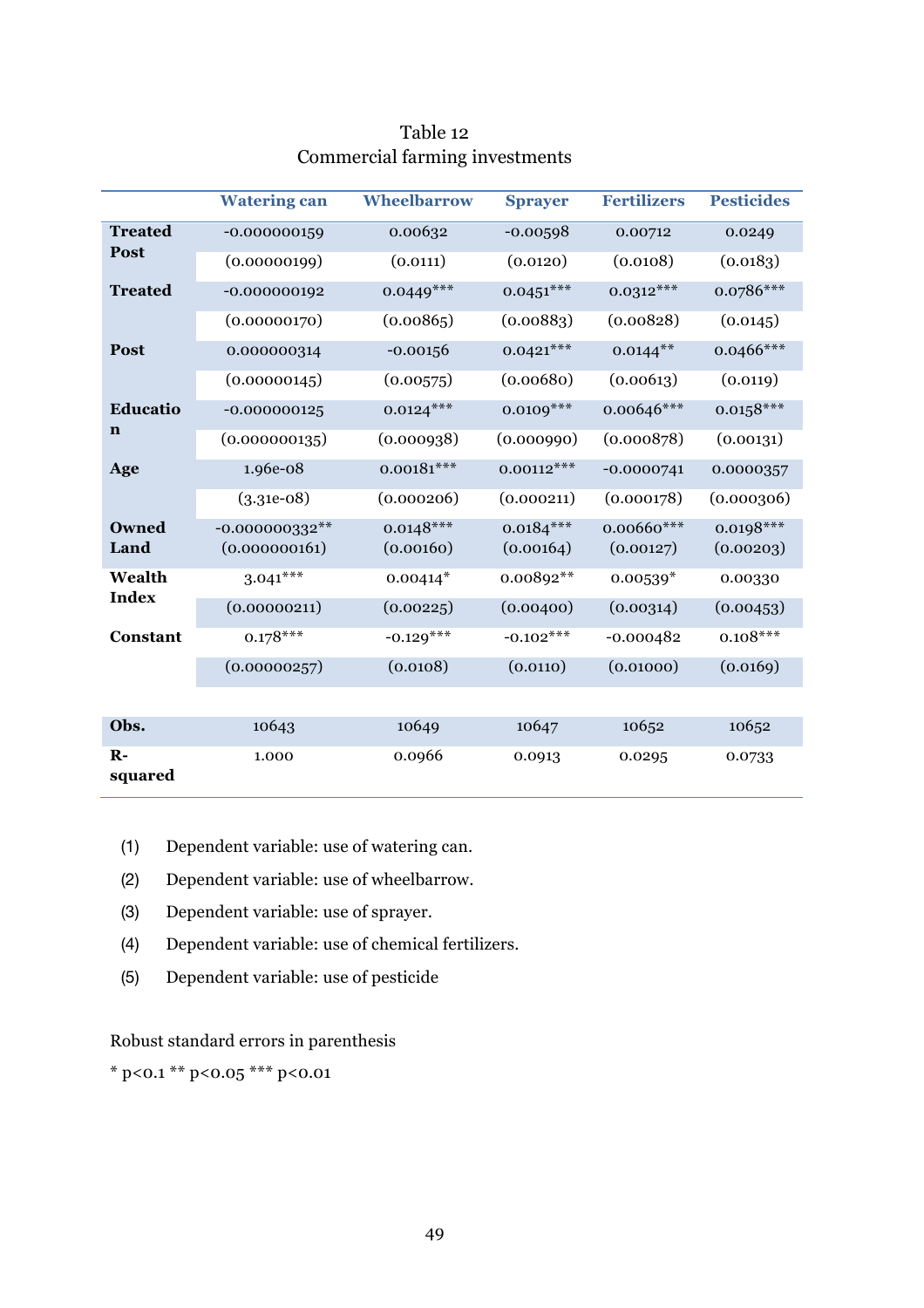Once again, in none of the regressions we find a statistically significant coefficient on the interaction term, even if they all seem to be significantly correlated with use of m-transfers, exception made for the use of watering can, which has a coefficient corresponding to a precisely estimated zero.

Similarly to the case of the impact on revenues, one might think that increased access to credit should in turn increase investments; however, as we do not find a statistically significant coefficient, it might be the case that these are long term impacts that are not captured yet at the point of time in which the survey was taken.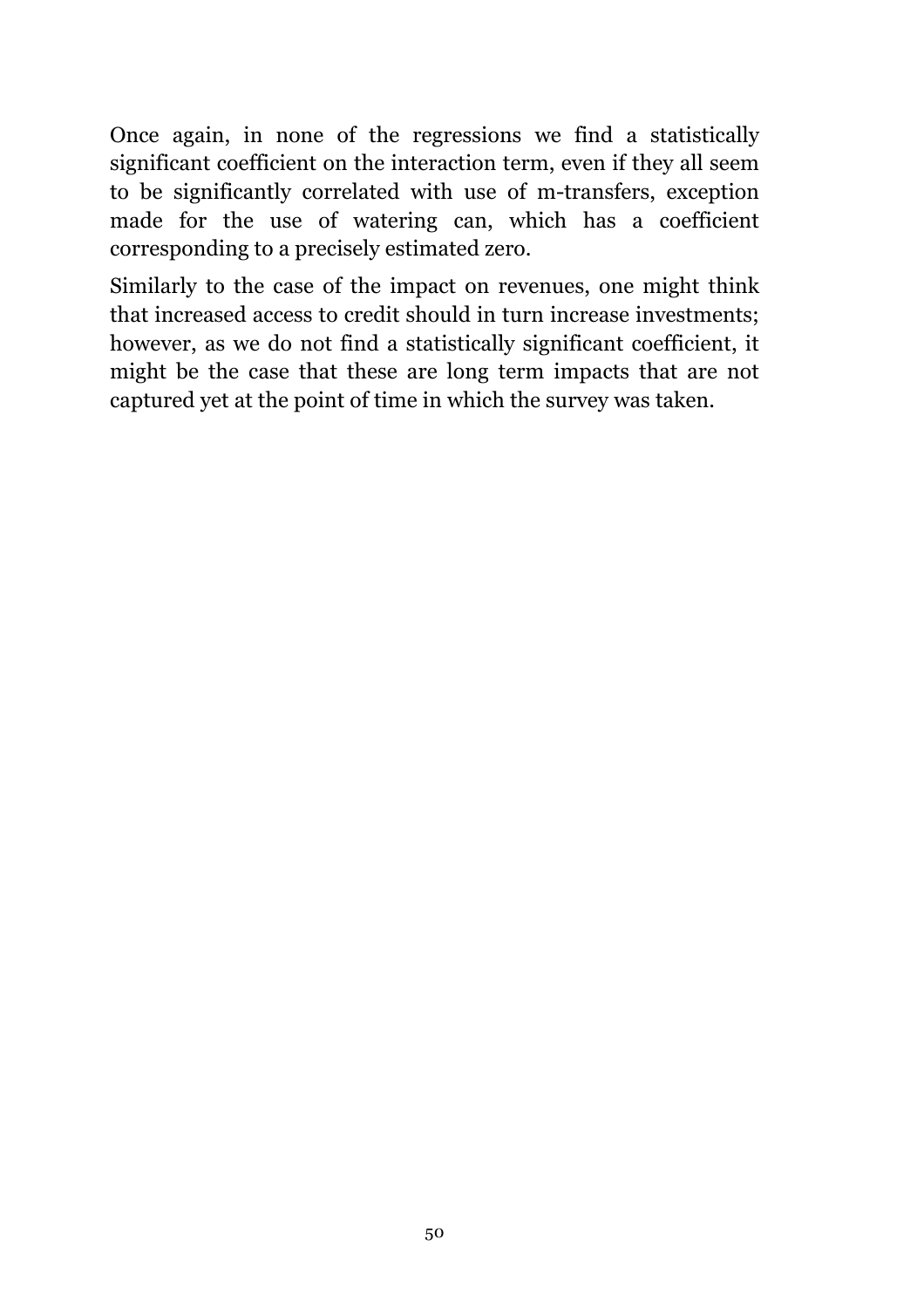## 8. Conclusions and policy implications

Mobile money has emerged in the past few years as an innovative and simple solution to complex issues like the lack of banking infrastructures and appropriate financial services for the most disadvantaged areas of the world.

Digitization of monetary value, in settings where the greatest part of transactions and economic exchanges are informal, can have several advantages. The generated data can make a great contribution in designing more efficient financial services, thus reducing asymmetric information and improving transparency. At the same time, digitization overcomes the need for bank branches and ATMs, improving the capillarity and ability to reach rural and remote areas. Moreover, it increases the rapidity of transactions and disbursement of loans, while increasing safety with respect to cash transfers.

Thanks to these characteristics, mobile money platforms in recent years developed financial services with unique and unprecedented features that have revolutionized the credit market in developing countries. Telecommunication companies started supplying new options in the credit market that are completely different from the ones offered by traditional banks or microfinance institutions.

The aim of this thesis was to measure the impact of the availability of credit services running on mobile money platforms on access to credit for rural farmers in Uganda, providing systematic and novel evidence of an effect that has not been assessed by the existing literature.

A difference-in-difference empirical strategy and an instrumental variable approach were exploited to assess the effect, which is found to be positive and statistically significant, corresponding to an increase of approximately 4-4.5 percentage points on the probability of being able to borrow a considerable amount of money.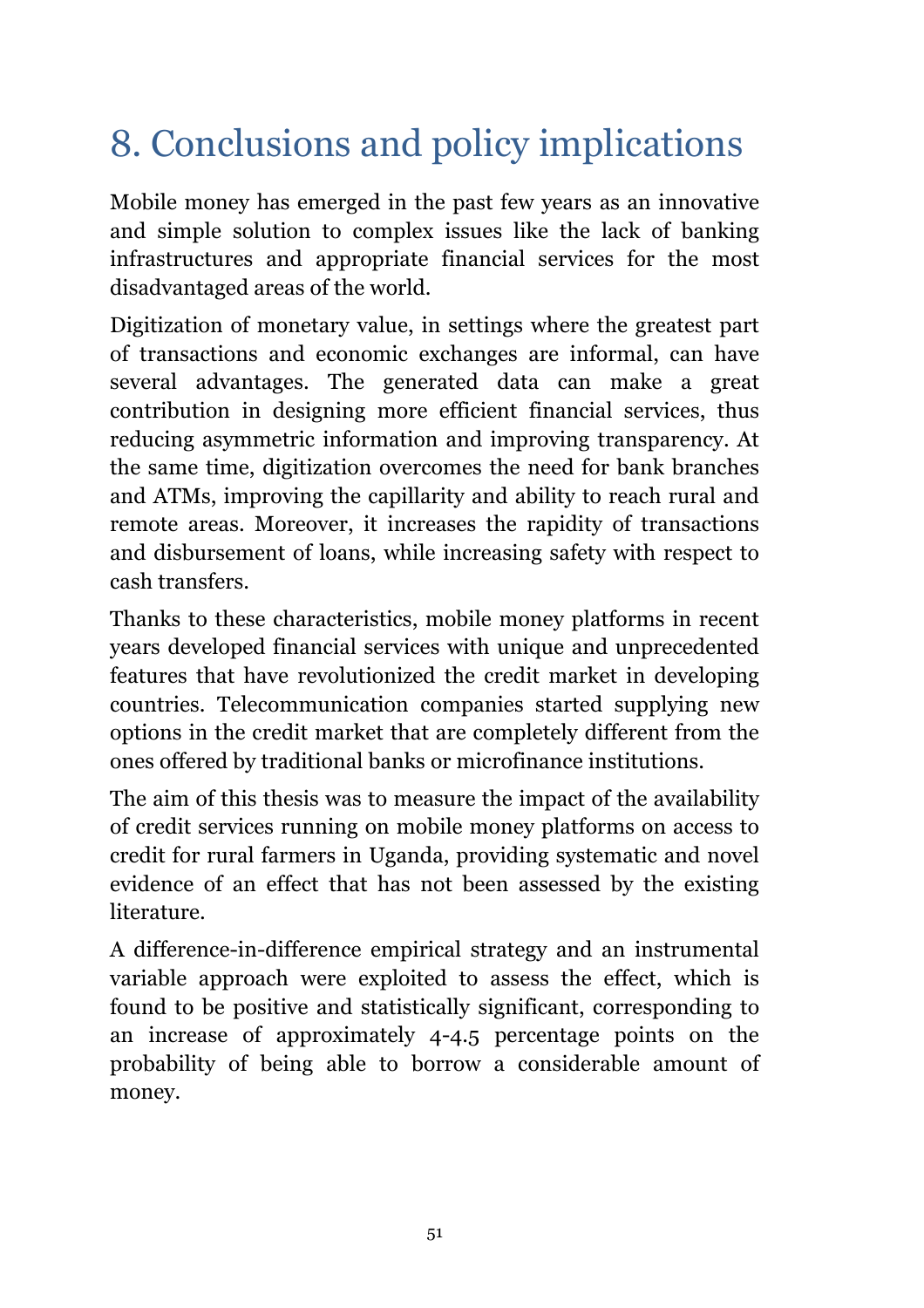Several robustness checks were conducted to strengthen the previously shown pieces of evidence, which seem to be quite reassuring on the absence of potential endogeneity threats.

This thesis, though, sheds light on a very specific sample, made of small commercial farmers living in Eastern Uganda. A more extensive study, capable to consider different contexts and various types of credit services, may give a broader picture of the real impact of mobile money on financial inclusion.

Moreover, the next step would be to study whether these financial services, given their improved accessibility with respect to the traditional ones, have positive or negative impact on economic outcomes of interest. As a matter of fact, it could be that unintended consequences may arise because time inconsistent and financially illiterate individuals may borrow money and use it in unproductive manners or not fully understanding the contractual terms, and have to subsequently bear high interest rates they cannot afford. There is certainly scope for further research on the effects of digital credit.

As it seems to be the case that households in rural areas perceive a greater access to credit thanks to mobile money based services, a proper consumer protection should be designed in order to guarantee an informed consent and complete understanding by customers with respect to the new services they are using. However, there are several regulatory challenges given by the fact that not all companies offering digital credit services fall under the jurisdiction of the financial sector regulator.

At the same time, an enabling regulatory environment is fundamental for the industry to develop. A regulation framework that is too cumbersome can raise costs for consumers and limit investments and innovations: according to GSMA (2017a), companies operating in countries without an enabling regulatory environment for mobile money services feature dramatically lower activity rates of customers and less profits.

In low-income countries, where informal economic exchanges are extremely widespread, governments may have the temptation to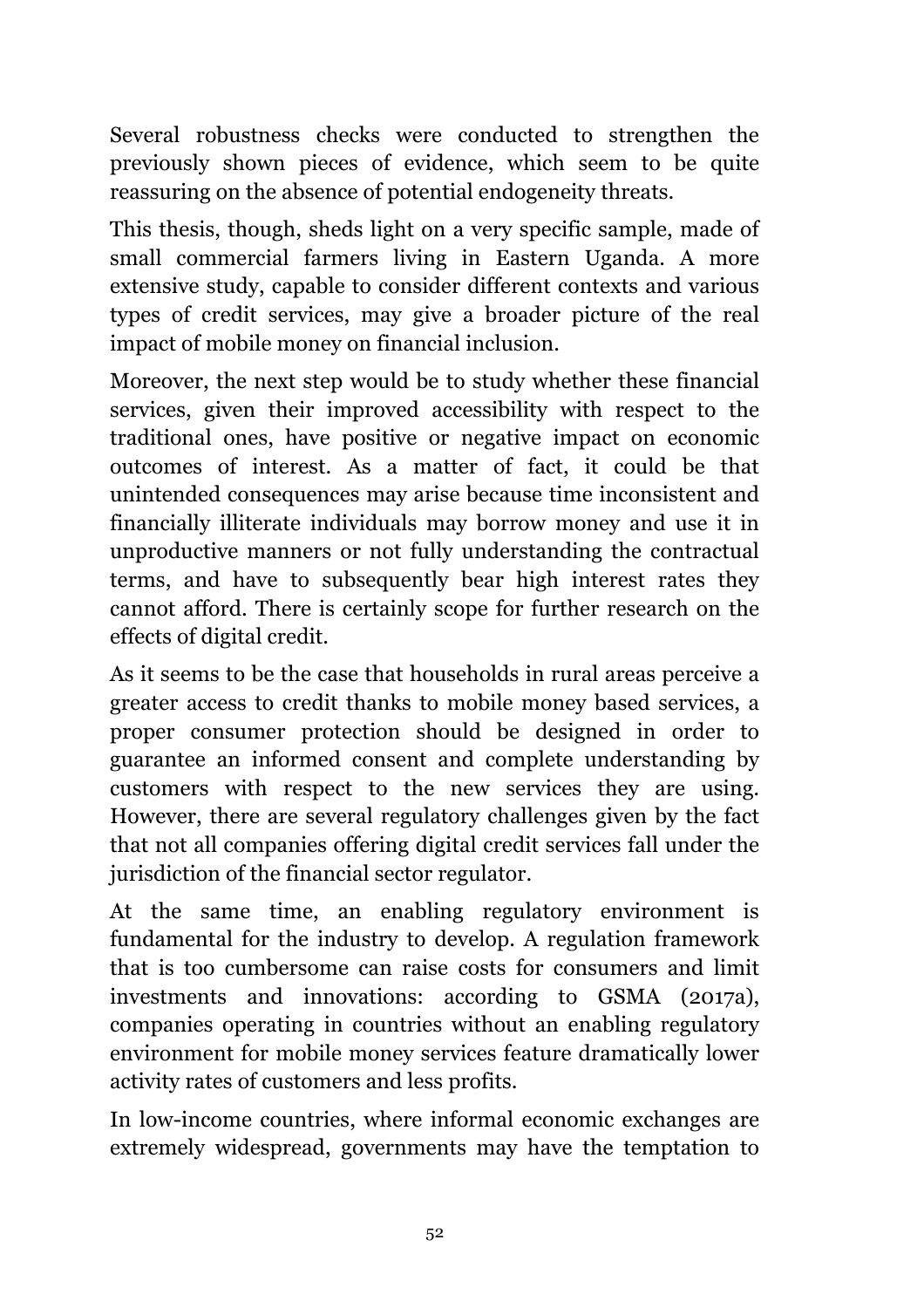tax mobile money transfers, that are easily traceable. Several countries in Sub-Saharan Africa already begun to follow this direction. However, an unfriendly tax system may discourage investors and increase the costs borne by customers, thus hindering the diffusion of mobile money technology and the development of financial services. Since financial inclusion is a a fundamental objective for governments of low income countries, and the contribution of mobile money platforms seems to be relevant, hampering them would be a contradiction. The low cost of mobile money based financial services is key for its diffusion.

As a matter of fact, Uganda recently introduced a tax on mobile money deposits, transfers and withdrawals, which came into effect on the 1st of July in 2018. Not only the transaction fee is taxed, but even the transaction value. The government should instead put in place disincentives to withdraw money, boosting digital transfers and deposits.

Companies and governments, therefore, should engage in active dialogues to strike a balance in policies that can offer a sustainable market growth, protecting the customer while offering new credit options in the market.

For the mobile money industry to develop, infrastructures are needed: the network coverage and the electrification, especially of rural areas. According to the Ugandan Rural-Urban Electrification Survey of 2012 (Ugandan Bureau of Statistics, 2012), the electrification rate, which is a combination of three sources of electricity, meaning grid, solar and generator power, amounted to 19.9 per cent for rural households and 52.5 per cent for rural businesses. Rural households highly rely on grid power to charge their phone (53.4 per cent), but solar power is promising as well (37.5 per cent).

Scale is a critical factor for the mobile money industry to offer more and more efficient services at lower prices, thus in turn broadening the audience. If a larger share of the customer base adopts mobile money based credit services in time, companies offering them will be able to collect more data and build more powerful algorithms to predict default risk, thus reducing losses and allowing for more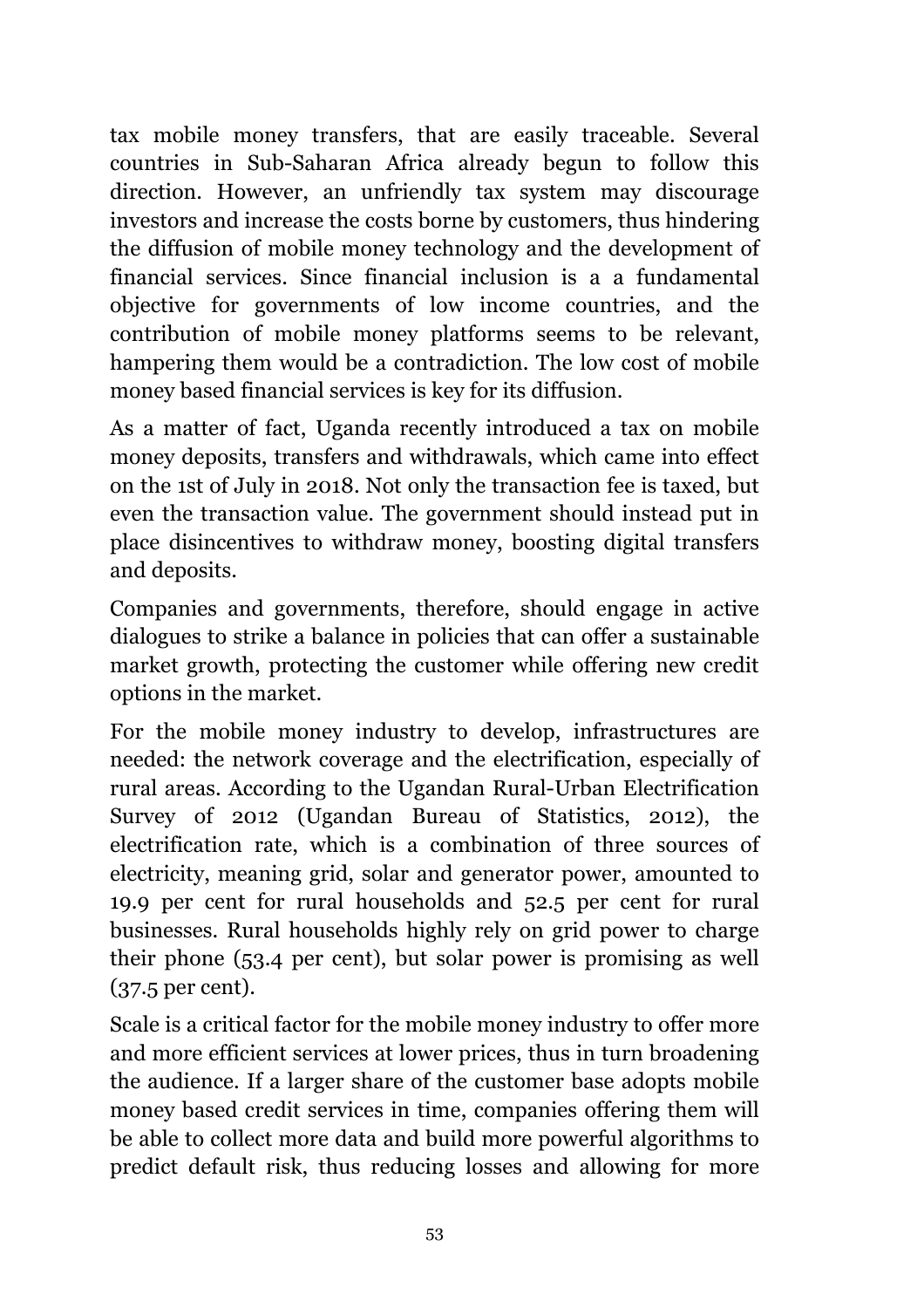customized services at lower prices. This might in turn broaden even more the share of the population that has access to credit, resulting in a virtuous circle. Moreover, more clients mean that more transactions can be performed digitally, without any conversion in cash. This in turn can help addressing the largest operating cost for the business of mobile money: the retail agents network.

Governments might decide to promote the cashless economy by conveying transfers (both inflows and outflows) with citizens through mobile money platforms. Many countries in Sub-Saharan Africa are moving in this direction: a success story is the one of Kenya, where person-to-government and government-to-person transfers via mobile money are extremely common - licenses, business permits, land rates, construction approvals, passport fees and many other services are being paid through the government digital payments platform, called eCitizen (GSMA, 2017b).

Governments agencies might decide to activate public-private partnerships with several stakeholders in order to promote financial literacy, increase uptake of mobile money based financial services, improve transparency and user experience and finally ensure accessibility for larger shares of the population, especially among the most disadvantaged ones, during the design, implementation and marketing processes.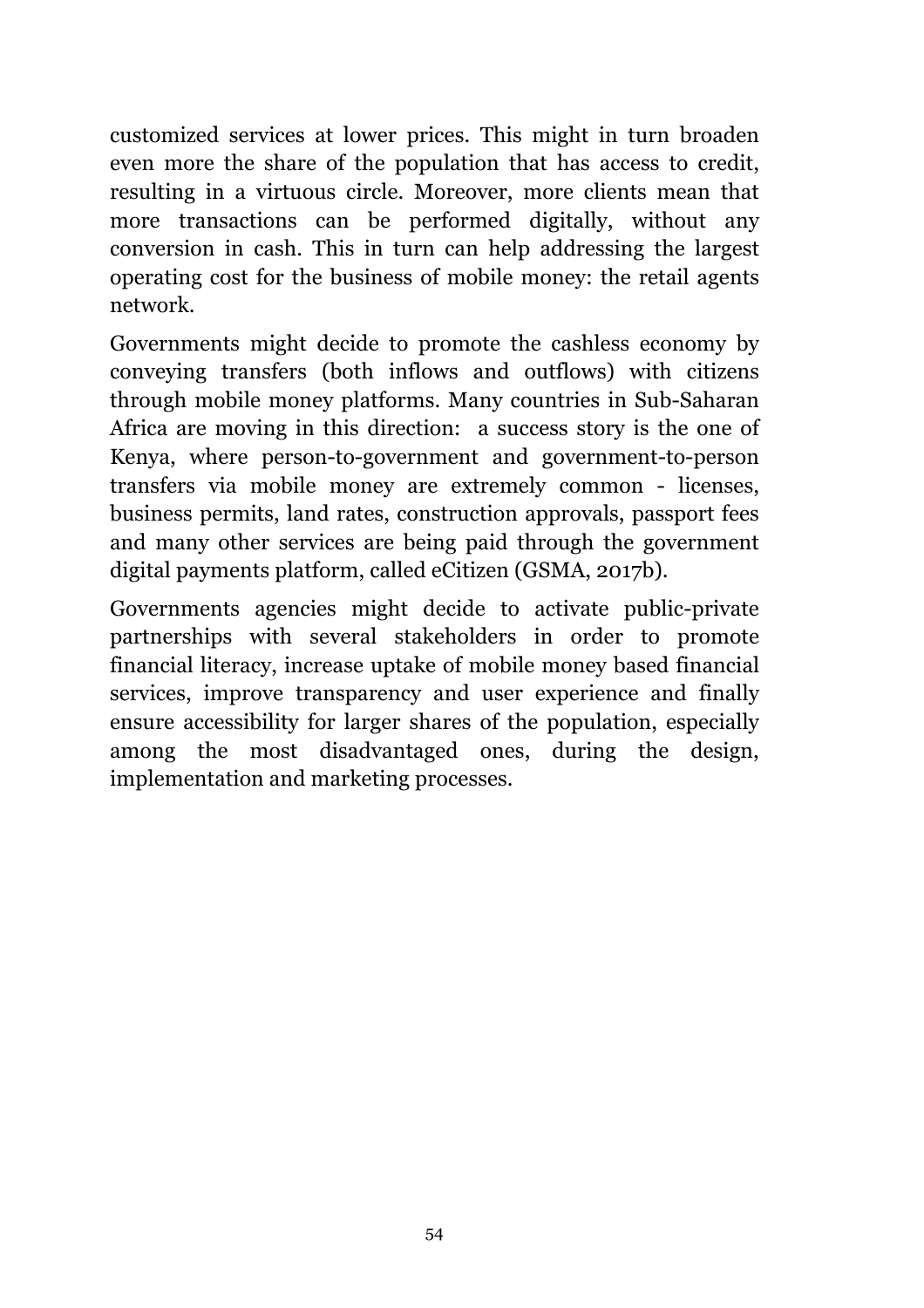### References

Jenny C. Aker, Rachid Boumnijel, Amanda McClelland, and Niall Tierney. Payment mechanisms and antipoverty programs: Evidence from a mobile money cash transfer experiment in niger. *Economic Development and Cultural Change*, 65(1):1–37, 2016.

Beatriz Armendariz and Jonathan Morduch. *The economics of microfinance*. MIT press, 2010.

Orazio Attanasio, Britta Augsburg, and Ralph De Haas. Microcredit contracts, risk diversification and loan take-up. *Journal of the European Economic Association*, forthcoming.

Abhijit Banerjee, Arun G. Chandrasekhar, Esther Duflo, and Matthew O. Jackson. The diffusion of microfinance. *Science*, 341(6144), 2013.

Abhijit Banerjee, Dean Karlan, and Jonathan Zinman. Six randomized evaluations of microcredit: Introduction and further steps. *American Economic Journal: Applied Economics*, 7(1):1–21, 2015.

Catia Batista and Pedro Vicente. Introducing mobile money in rural Mozambique: Evidence from a field experiment. Novafrica working paper series, Universidade Nova de Lisboa, Faculdade de Economia, NOVAFRICA, 2013.

Valerie Bencivenga, Bruce Smith, and Starr Ross M. Transactions costs, technological choice, and endogenous growth. *Journal of Economic Theory*, 67(1):153–177, 1995.

Daniel Bjorkegren and Darrell Grissen. The potential of digital credit to bank the poor.AEA Papers and Proceedings, 108:68–71, 2018.

Joshua E. Blumenstock, Michael Callen, Tarek Ghani, and Lucas Koepke. Promises and pitfalls of mobile money in Afghanistan: Evidence from a randomized control trial. In Proceedings of the Seventh International Conference on Information and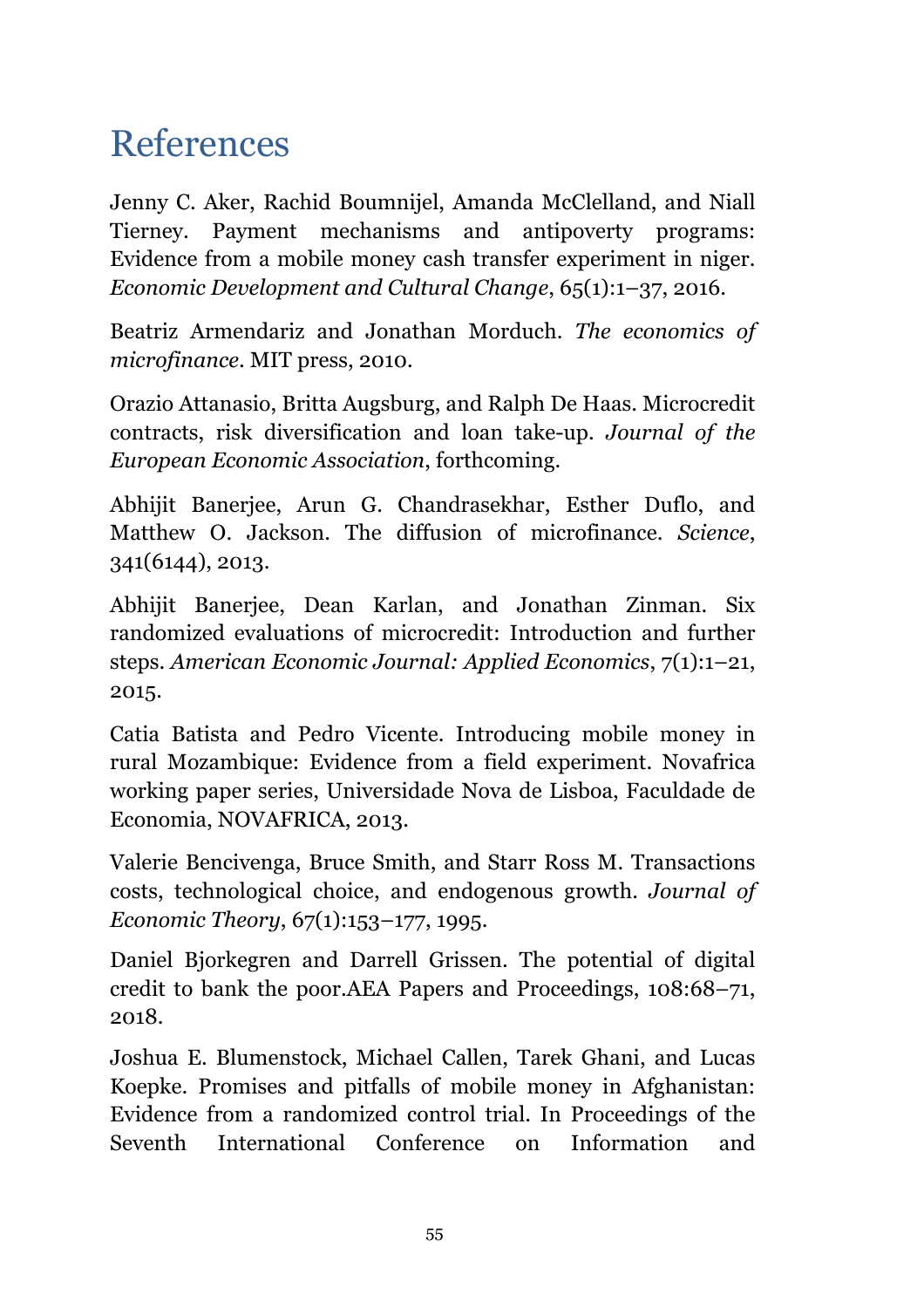Communication Technologies and Development, ICTD '15, pages 15:1–15:10, New York, NY, USA, 2015. ACM.

Gregory Chen and Xavier Faz. The potential of digital data: How far can it advance financial inclusion? Focus Note 100. Washington, D.C.: CGAP, January, 2015.

Thibaut Dehem and Marek Hudon. Microfinance from the clients' perspective: An empirical enquiry into transaction costs in urban and rural india. Oxford Development Studies, 41(sup1):S117–S132, 2013.

Leora Klapper Dorothe Singer Saniya Ansar Demirgu¨¸c-Kunt, Asli and Jake Hess. The global findex database 2017: Measuring financial inclusion and the fintech revolution. 2018.

Xavier Gine and Dean S. Karlan. Group versus individual liability: Short and long term evidence from philippine microcredit lending groups. Journal of Development Economics, 107:65–83, 2014.

GSMA. Mobile money. State of the Industry Report, 2017a.

GSMA. Person-to-government (p2g) payment digitisation: lessons from Kenya. 2017b.

Eva Gutierrez and Tony Choi. Mobile money services development: The cases of the republic of korea and uganda. Policy Research Working Paper; No. 6786. World Bank, Washington, DC, 2014.

IMF. Financial access survey, mobile money note. 2017. IMF. Financial access survey. 2018.

Asif Islam, Silvia Muzi, and Jorge L. Rodriguez Meza. Does mobile money use increase firms' investment? evidence from enterprise surveys in Kenya, Uganda, and Tanzania. Small Business Economics, Springer, 51:678–708, 2018.

William Jack and Tavneet Suri. Mobile money: The economics of m-pesa. (16721), January 2011.

William Jack and Tavneet Suri. Risk sharing and transactions costs: Evidence from Kenya's mobile money revolution. American Economic Review, 104(1):183–223, Jan- uary 2014.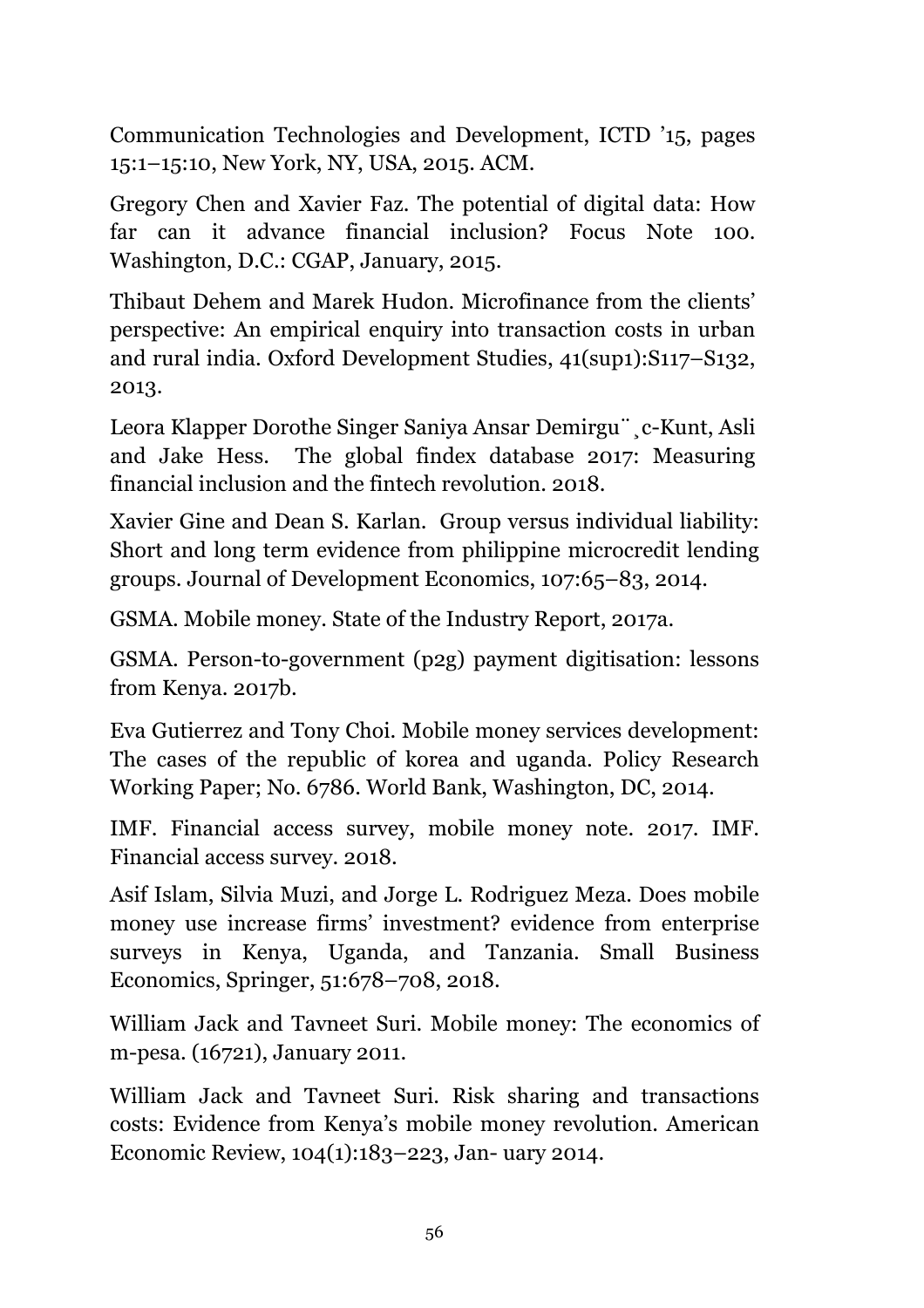Dean S. Karlan and Jonathan Zinman. Credit elasticities in lessdeveloped economies: Implications for microfinance. American Economic Review, 98:1040–68, 2008.

Enoch M. Kikulwe, Elisabeth Fischer, and Matin Qaim. Mobile money, smallholder farmers, and household welfare in Kenya. PLOS ONE, 9(10):1–13, 10 2014.

Frank Kleibergen and Richard Paap. Generalized reduced rank tests using the singular value decomposition. Journal of Econometrics, 133(1):97–126, 2006.

Ramona Liberoff and Chris Horn. Mobile identity and financial inclusion at the bottom of the pyramid. Innovations: Technology, Governance, Globalization, 6(4):65–72, 2011.

Ignacio Mas and Nicholas Sullivan. Mobile money as an information utility that touches everyone: Refining the vision for financial inclusion. Innovations: Technology, Governance, Globalization, 6(4):17–25, 2011.

Joseph Mawejje and E. C. Paul Lakuma. Macroeconomic effects of mobile money in uganda. 2017.

Isaac Mbiti and David N. Weil. Mobile Banking: The Impact of M-Pesa in Kenya, pages 247–293. University of Chicago Press, September

Olga Morawczynski and Mark Pickens. Poor people using mobile financial services: observations on customer usage and impact from m-pesa. 2009.

Marguerite Robinson. The Microfinance Revolution: Sustainable Finance for the Poor.

World Bank e-library. World Bank Publications, 2001.

Joseph E. Stiglitz and Andrew Weiss. Credit rationing in markets with imperfect information. The American Economic Review, 71(3):393–410, 1981.

Tavneet Suri and William Jack. The long-run poverty and gender impacts of mobile money. Science, 354(6317):1288–1292, 2016.